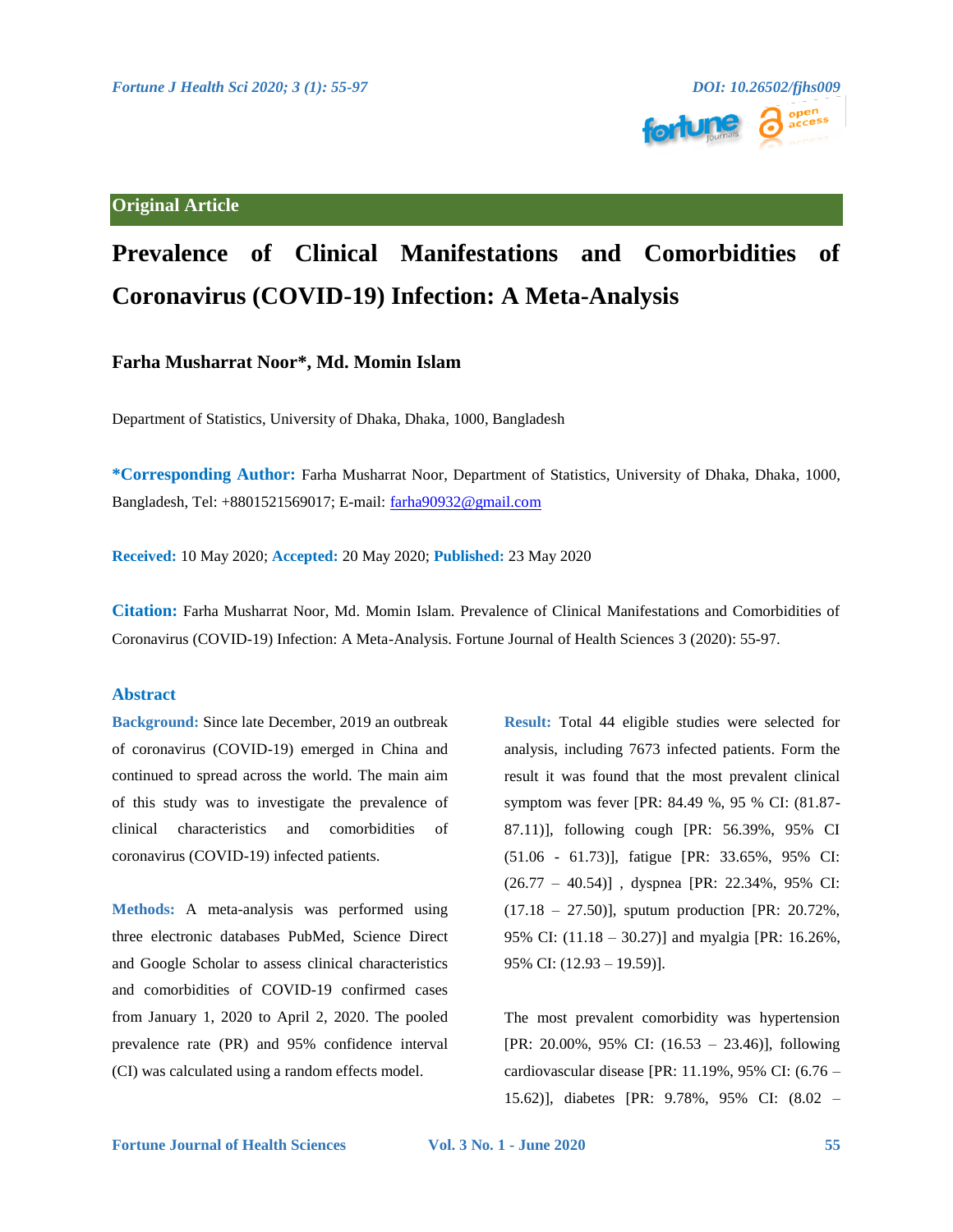11.55)], chronic liver disease [PR: 2.65%, 95% CI: (1.85 – 3.46)] and cerebrovascular disease [PR: 2.63%, 95% CI: (1.06 – 4.19)].

**Conclusion:** Fever, cough, fatigue were the most strongly predictive clinical symptoms and hypertension, cardiovascular disease, diabetes were the most prevalent comorbidities for COVID-19 infection.

**Keywords:** Coronavirus (COVID-19); Clinical characteristics; Comorbidity; Meta-analysis

#### **1. Introduction**

The development of novel coronavirus, formally known as severe acute respiratory syndromecoronavirus-2 (SARS-CoV-2), has introduced an exceptional test for the medicinal services network over the world. High infectivity, capacity to get transmitted in any event, during asymptomatic stage and generally low harmfulness have brought about fast transmission of this infection beyond geographic regions, leading a pandemic [1]. The first case of this disease, known as coronavirus disease 2019 (COVID-2019), happened on December 8, 2019 in Wuhan, the Hubei province of China [1]. From that point forward within a short span of just around 4 months, the infection has spread to 208 countries/ area/territories across the world, with 1210956 confirmed cases and 67594 deaths (World Health Organization statistics as on April 6, 2020) [2]. SARS-CoV-2 is a betacoronavirus that has a place with a generally notable viral family coronaviridae and the order nidovirales [3]. Modern, six coronavirus species have been distinguished to contaminate people and cause disease. Among them, 229E, OC43, NL63, and HKU1 diseases are often mild, generally caused normal cold side effects [4]. The opposite two species, severe acute respiratory syndrome coronavirus (SARS-CoV) which had an epidemic in 2002 and Middle East respiratory syndrome coronavirus (MERS-CoV) which had an epidemic in 2012, might cause fatal illness [5]. SARS-CoV-2 is that the seventh member of the coronaviruses that infects humans [6]. Based on recent reports, the novel coronavirus infected patients predominantly can be identified through various symptoms such as fever, cough, dyspnea, myalgia, and fatigue [7-11]. Severity of COVID-19 infection was significant for several chronic conditions such as hypertension, cardiovascular disease and diabetes [12-15].

Reverse transcription-polymerase chain reaction (RT-PCR), chest computed tomography (CT) scanning and nucleic acid test can provide a more comprehensive overview of the disease, in order to help the clinical diagnosis and management [8, 9, 16].

A recent meta-analysis of symptoms in 46248 COVID-19 patients from 8 studies found that the highest prevalent of clinical symptom was fever, following cough, fatigue and dyspnea. On the other hand, the highest prevalent of co-morbidities were hypertension, diabetes, cardiovascular diseases and respiratory system disease [17]. This means that, complications could also be a risk factor for adverse outcomes. Estimating the prevalence of those chronic diseases is that the basis for preventing complications in patients with COVID-19 infections.

The case mortality rate is high for COVID-19 infection. According to World Health Organization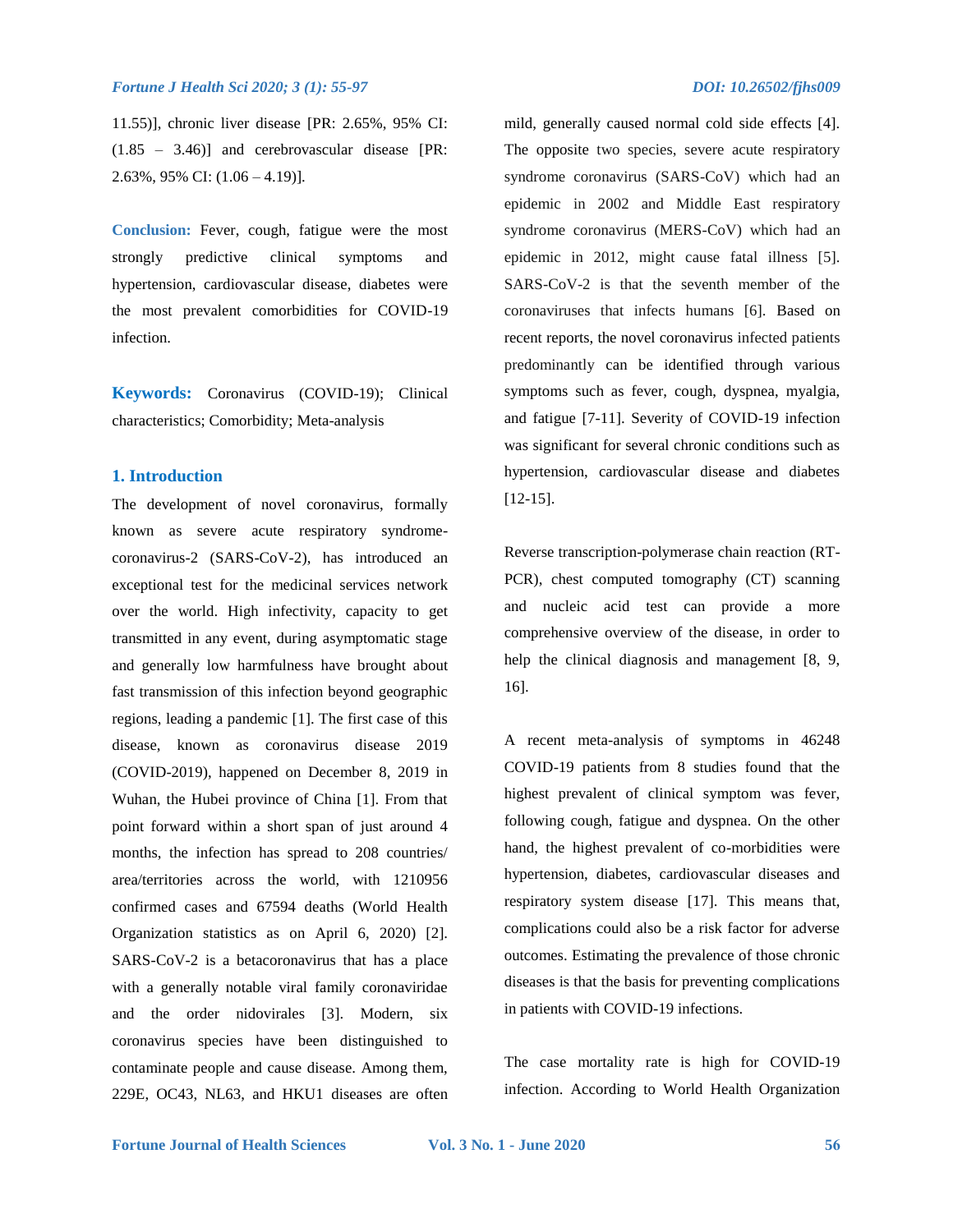statistics as on April 6, 2020, globally the death rate was 5.58%. The highest confirmed number of cases was reported in European region (655339) with the highest mortality rate 7.55%. Among this region mortality rate were for Italy (12.3%), Spain (9.5%), UK (10.3%), and France (11.58%). In Region of Americas the number of confirmed cases was 352592 with mortality rate 2.7%. In South-East Asia the number of confirmed cases was 8828 with death rate 3.89%. Among this region the highest mortality rate was observed in Bangladesh as 9.09% and for India was 2.68% [2]. In a recent meta-analysis it was found that 20.3% of total hospitalized patients required intensive care unit (ICU), 32.8% presented with acute respiratory distress syndrome (ARDS), 6.2% with shock and the case fatality rate (CFR) was higher than 13% among hospitalized patients [18].

This review is aimed toward providing a more convincing result, we'll provide a meta-analysis aggregating all currently available data (indexed up to  $2<sup>nd</sup>$  April, 2020) from published studies of clinical symptoms and comorbidities predictive for severe illness with COVID-19.

#### **2. Methods**

### *2.1 Search Strategy*

A systematic search was conducted on studies published from January 1, 2020 to April 2, 2020 through PubMed, Science Direct and Google Scholar using advanced search strategy with the following combined text heading as ("COVID-19" or "coronavirus" or "novel coronavirus"). Published peer reviewed articles were also included. Only English language articles and human based studies were included in the analysis. All the articles were screened by title and abstract to identify the suitable articles for this meta-analysis. Retrospective studies for coronavirus disease were only considered for analysis purpose. Cross-sectional study, case-control study and case reports were excluded for this metaanalysis. Also, editorials, and review articles were excluded. All the identified articles were searched by hand and not recognized by electronic inquiry. At last, duplicate articles were found out and removed. Titles and abstracts were searched independently by two reviewers. Controversial matters were solved by discussion.

#### **2.2** *Study Inclusion and Exclusion Criteria*

We included articles that reported cases with demographic characteristics, clinical characteristics and comorbidities of SARS-CoV-2 infected patients confirmed by real time reverse transcriptase polymerase chain reaction (RT-PCR) or chest computed tomography (CT). Studies that included only pediatric patients were excluded due to heterogeneous results found among this group for coronavirus disease. Published articles and peer reviewed articles were included in the analysis. Unpublished articles were not included because of data uncertainty.

## **2.3** *Data Extraction Process and Study Quality Assessment*

The results of the initial search strategy were first screened by title and abstract. Full articles were inspected for inclusion and rejection criteria. Two reviewers independently extracted data from included articles for analysis. From each articles, various information following confirmation of SARS-CoV-2 infected patients, study design, time and place of data collections, year, country, total number of reported cases, gender, age, clinical characteristics (e. g., fever, cough, fatigue, etc.), comorbidities (e. g.,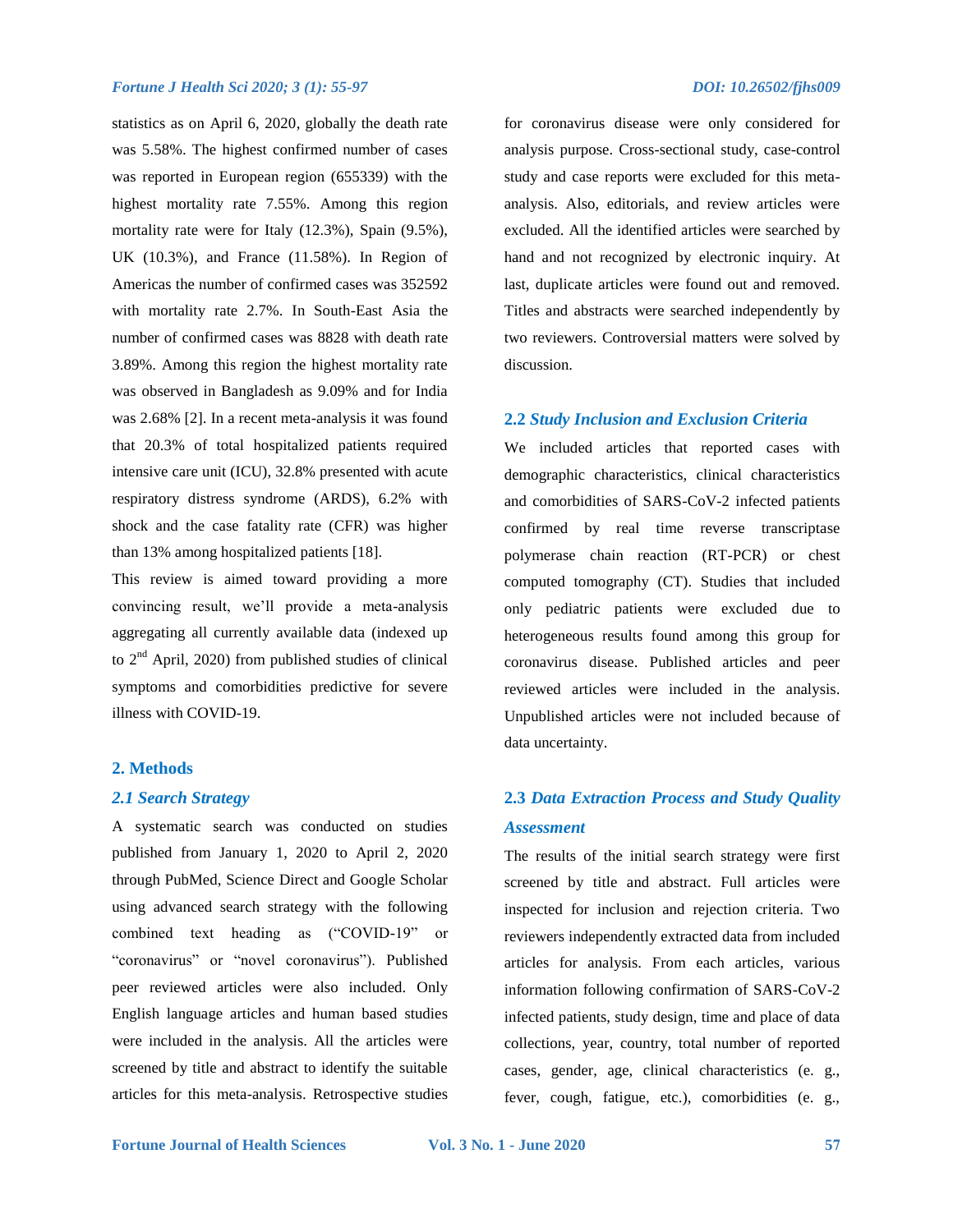hypertension, diabetes, cardiovascular disease, etc.) were extracted. PRISMA checklist was used for reporting the paper [19]. The quality assessment of the included studies were conducted by utilizing Newcastle-Ottawa technique in this meta-analysis [20].

### *2.4 Statistical Method*

This meta-analysis was performed utilizing Stata, version 12. Pooled prevalence rate (PR) and 95% CI were estimated using random effects model [REM] [21] to summarize the weighted effect size for each study. REM were used due to between study heterogeneity [21]. In REM, effect size can vary among the study's results [21, 22]. Heterogeneity of this meta-analysis was estimated by chi square test, tau square test  $(\tau^2)$  and  $I^2$ index. Chi-square test statistic (Q) was utilized to discover the nearness of heterogeneity among the investigations,  $\tau^2$  was used to discover between studies difference [21] and  $I^2$ was used to quantify the level of variety because of heterogeneity among the included study [23]. Consolidating just the published investigations may prompt a bias result in meta-analysis. Funnel plot was used to detect publication bias among the included studies [24].

#### **3. Result**

#### **3.1** *study selection and characteristics*

Total 1903 articles were searched from PubMed, Science Direct and Google Scholar. Those articles were first screened by title and abstract and found 286 articles. Among total 286 articles, 146 were selected for full text assessment. Among those articles, 102 articles were excluded due to lack of information on clinical characteristics or comorbidities and duplication. Finally, 44 articles were included for quantitative analysis (Figure.1). Articles included in this study were published between 1 January, 2020 and 2 April, 2020. Most of the studies were from China and one from Hong Kong [25]. This meta-analysis was conducted for twenty one variables. Geological, demographical, clinical characteristics of the patients, study design, total number of patients (N) were described in Table 1. Quality assessment of the included variables were also appeared in Table 1.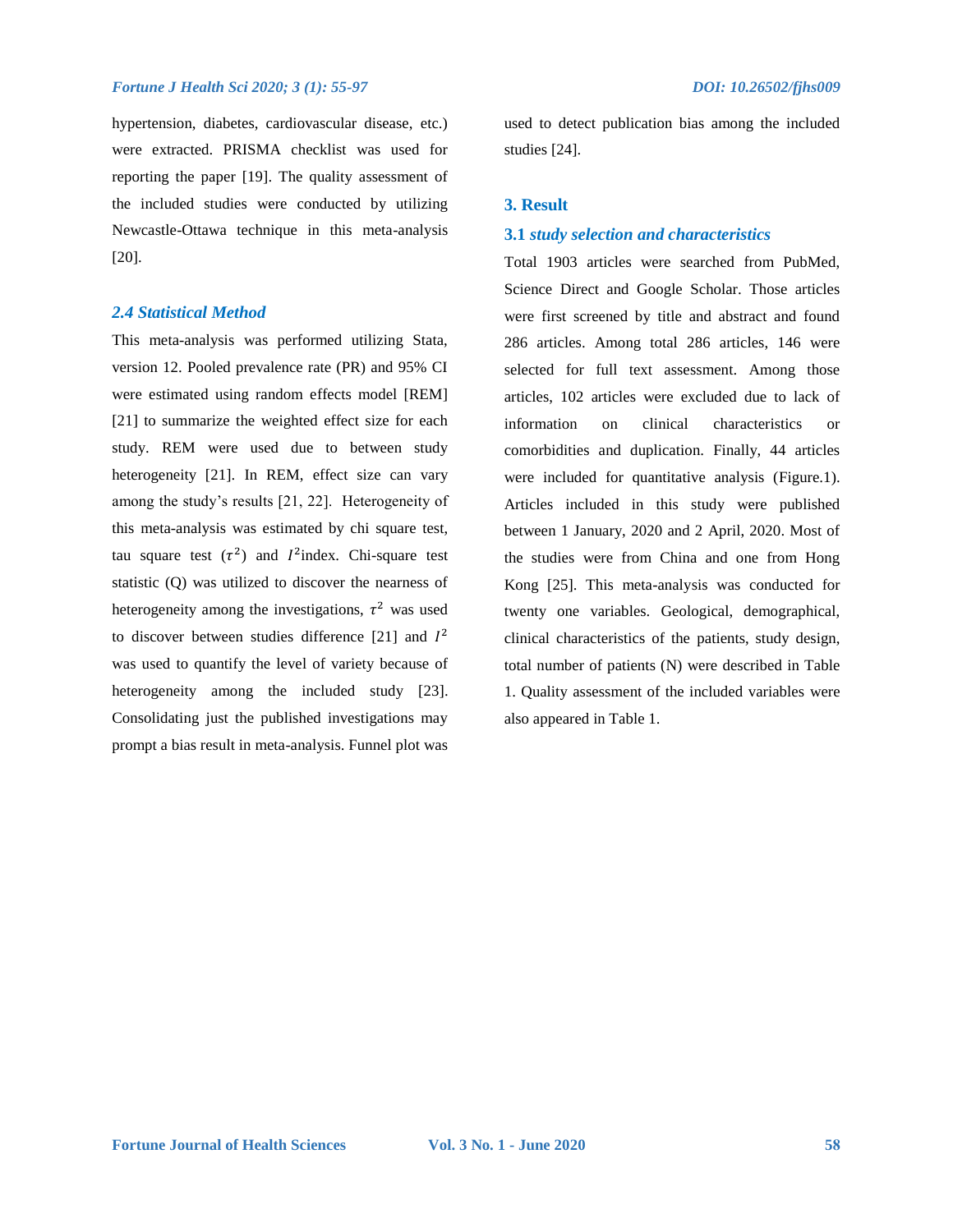

**Figure 1**: PRISMA flowchart for search strategy and the process of selecting articles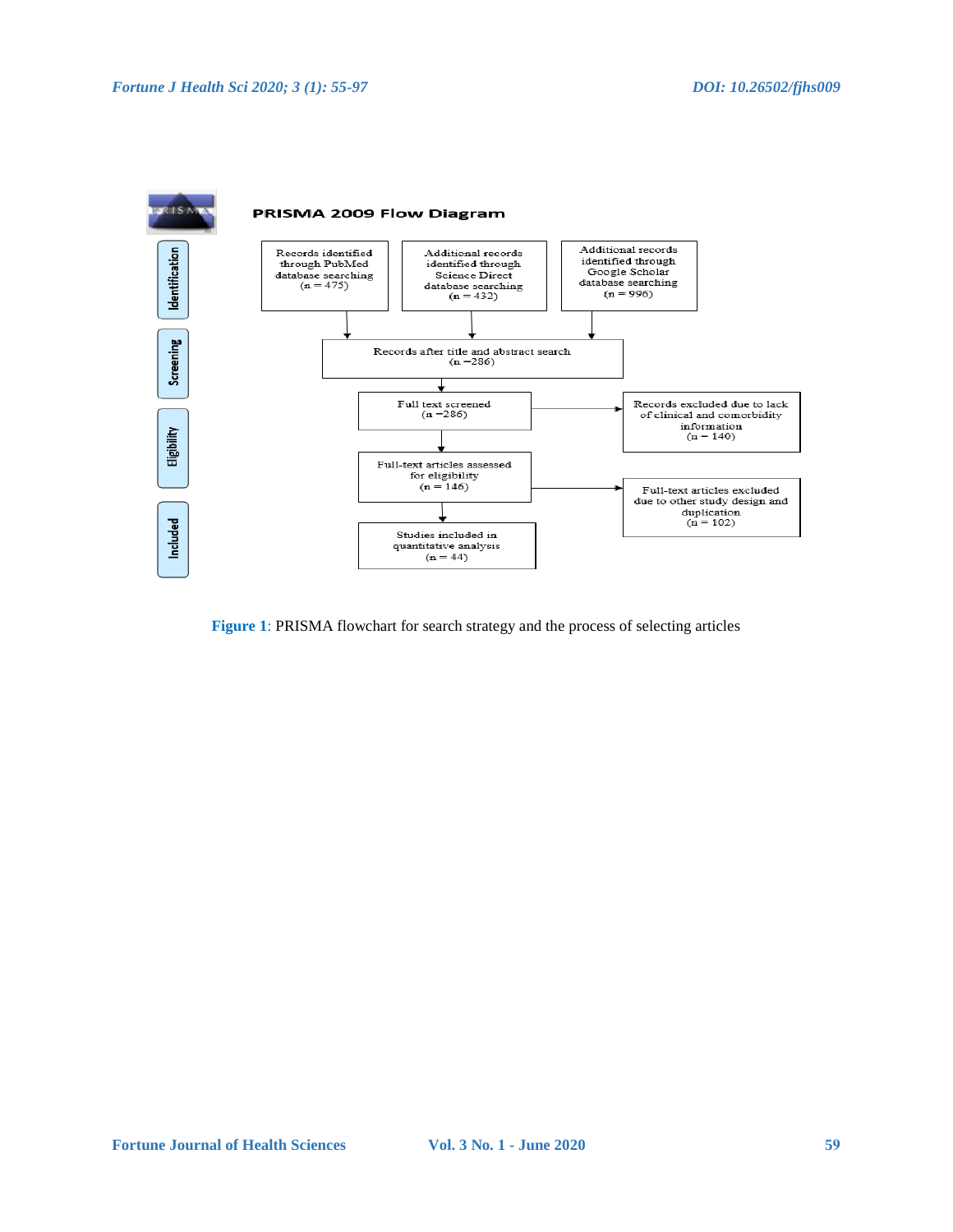| <b>Author</b> [Ref]               | <b>Place, Country</b>             | <b>Study period</b> | <b>Study design</b> | $N$ (Male %)  | Age (year)         | Qualit         |  |
|-----------------------------------|-----------------------------------|---------------------|---------------------|---------------|--------------------|----------------|--|
|                                   |                                   |                     |                     |               |                    | y score        |  |
| Xi Xu et al. [7]                  | Guangzhou Hospital, China         | Jan 28-Feb 9        | Retrospective       | 90(43.3%)     | <b>Group 18-86</b> | 5              |  |
| Jing Yuan et al. [8]              | Shenzhen People's Hospital, China | Jan 5-Feb 13        | Retrospective       | 94 (44.7%)    | Group 1-78         | 5              |  |
| Kunwei Li et al. [9]              | Zhuhai, China                     | Jan 18-Feb 7        | Retrospective       | 78 (48.7%)    | <b>Mean 44.6</b>   | 6              |  |
| Yang-Kai Li et al. [10]           | Tongji Medical College , China    | Jan 1-Feb 20        | Retrospective       | 25 (48%)      | Group 51-69        | $\overline{4}$ |  |
| Rang Chen et al. [11]             | Renmin hospital, China            | Jan 24-Feb 24       | Retrospective       | 17(76.47%)    | <b>Mean 29.5</b>   | $\overline{4}$ |  |
| Yu Shi et al. [12]                | Zhejiang Province, China          | up to feb 17        | Retrospective       | 487(53.18%)   | Mean 46            | 5              |  |
| Ke Wang et al. [13]               | Chongqing hospital, China         | Jan 1-Mar 4         | Retrospective       | 17(41.17%)    |                    | 5              |  |
| Simin Zhang et al. [14]           | Guan'an Hospital, China           | Upto Jan 30         | Retrospective       | 17 (47%)      | Group 23-74        | $\overline{5}$ |  |
| Lei Wang et al. [15]              | Zhengzhou hospital, China         | Jan 21-Feb 05       | Retrospective       | 18 (44.4%)    | Median 39          | 5              |  |
| Shuyi Yang et al. [26]            | Shanghai, China, China            | Jan 20-Jan 30       | Retrospective       | 44 (56.81%)   | <b>Group 20-76</b> | $\overline{4}$ |  |
| Wei-Jie<br>Guan et al.<br>$[27]$  | China                             | Dec 11-Jan 31       | Retrospective       | 1590(56.9%)   | Mean 48.9          | 6              |  |
| Gianfranco Spiteri et<br>al. [28] | WHO European region               | Jan 24 - Feb 21     | Retrospective       | 38 (65.8%)    | Group 2-81         | $\overline{4}$ |  |
| Iek Long Lo et al. [29]           | Macau, China                      | Jan 21-Feb 16       | Retrospective       | 10(30%)       | Median 54          | 6              |  |
| Mingli Yuan et al. [30]           | Hubei Public Health Center, China | Jan $1$ -Jan $25$   | Retrospective       | $27(44.4\%)$  | Median 60          | 6              |  |
| Kai-Cai Liu et al. [31]           | Anhui province, China             | Jan 21-Feb 3        | Retrospective       | 73 (56.1%)    | Group 5-86         | $\tau$         |  |
| K. Wang et al. [32]               | Xiaogan Hospital, China           | Jan 25-Feb 9        | Retrospective       | $114(50.8\%)$ | Median 53          | $\overline{7}$ |  |
| Zuhua Chen et al. [33]            | Zhejiang Chinese Medical, China   | Jan 20-Feb 17       | Retrospective       | 98 (46.9%)    | Group 4-88         | 6              |  |
| X. Zhao et al. [34]               | Anhui Province, China             | $Jan - Feb$         | Retrospective       | 80 (53.7%)    | <b>Group 17-72</b> | $\overline{4}$ |  |
| Zili Zhou et al. [35]             | Central hospital of Wuhan, China  | Dec 19-Feb 9        | Retrospective       | 254 (45.3%)   | Group 15-87        | 6              |  |

### **Table 1:** Characteristics table for the included studies

Huijun Chen et al. [36] Zhongnan Hospital, China Jan 20-Jan 31 Retrospective 9 (0%) Group 26-40 7

Fei Zhou et al. [37] Jinyintan &Wuhan Hospital, China Dec 29-jan 31 Retrospective 191 (62.3%) Group >=18 7

Wenjie Yang et al. [38] Zhejiang, China Jan 17-Feb 10 Retrospective 149 (54.4%) Mean 45.11 7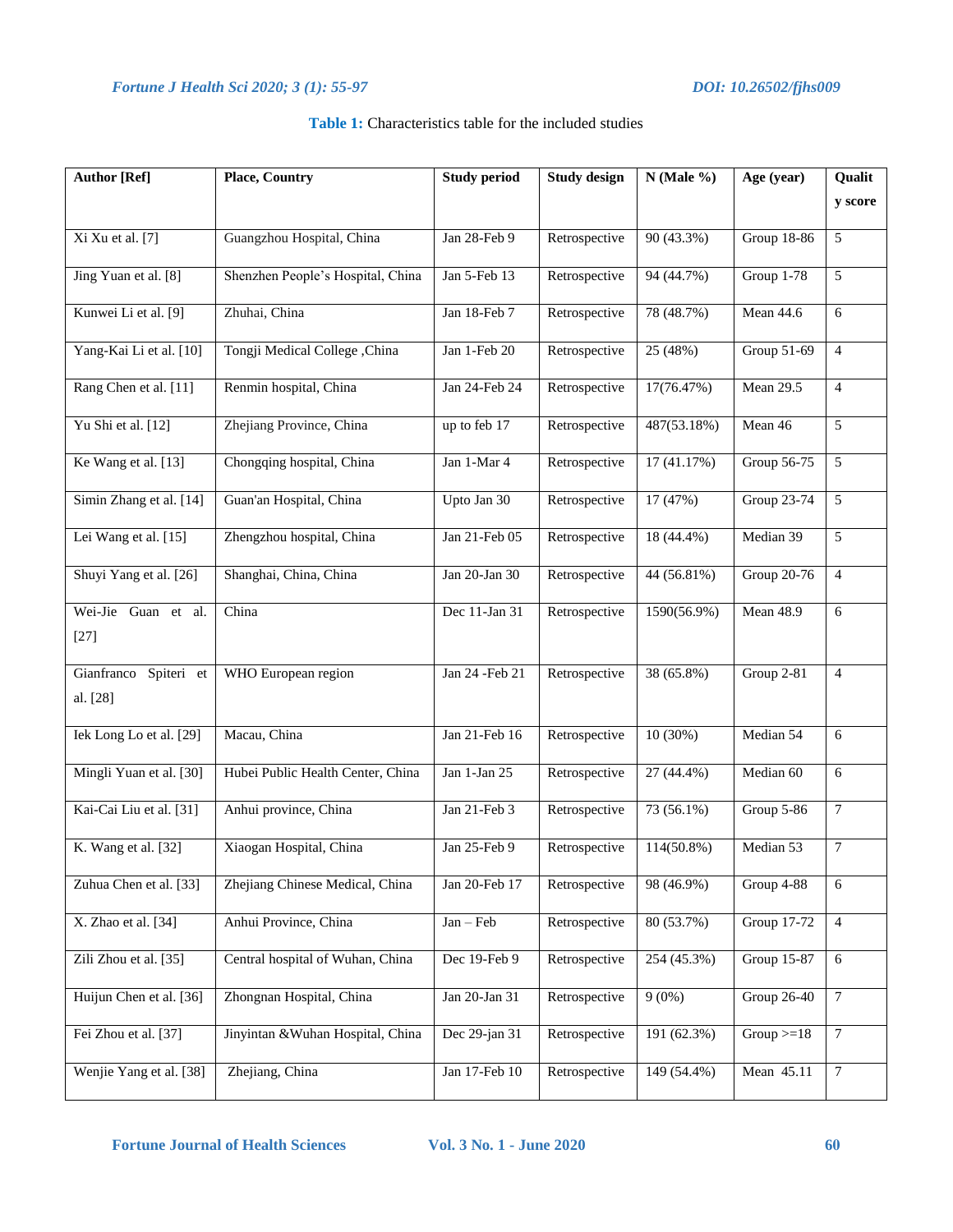| Yu-Huan Xu et al. [39]            | China                                | Jan - Feb         | Retrospective | 50 (58%)      | Group 3-85         | 5              |
|-----------------------------------|--------------------------------------|-------------------|---------------|---------------|--------------------|----------------|
| Guangming Ye at al.<br>$[40]$     | Zhongnan Hospital, China             | Jan 8-Feb 10      | Retrospective | 5(40%)        | Group 22-67        | 5              |
| Jun Chen at al. [41]              | Shanghai, China                      | Jan 20-Feb 6      | Retrospective | 249 (50.6%)   | Median 51          | 5              |
| Lang Wang et al. [42]             | Renmin Hospital, China               | Jan 1-Feb 6       | Retrospective | 339 (48.9%)   | Group $>= 60$      | $\overline{7}$ |
| Tianmin Xu et al. [43]            | Hospital of Changzhou, China         | Jan 23-Feb 18     | Retrospective | 51 (49%)      | Group 24-65        | 6              |
| Xioli Zhang et al. [44]           | Zhejiang, China                      | Jan 17-Feb 8      | Retrospective | $645(50.8\%)$ | Mean 46.65         | 5              |
| Heshui Shi et al. [45]            | Wuhan, China                         | Dec 20-Jan 23     | Retrospective | 81 (51.8%)    | Mean 50            | $\overline{7}$ |
| Nan Yu et al. [46]                | Tongji Hospital in Wuhan, China      | Jan 1-Feb 8       | Retrospective | 7(0%)         | Group 29-34        | $\overline{7}$ |
| Kelvin Kai-Wang To et<br>al. [25] | <b>Hong Kong</b>                     | Jan 22-Feb 12     | Retrospective | 23 (56.5%)    | Group 37-75        | 5              |
| Yihui Huang et al. [47]           | Wuhan, China                         | Dec 21-Jan 28     | Retrospective | 34(41.2%)     | <b>Group 26-88</b> | $\overline{4}$ |
| Xiaobo Yang et al. [48]           | Jin Yin-tan hospital hospital, China | Dec-Jan 26        | Retrospective | 52 (67.3%)    | <b>Mean 59.7</b>   | 5              |
| Sijia Tian et al. [49]            | Beijing Hospital, China              | Jan 20-Feb 10     | Retrospective | 262 (48.4%)   | Median 47.5        | $\tau$         |
| L. Zhang et al. [50]              | Wuhan, China                         | Dec 20-Jan 23     | Retrospective | 28 (60.7%)    | Median 65          | $\tau$         |
| Fang Liu et al. [51]              | Xixi hospital, China                 | Jan 22-Feb 11     | Retrospective | $10(40\%)$    | Group 34-50        | 6              |
| Jin-jin Zhang et al. [52]         | No. 7 Hospital of Wuhan, China       | 16 Jan-Feb 3      | Retrospective | 140 (50.7%)   | Median 57          | 6              |
| Xiao-Wei Xu et al. [53]           | Seven hospitals in Zhejiang, China.  | 10 Jan-26 Jan     | Retrospective | 62 (56%)      | Median 41          | 6              |
| Tao Chen et al. [54]              | Tongji Hospital, China.              | 13 Jan-12 Feb     | Retrospective | 274 (62%)     | Median 62          | $\tau$         |
| Dawei Wang, MD et<br>al. [55]     | Zhongnan Hospital, China             | $1$ Jan $-28$ Jan | Retrospective | 138 (54.3%)   | Median 56          | 6              |
| Shaobo Shi, MD et al.<br>$[56]$   | Renmin Hospital of Wuhan, China      | 20 Jan-10 Feb     | Retrospective | 416(49.3%)    | Median 64          | $\overline{5}$ |
| Rui Han et al. [57]               | Wuhan No. 1 Hospital, China          | 4 Jan-5 Feb       | Retrospective | 108 (35.2%)   | Mean 45            | 5              |
| Jiong Wu et al. [58]              | Outside of wuhan, China              | Jan to Feb        | Retrospective | 80 (52%)      | Mean 44            | $6\,$          |
| W. Guan et al. [59]               | China                                | 11 Dec-29 Jan     | Retrospective | 1099 (58%)    | Median 47          | 5              |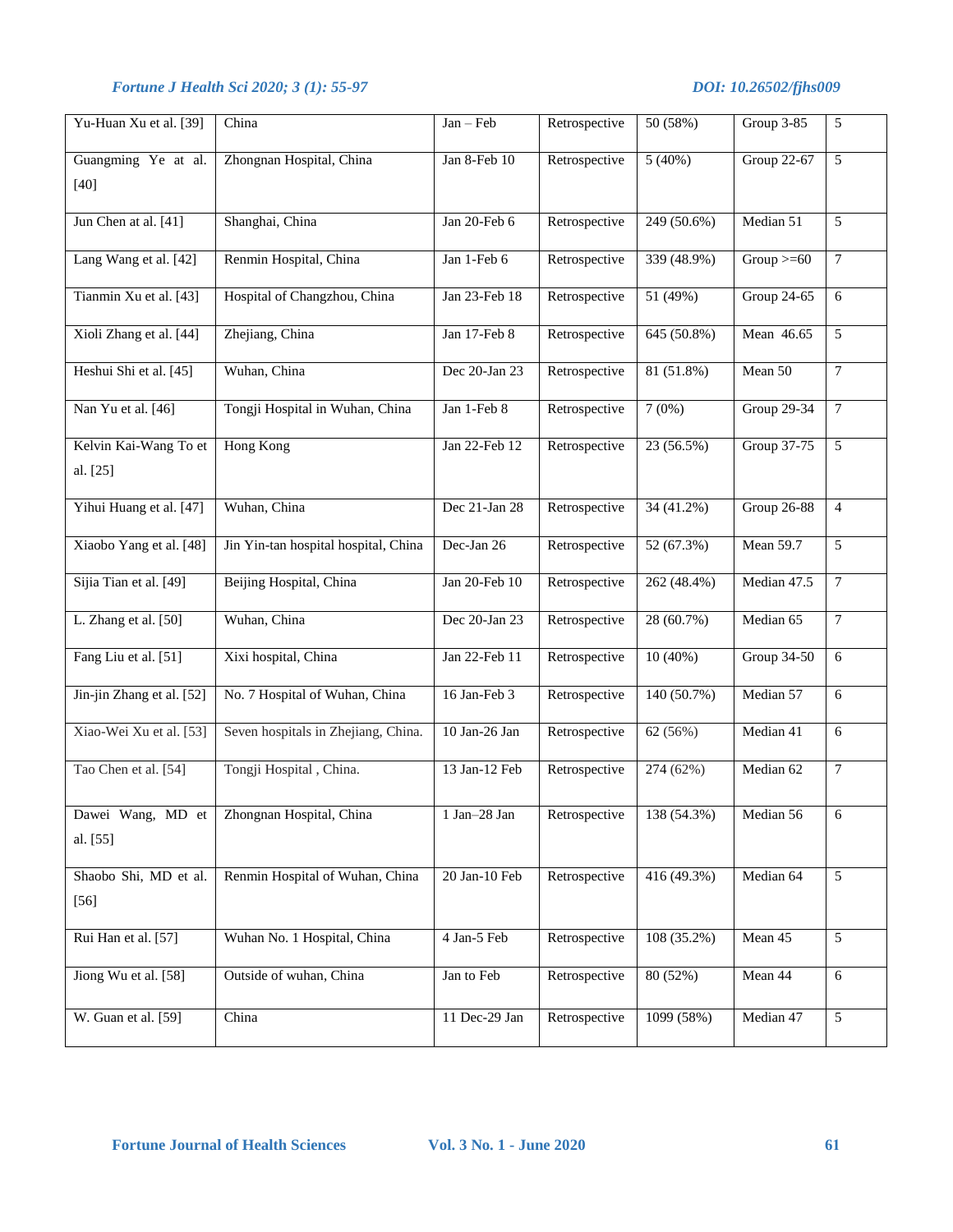#### **3.2** *Clinical manifestations and Comorbidities*

Summary of the meta-analysis for clinical manifestations and comorbidities of COVID-19 infected patients were shown in Table 2. Following the clinical symptoms, the prevalence rate (PR) were found for fever 84.49 % [95 % CI (81.87- 87.11),  $z =$ 63.13, p < 0.001] (Figure. 2), cough 56.39% [95% CI  $(51.06 - 61.73)$ ,  $z = 20.72$ ,  $p < 0.001$  (Figure. S1) and fatigue 33.65% [95% CI (26.77 – 40.54),  $z =$ 9.58,  $p < 0.001$  (Figure. S2), which were the most frequent clinical symptoms for COVID-19 infected patient. PR for clinical manifestations were also found 8.51% [95% CI (6.63 – 10.39),  $z = 8.87$ ,  $p <$ 0.001] for diarrhea (Figure. S3), 16.26% [95% CI  $(12.93 - 19.59)$ ,  $z = 9.57$ ,  $p < 0.001$  for myalgia (Figure. S4),  $9.04\%$  [95% CI (6.22 – 11.86),  $z = 6.29$ ,  $p < 0.001$ ] for headache (Figure. S5), 14.05% [95%] CI (9.54 – 18.56),  $z = 6.10$ ,  $p < 0.001$  for chest pain (Figure. S6),  $4.35\%$  [95% CI (3.14 – 5.57),  $z = 7.00$ ,  $p < 0.001$ ] for vomiting (Figure. S7), 22.34% [95%] CI (17.18 – 27.50),  $z = 8.49$ ,  $p < 0.001$ ] for dyspnea (Figure. S8), 11.00% [95% CI (7.24 – 14.76),  $z =$ 5.73, p < 0.001] for sore throat (Figure. S9), 20.72% [95% CI (11.18 – 30.27),  $z = 4.25$ ,  $p < 0.001$ ] for sputum (Figure. S10), 15.20 % [95% CI (8.49 – 21.91),  $z = 4.44$ ,  $p < 0.001$  for poor appetite (Figure. S11), 9.45 % [95% CI (5.09 – 13.81),  $z = 4.25$ ,  $p <$ 0.001] for chills (Figure. S12).

Several comorbidities were also presented among SARS-CoV-2 infected patients, among them hypertension [PR: 20.00%, 95% CI (16.53 – 23.46), z  $= 11.33$ ,  $p < 0.001$  (Figure. S13), cardiovascular disease [PR: 11.19%, 95% CI (6.76 – 15.62),  $z =$ 4.95,  $p < 0.001$ ] (Figure. S14) and diabetes [PR: 9.78%, 95% CI (8.02 – 11.55),  $z = 10.88$ ,  $p < 0.001$ ] (Figure. S15) were significantly high. The PR were also found for chronic kidney disease [PR: 1.24%, 95% CI (0.87 – 1.61),  $z = 6.60$ ,  $p < 0.001$  (Figure. S16), chronic liver disease [PR: 2.65%, 95% CI (1.85 – 3.46), z = 6.48, p < 0.001] (Figure. S17), chronic pulmonary disease [PR: 1.97%, 95% CI (1.06 – 2.87),  $z = 4.26$ ,  $p < 0.001$  (Figure. S18), malignancies [PR: 2.28%, 95% CI (1.49 – 3.08),  $z =$ 5.63,  $p < 0.001$ ] (Figure. S19) and cerebrovascular disease [PR: 2.63%, 95% CI (1.06 – 4.19),  $z = 3.29$ , p  $< 0.001$ ] (Figure. S20).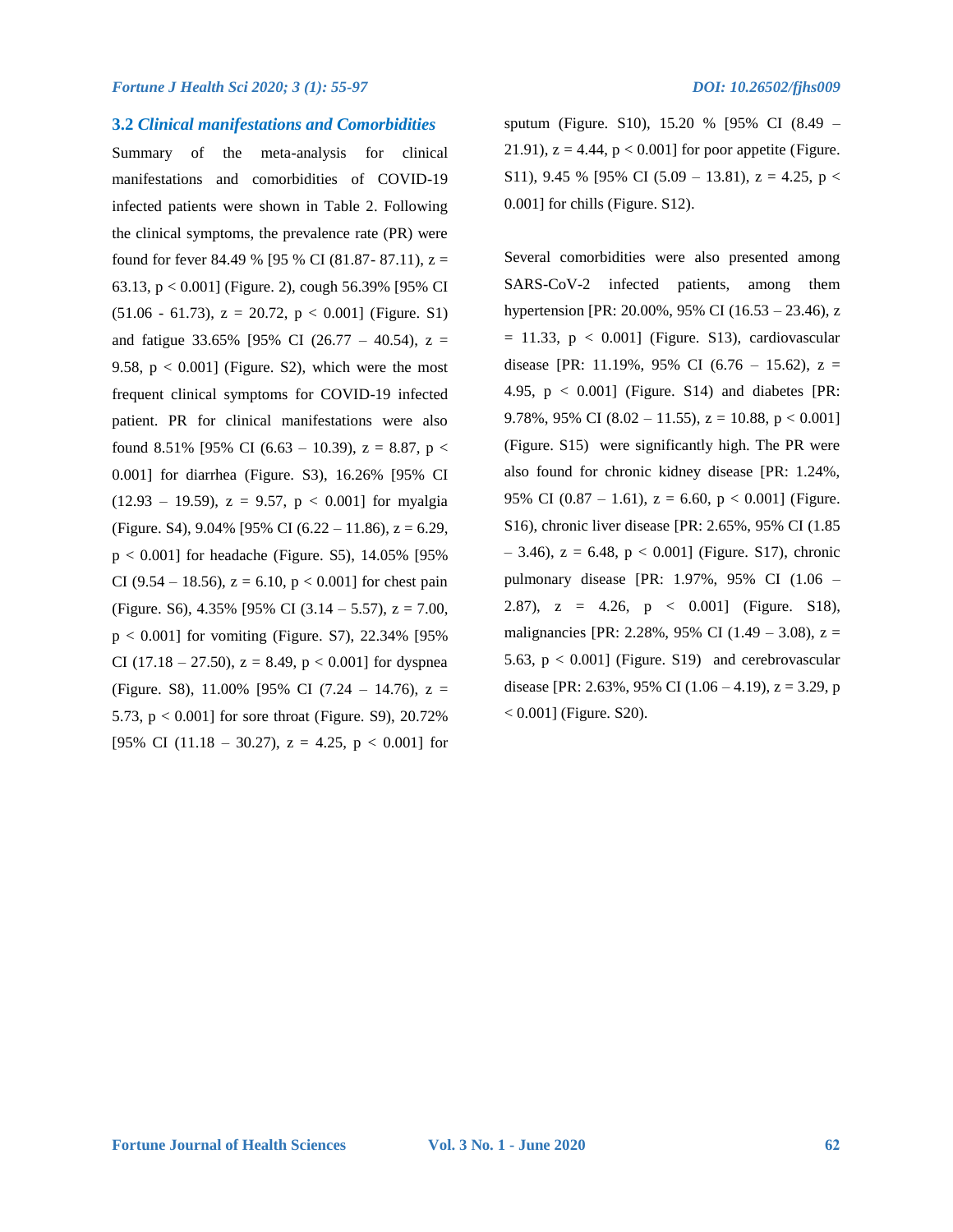| <b>Variables</b>             | <b>Number</b>   | <b>Total</b> | <b>Pooled Prevalence</b> | <b>Test for overall</b> |                | <b>Test for heterogeneity</b> |                |                    |       |
|------------------------------|-----------------|--------------|--------------------------|-------------------------|----------------|-------------------------------|----------------|--------------------|-------|
|                              | of              | number       | Rate (95% CI)            |                         | effect         |                               |                |                    |       |
|                              | <b>Studies</b>  | of           |                          | $Z-$                    | $p-$           | $\bf{Q}$                      | $\mathbf{p}$ - | $\tau^2$           | $I^2$ |
|                              |                 | patients     |                          | value                   | value          | statistic                     | value          |                    |       |
| <b>Clinical features</b>     |                 |              |                          |                         |                |                               |                |                    |       |
| Fever                        | 41              | 7089         | 84.49 (81.87-87.11)      | 63.13                   | $< 0.001$      | 408.07                        | $< 0.001$      | 51.05              | 90.2% |
| Cough                        | 41              | 7160         | $56.39(51.06 - 61.73)$   | $\overline{20.72}$      | $\sqrt{0.001}$ | 850.04                        | < 0.001        | 258.79             | 95.3% |
| Fatigue                      | 24              | 6126         | $33.65(26.77 - 40.54)$   | 9.58                    | $< 0.001$      | 860.25                        | $< 0.001$      | 275.07             | 97.3% |
| Diarrhea                     | $28\,$          | 6081         | $8.51(6.63 - 10.39)$     | 8.87                    | $< 0.001$      | 189.20                        | $< 0.001\,$    | 15.13              | 85.7% |
| Myalgia                      | 22              | 5357         | $16.26(12.93 - 19.59)$   | 9.57                    | < 0.001        | 221.39                        | < 0.001        | 43.53              | 90.5% |
| Headache                     | $\overline{20}$ | 5686         | $9.04(6.22 - 11.86)$     | 6.29                    | < 0.001        | 352.60                        | < 0.001        | 32.06              | 94.6% |
| Chest pain                   | 17              | 3549         | $14.05(9.54 - 18.56)$    | 6.10                    | < 0.001        | 268.61                        | < 0.001        | $\overline{7}5.21$ | 94.0% |
| Vomiting                     | $\overline{17}$ | 4814         | $4.35(3.14 - 5.57)$      | 7.00                    | $< 0.001$      | 45.03                         | $< 0.001$      | 2.91               | 64.5% |
| Dyspnea                      | 26              | 5886         | $22.34(17.18 - 27.50)$   | 8.49                    | < 0.001        | 893.02                        | $< 0.001$      | 150.37             | 97.2% |
| Sore throat                  | 16              | 2997         | $11.00(7.24 - 14.76)$    | 5.73                    | < 0.001        | 131.15                        | $< 0.001$      | 36.91              | 88.6% |
| Sputum                       | 10              | 2356         | $20.72(11.18 - 30.27)$   | 4.25                    | $< 0.001$      | 356.92                        | < 0.001        | 223.44             | 97.5% |
| Poor appetite                | 11              | 1524         | $15.20(8.49 - 21.91)$    | 4.44                    | < 0.001        | 237.96                        | $< 0.001$      | 114.41             | 95.8% |
| Chills                       | $\overline{4}$  | 1284         | $9.45(5.09 - 13.81)$     | 4.25                    | $< 0.001$      | 8.23                          | > 0.001        | 10.90              | 63.5% |
| <b>Comorbidities</b>         |                 |              |                          |                         |                |                               |                |                    |       |
| Diabetes                     | $\overline{25}$ | 6068         | $9.78(8.02 - 11.55)$     | 10.88                   | $< 0.001$      | 100.20                        | $< 0.001$      | 10.97              | 76.0% |
| Hypertension                 | 27              | 6116         | $20.00(16.53 - 23.46)$   | 11.33                   | $\sqrt{0.001}$ | 247.68                        | $< 0.001$      | $\overline{60.76}$ | 89.5% |
| Cardiovascular<br>disease    | $28\,$          | 6307         | $11.19(6.76 - 15.62)$    | 4.95                    | $< 0.001$      | 1846.94                       | < 0.001        | 125.27             | 98.5% |
| Chronic Kidney<br>disease    | 13              | 5120         | $1.24(0.87 - 1.61)$      | 6.60                    | $< 0.001$      | 14.39                         | > 0.001        | 0.06               | 16.6% |
| Chronic Liver disease        | 18              | 5269         | $2.65(1.85 - 3.46)$      | 6.48                    | $< 0.001$      | 38.87                         | > 0.001        | 1.05               | 56.3% |
| Chronic pulmonary<br>disease | $\overline{9}$  | 2611         | $1.97(1.06 - 2.87)$      | 4.26                    | < 0.001        | 12.72                         | > 0.001        | 0.59               | 37.1% |
| Malignancies                 | 16              | 3915         | $2.28(1.49 - 3.08)$      | 5.63                    | $< 0.001$      | 29.61                         | > 0.001        | 0.83               | 49.3% |
| Cerebrovascular<br>disease   | $\overline{5}$  | 1989         | $2.63(1.06 - 4.19)$      | 3.29                    | 0.001          | 14.94                         | > 0.001        | 2.01               | 73.2% |

#### **Table 2:** Summary table for meta-analysis results

**Fortune Journal of Health Sciences Vol. 3 No. 1 - June 2020 63**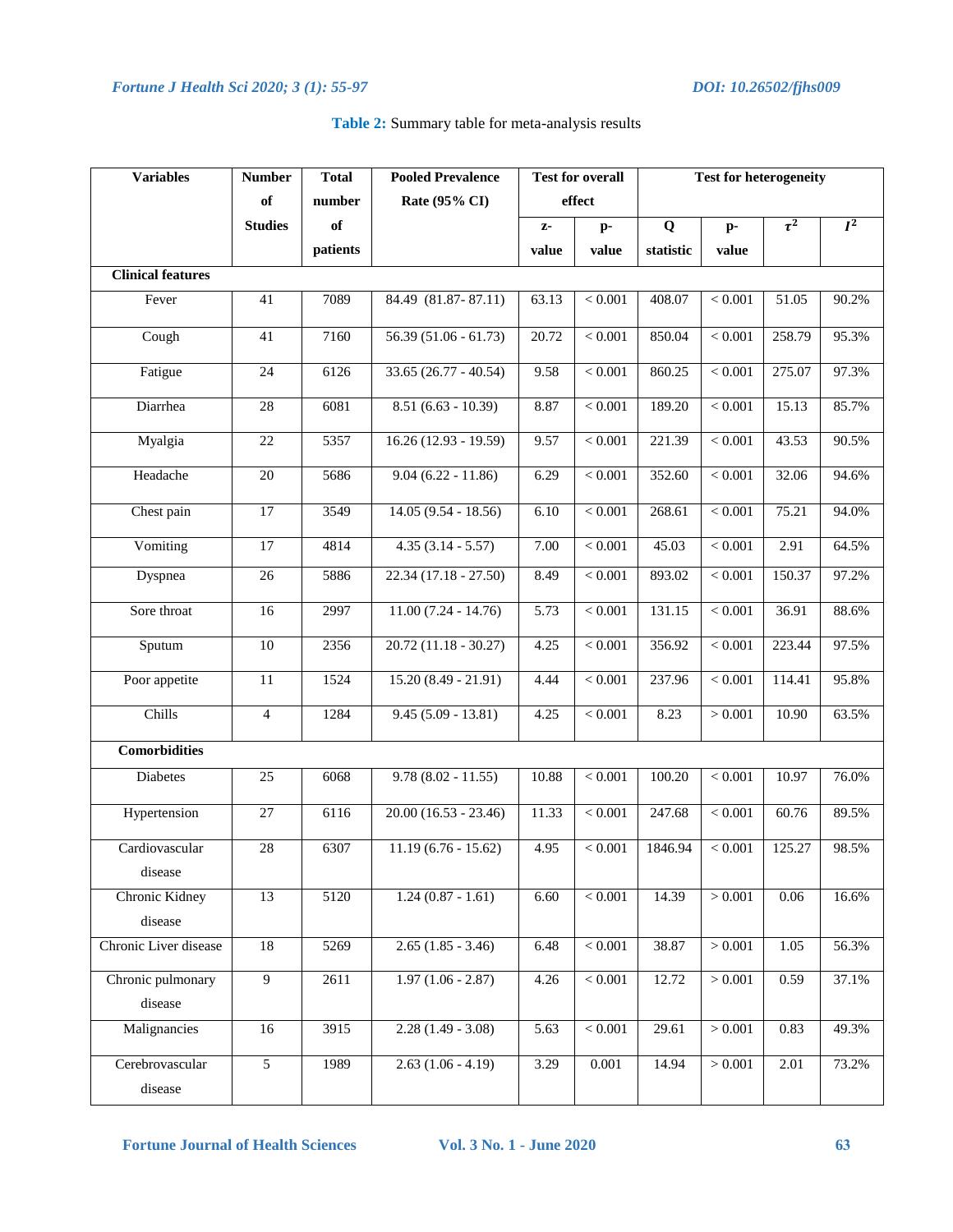

**Figure.2:** Forest plot for the prevalence of fever among SARS-CoV-2 infected patients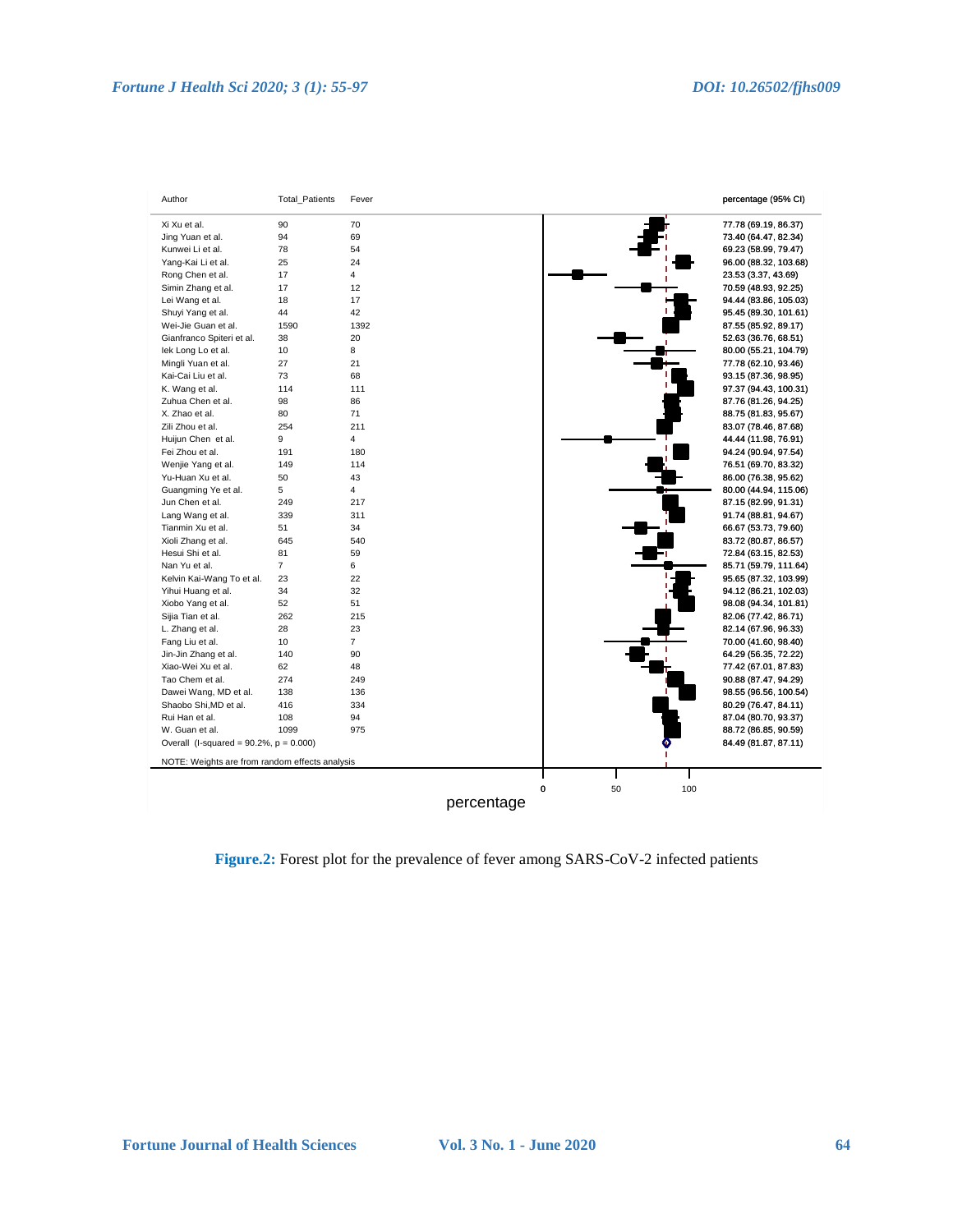

**Figure.3:** Funnel plot for detecting publication bias in the data for variable fever

Significant heterogeneity were found among the results for most of the clinical characteristics and some comorbidities since Q statistics were high with  $p <$ 0.001. Funnel plot was used to find the publication bias among the included studies. Publication bias was found for variable fever (Figure. 3). Publication bias were also found for all of the other variables except chills using funnel plot (Figure. S21 –Figure. S40).

#### **4. Discussion**

Novel Corona virus has become an epidemic in Western Pacific Region (especially China), European Region (Italy, Spain, The United Kingdom etc.), Eastern Mediterranean Region (especially Iran), Regions of the Americas (United States of America). Nowadays South-East Asian Region and African region have faced an outbreak of this virus. The extensive distribution of this virus has led to a serious concern, globally [2].

In this meta-analysis, we tried to summarize clinical and comorbidity data on COVID-19 confirmed cases that were published up to 2 April, 2020. Clinical data were collected from total of 7673 infected patients.

Heterogeneity was found highly since PR for all studies were not same for included studies. Forest plot was drawn for all of the variables and robustness of the result were notable. For this reason random effects model (REM) of meta-analysis was conducted. The assumption of this model is that the effect sizes are not identical in every study and follows a distribution [21]. Pooled estimate and 95% CIs refer to the center of the distribution of pooled prevalence in meta-analysis. In REM, 95% CI measures the uncertainty of pooled estimate [21]. In this meta-analysis 95% CI was calculated along with prevalence rate (PR). In forest plot, pooled PR estimates were presented with a diamond and individual studies weight were presented with a square.

In this study co-morbidity symptoms were considered because the co-morbidity symptoms such as hypertension, cardiovascular disease, diabetes, chronic liver disease, cerebrovascular disease, malignancies, chronic pulmonary disease, and chronic kidney disease may be linked to the pathogenesis of COVID 19. As mentioned earlier in the result section, fever prevalent (84.49%) was higher compared to the other clinical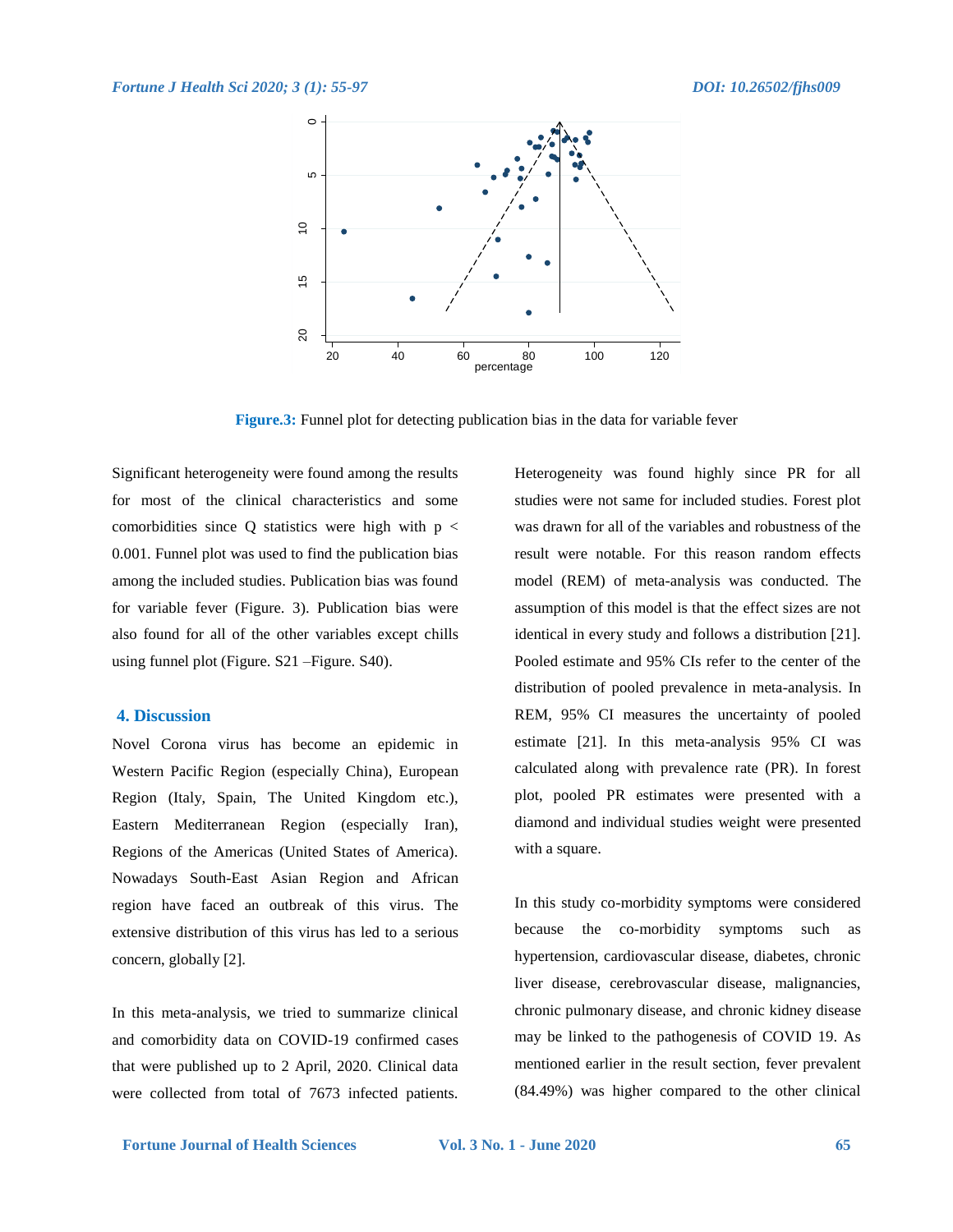symptoms. Other clinical symptoms prevalence were cough (56.39%), fatigue (33.65%), dyspnea (22.34%), sputum (20.72%), myalgia (16.26%), poor appetite (15.20%), chest pain (14.05%), sore throat (11.0%), chills (9.45%), headache (9.04%), diarrhea (8.51%), and vomiting (4.35%). According to the findings of the current study, hypertension prevalent (20.0%) was higher among the co-morbidity symptoms. Followed by the other co-morbidity symptoms were cardiovascular disease (11.19%), diabetes (9.78%), chronic liver disease (2.65%), cerebrovascular disease (2.63%), malignancies (2.28%), chronic pulmonary disease (1.97%), and chronic kidney disease (1.24%).

From many individual studies of China it was found that clinical features fever and cough were the most predominant among COVID-19 infected patients [7- 11]. Fatigue, myalgia, dyspnea were also found among COVID-19 infected patients [47, 50, 54, 55]. Those symptoms occurred more frequently among older patients [10, 13, 42]. The rate of infections among males was significantly high compared to women for many studies [11, 28, 37]. Patients presented with different comorbidities such as hypertension, diabetes and cardiovascular can play a vital role for prognosis of this disease [54-56, 59]. Cancer patients have a high risk for this disease [54, 55, 59]. From a single center cluster study of China, it was found that 26% of patients required admission to the intensive care unit (ICU) [55]. From another study it was found that the rate of admission to ICU was 32% among total hospitalized patients [60]. From e systematic review it was notified that the rate of admission to ICU was higher among the patients presented with different comorbidities and older patients [61]. From two studies in China, the death rate was found as 4.3% and 15% respectively [55, 60]. The case fatality rate is

increasing day by day and spreads all over the world. Until  $6<sup>th</sup>$  April, total of 1210956 confirmed cases were reported globally with death rate of 5.58% [2]. Most confirmed cases were found in the European region with death rate 7.55% [2].

The ongoing outbreak of corona virus has gotten perhaps the greatest danger to the worldwide economy and monetary markets. Coronavirus impact on the worldwide economy have shaken markets around the world, plunging stock costs and security yields [62].

Although SARS-CoV-2 is an emerging virus, no specific treatment is currently available and pathophysiology of this condition is still unknown but we can control this epidemic followed by some rules and regulations such as: washing hands frequently and avoiding touching the eyes, nose, and mouth with contaminated hands, avoiding close contact, especially with those who have a fever, coughing or sneezing, avoiding contact with live animals and consuming raw animal products [63, 64]. Since SARS-CoV-2 is highly contagious, medical staff have a high risk of infection. Adult infected patients with COVID-19 in the perioperative period have a high risk of death. Therefore, there are some responsibilities for health policymakers in this critical situation in order to implement comprehensive protective measures such as quarantine, avoid traveling, and avoid gathering in public places essential to control this death trap.

### *4.1 Limitations*

Limitations of this meta-analysis should be addressed. Firstly, all the studies included here from China, so the generalizability of findings to other countries and populations is not clear. The Chinese may differ to other populations in terms of their culture, prevalence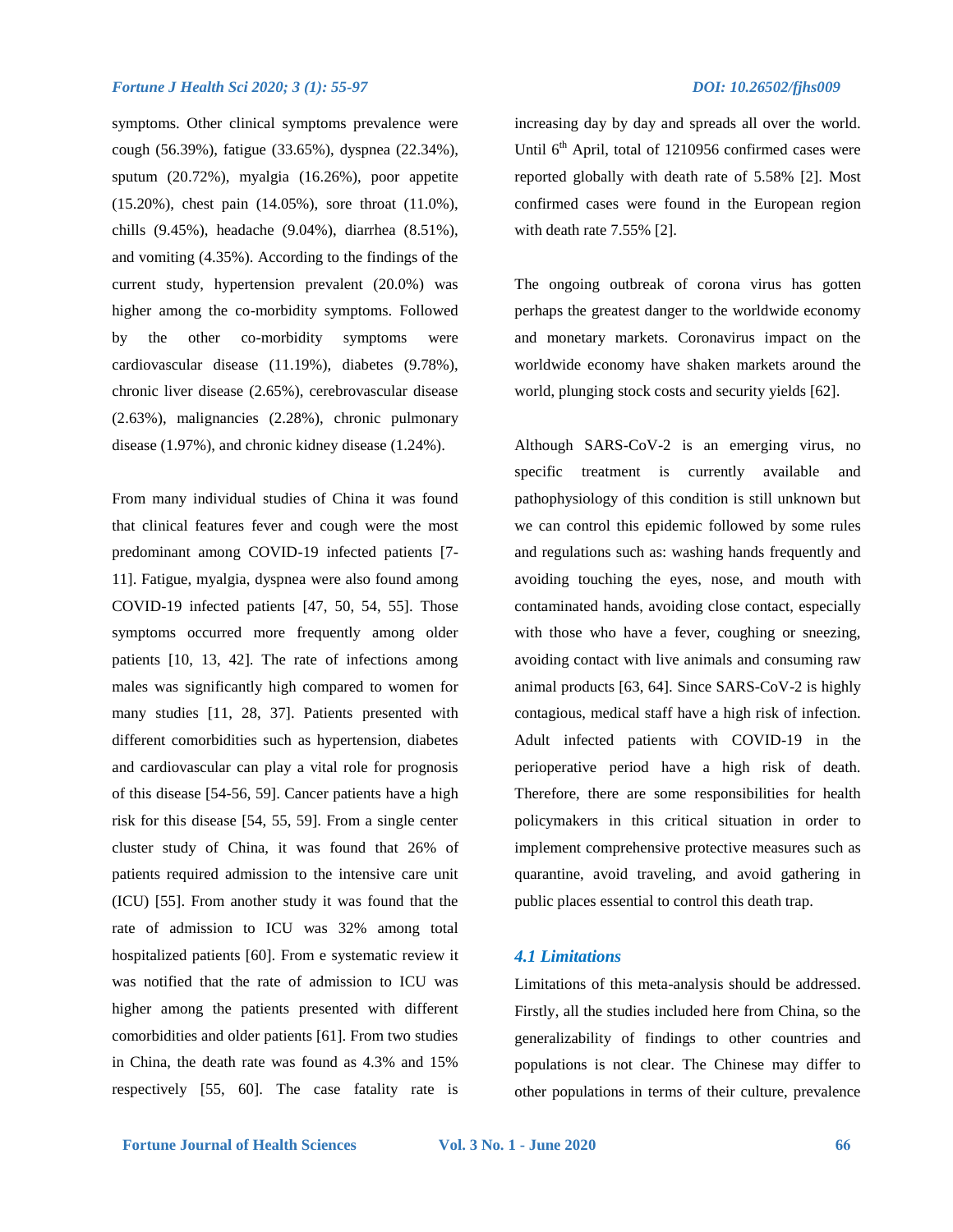of different clinical and comorbidities symptom, as well as their access to high quality medical services. Secondly, only English language articles were included in the analysis. Thirdly, the high heterogeneity could be found in the sample size. Fourthly, biasness and high heterogeneity among the results of the included studies were found for several variables. Fifthly, an evidence of publication bias was found for most of the variable but any remedial measure was not taken to solve it.

### **5. Conclusion**

Like other respiratory diseases, COVID-19 disease also presented symptoms as fever, cough, fatigue, and dyspnea. The case fatality rate was high for COVID-19 infection among patients with a chronic conditions. A large number of COVID-19 infected patients needed intensive care unit, which is limited in the developing countries. COVID-19 outbreak is really a threat for most of the developing countries due to the living style of their population and also for limited resources.

#### **Funding source**

This research has no fund.

#### **Ethical approval**

Ethical approval is not required.

#### **Conflict of Interest**

Authors have no conflict of interest.

#### **Authors Contributions**

FMN and MMI formulated the research questions, designed the study, developed the search strategy, searched and collected the articles, conducted the quality assessment, analyzed the data and drafted the manuscript. Finally, both authors have read and approved the final version of the manuscript.

#### **References**

- 1. Wu Z, McGoogan JM. Characteristics of and important lessons from the coronavirus disease 2019 (COVID-19) outbreak in China: summary of a report of 72 314 cases from the Chinese Center for Disease Control and Prevention. JAMA 323 (2020): 1239-1242.
- 2. World Health Organization. Coronavirus disease 2019 (COVID-19): situation report, 77.
- 3. Richman DD, Whitley RJ, Hayden FG, editors. Clinical virology. John Wiley & Sons (2016).
- 4. Su S, Wong G, Shi W, et al. Epidemiology, genetic recombination, and pathogenesis of coronaviruses. Trends in Microbiology 24 (2016): 490-502.
- 5. Cui J, Li F, Shi ZL. Origin and evolution of pathogenic coronaviruses. Nature Reviews Microbiology 17 (2019): 181-192.
- 6. Zhu N, Zhang D, Wang W, et al. A novel coronavirus from patients with pneumonia in China, 2019. New England Journal of Medicine (2020).
- 7. Xu X, Yu C, Qu J, et al. Imaging and clinical features of patients with 2019 novel coronavirus SARS-CoV-2. European Journal of Nuclear Medicine and Molecular Imaging (2020):1-6.
- 8. Yuan J, Zou R, Zeng L, et al. The correlation between viral clearance and biochemical outcomes of 94 COVID-19 infected discharged patients. Inflammation Research (2020): 1-8.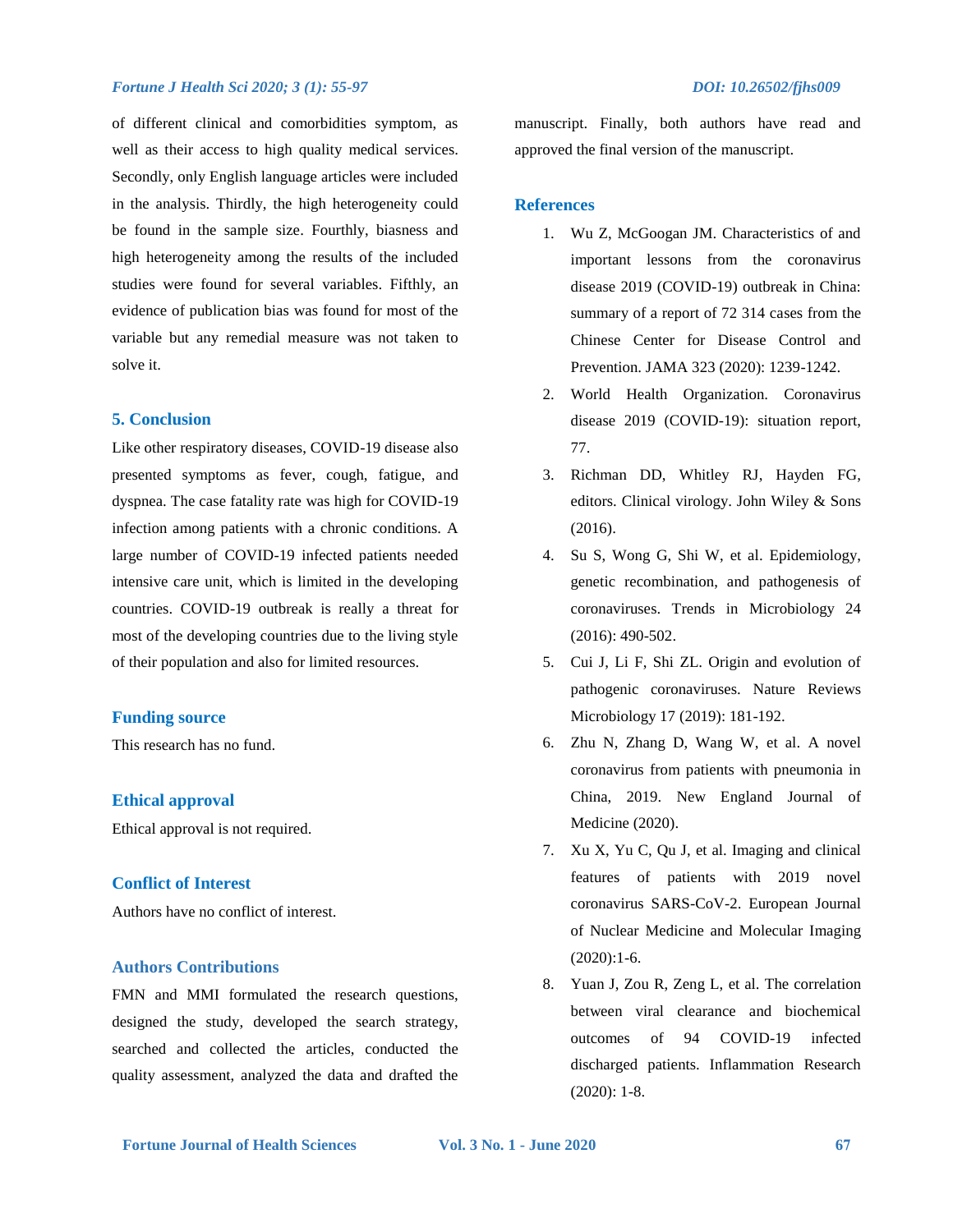- 9. Li K, Fang Y, Li W, et al. CT image visual quantitative evaluation and clinical classification of coronavirus disease (COVID-19). European Radiology (2020): 1-10.
- 10. Li YK, Peng S, Li LQ, et al. Clinical and transmission characteristics of Covid-19—a retrospective study of 25 cases from a single thoracic surgery department. Current Medical Science (2020): 1-6.
- 11. Chen R, Zhang Y, Huang L, et al. Safety and efficacy of different anesthetic regimens for parturients with COVID-19 undergoing Cesarean delivery: a case series of 17 patients. Canadian Journal of Anesthesia/Journal Canadien D'Anesthésie (2020): 1-9.
- 12. Shi Y, Yu X, Zhao H, et al. Host susceptibility to severe COVID-19 and establishment of a host risk score: findings of 487 cases outside Wuhan. Critical Care 24 (2020): 1-4.
- 13. Wang K, Zhao W, Li J, et al. The experience of high-flow nasal cannula in hospitalized patients with 2019 novel coronavirus-infected pneumonia in two hospitals of Chongqing, China. Annals of Intensive Care 10 (2020): 1- 5.
- 14. Zhang S, Li H, Huang S, et al. Highresolution computed tomography features of 17 cases of coronavirus disease 2019 in Sichuan province, China. European Respiratory Journal 55 (2020).
- 15. Wang L, Gao YH, Lou LL, et al. The clinical dynamics of 18 cases of COVID-19 outside of Wuhan, China. European Respiratory Journal 55 (2020).
- 16. Ai T, Yang Z, Hou H, et al. Correlation of chest CT and RT-PCR testing in coronavirus

disease 2019 (COVID-19) in China: a report of 1014 cases. Radiology (2020): 200642.

- 17. Yang J, Zheng Y, Gou X, et al. Prevalence of comorbidities in the novel Wuhan coronavirus (COVID-19) infection: a systematic review and meta-analysis. International Journal of Infectious Diseases (2020).
- 18. Rodriguez-Morales AJ, Cardona-Ospina JA, Gutiérrez-Ocampo E, et al. Clinical, laboratory and imaging features of COVID-19: A systematic review and meta-analysis. Travel Medicine and Infectious Disease (2020): 101623.
- 19. Moher D, Liberati A, Tetzlaff J, et al. Preferred reporting items for systematic reviews and meta-analyses: the PRISMA statement. PLoS Med 6 (2009): e1000097.
- 20. Margulis AV, Pladevall M, Riera-Guardia N, et al. Quality assessment of observational studies in a drug-safety systematic review, comparison of two tools: the Newcastle– Ottawa scale and the RTI item bank. Clinical Epidemiology 6 (2014): 359.
- 21. DerSimonian R, Laird N. Meta-analysis in clinical trials. Controlled Clinical Trials 7 (1986): 177-188.
- 22. Borenstein M, Hedges LV, Higgins JP, et al. Introduction to meta-analysis. John Wiley & Sons (2011).
- 23. Higgins JP, Thompson SG. Quantifying heterogeneity in a meta‐analysis. Statistics in Medicine 21 (2002): 1539-1558.
- 24. Sutton AJ, Abrams KR, Jones DR, et al. Methods for meta-analysis in medical research. Chichester: Wiley (2000).
- 25. To KK, Tsang OT, Leung WS, et al. Temporal profiles of viral load in posterior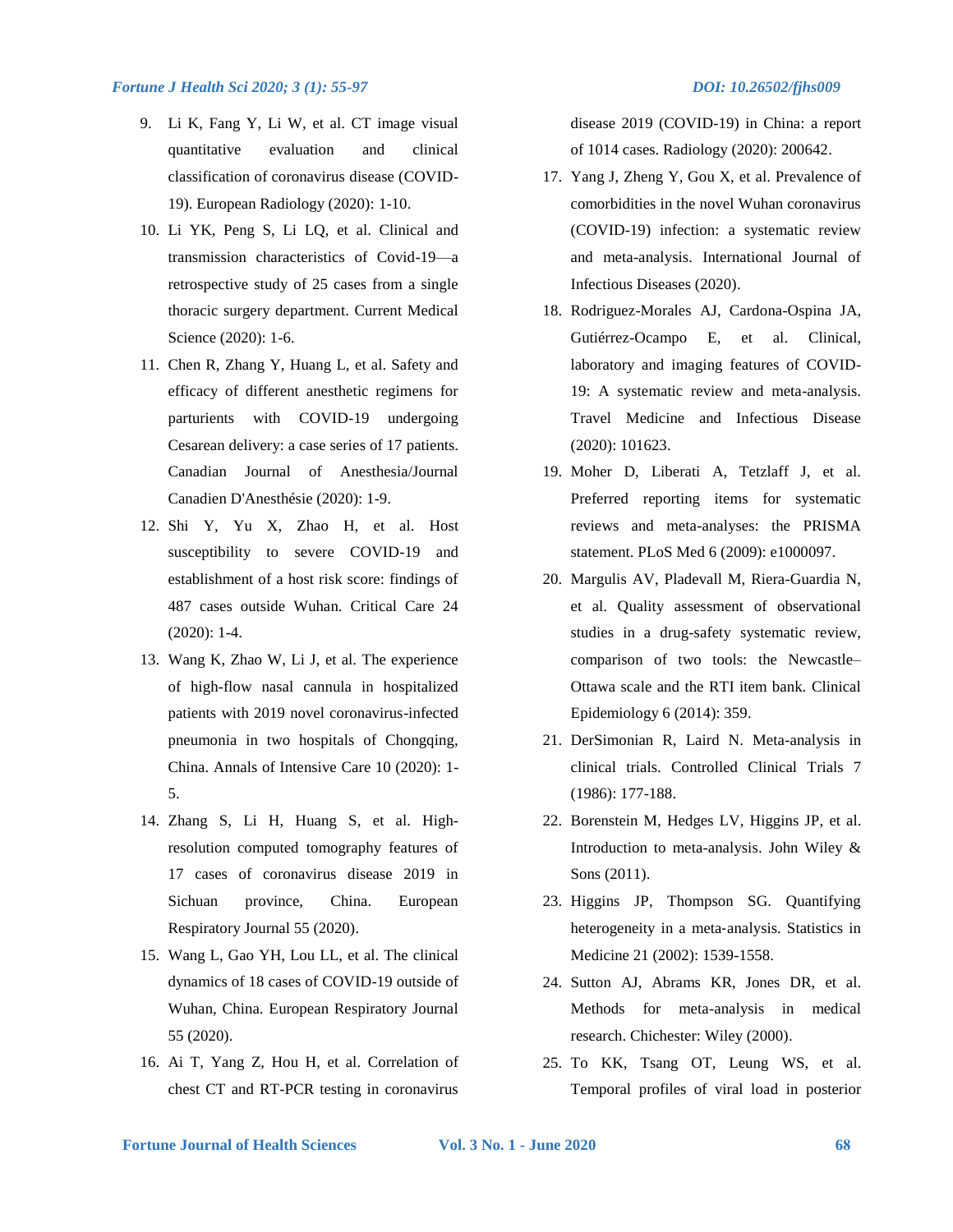oropharyngeal saliva samples and serum antibody responses during infection by SARS-CoV-2: an observational cohort study. The Lancet Infectious Diseases (2020).

- 26. Yang S, Shi Y, Lu H, et al. Clinical and CT features of early stage patients with COVID-19: a retrospective analysis of imported cases in Shanghai, China. European Respiratory Journal 55 (2020).
- 27. Guan WJ, Liang WH, Zhao Y, et al. Comorbidity and its impact on 1590 patients with Covid-19 in China: A Nationwide Analysis. European Respiratory Journal 55 (2020).
- 28. Spiteri G, Fielding J, Diercke M, et al. First cases of coronavirus disease 2019 (COVID-19) in the WHO European Region, 24 January to 21 February 2020. Eurosurveillance 25 (2020): 2000178.
- 29. Lo IL, Lio CF, Cheong HH, et al. Evaluation of SARS-CoV-2 RNA shedding in clinical specimens and clinical characteristics of 10 patients with COVID-19 in Macau. International Journal of Biological Sciences 16 (2020): 1698.
- 30. Yuan M, Yin W, Tao Z, et al. Association of radiologic findings with mortality of patients infected with 2019 novel coronavirus in Wuhan, China. Plos One 15 (2020): e0230548.
- 31. Liu KC, Xu P, Lv WF, et al. CT manifestations of coronavirus disease-2019: a retrospective analysis of 73 cases by disease severity. European Journal of Radiology (2020): 108941.
- 32. Wang K, Kang S, Tian R, et al. Imaging manifestations and diagnostic value of chest

CT of coronavirus disease 2019 (COVID-19) in the Xiaogan area. Clinical Radiology (2020).

- 33. Chen Z, Fan H, Cai J, et al. High-resolution computed tomography manifestations of COVID-19 infections in patients of different ages. European Journal of Radiology (2020): 108972.
- 34. Zhao X, Liu B, Yu Y, et al. The characteristics and clinical value of chest CT images of novel coronavirus pneumonia. Clinical Radiology (2020).
- 35. Zhou Z, Zhao N, Shu Y, et al. Effect of gastrointestinal symptoms on patients infected with COVID-19. Gastroenterology (2020).
- 36. Chen H, Guo J, Wang C, et al. Clinical characteristics and intrauterine vertical transmission potential of COVID-19 infection in nine pregnant women: a retrospective review of medical records. The Lancet 395 (2020): 809-815.
- 37. Zhou F, Yu T, Du R, et al. Clinical course and risk factors for mortality of adult inpatients with COVID-19 in Wuhan, China: a retrospective cohort study. The Lancet (2020).
- 38. Yang W, Cao Q, Qin L, et al. Clinical characteristics and imaging manifestations of the 2019 novel coronavirus disease (COVID-19): A multi-center study in Wenzhou city, Zhejiang, China. Journal of Infection (2020).
- 39. Xu YH, Dong JH, An WM, et al. Clinical and computed tomographic imaging features of novel coronavirus pneumonia caused by SARS-CoV-2. Journal of Infection (2020).
- 40. Ye G, Pan Z, Pan Y, et al. Clinical characteristics of severe acute respiratory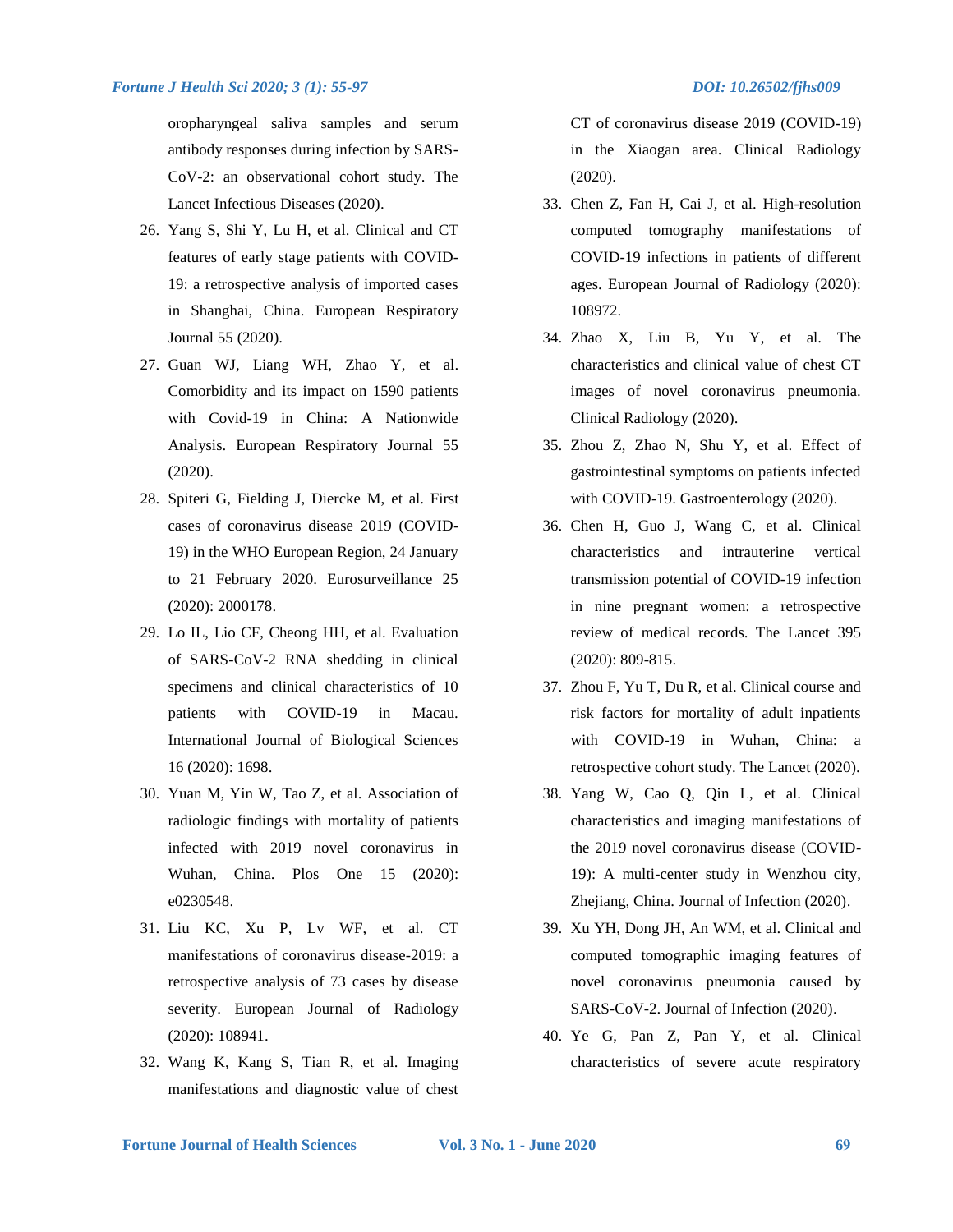syndrome coronavirus 2 reactivation. Journal of Infection (2020).

- 41. Chen J, Qi T, Liu L, et al. Clinical progression of patients with COVID-19 in Shanghai, China. Journal of Infection (2020).
- 42. Wang L, He W, Yu X, et al. Coronavirus Disease 2019 in elderly patients: characteristics and prognostic factors based on 4-week follow-up. Journal of Infection (2020).
- 43. Xu T, Chen C, Zhu Z, et al. Clinical features and dynamics of viral load in imported and non-imported patients with COVID-19. International Journal of Infectious Diseases (2020).
- 44. Zhang X, Cai H, Hu J, et al. Epidemiological, clinical characteristics of cases of SARS-CoV-2 infection with abnormal imaging findings. International Journal of Infectious Diseases (2020).
- 45. Shi H, Han X, Jiang N, et al. Radiological findings from 81 patients with COVID-19 pneumonia in Wuhan, China: a descriptive study. The Lancet Infectious Diseases (2020).
- 46. Yu N, Li W, Kang Q, et al. Clinical features and obstetric and neonatal outcomes of pregnant patients with COVID-19 in Wuhan, China: a retrospective, single-centre, descriptive study. The Lancet Infectious Diseases (2020).
- 47. Huang Y, Tu M, Wang S, et al. Clinical characteristics of laboratory confirmed positive cases of SARS-CoV-2 infection in Wuhan, China: A retrospective single center analysis. Travel Medicine and Infectious Disease (2020).
- 48. Yang X, Yu Y, Xu J, et al. Clinical course and outcomes of critically ill patients with SARS-CoV-2 pneumonia in Wuhan, China: a singlecentered, retrospective, observational study. The Lancet Respiratory Medicine (2020).
- 49. Tian S, Hu N, Lou J, et al. Characteristics of COVID-19 infection in Beijing. Journal of Infection (2020).
- 50. Zhang L, Zhu F, Xie L, et al. Clinical characteristics of COVID-19-infected cancer patients: A retrospective case study in three hospitals within Wuhan, China. Annals of Oncology (2020).
- 51. Liu F, Xu A, Zhang Y, et al. Patients of COVID-19 may benefit from sustained lopinavir-combined regimen and the increase of eosinophil may predict the outcome of COVID-19 progression. International Journal of Infectious Diseases (2020).
- 52. Zhang JJ, Dong X, Cao YY, et al. Clinical characteristics of 140 patients infected with SARS-CoV-2 in Wuhan, China. Allergy (2020).
- 53. Xu XW, Wu XX, Jiang XG, et al. Clinical findings in a group of patients infected with the 2019 novel coronavirus (SARS-Cov-2) outside of Wuhan, China: retrospective case series. BMJ 368 (2020).
- 54. Chen T, Wu D, Chen H, et al. Clinical characteristics of 113 deceased patients with coronavirus disease 2019: retrospective study. BMJ 368 (2020).
- 55. Wang D, Hu B, Hu C, et al. Clinical characteristics of 138 hospitalized patients with 2019 novel coronavirus–infected pneumonia in Wuhan, China. Jama 323 (2020): 1061-1069.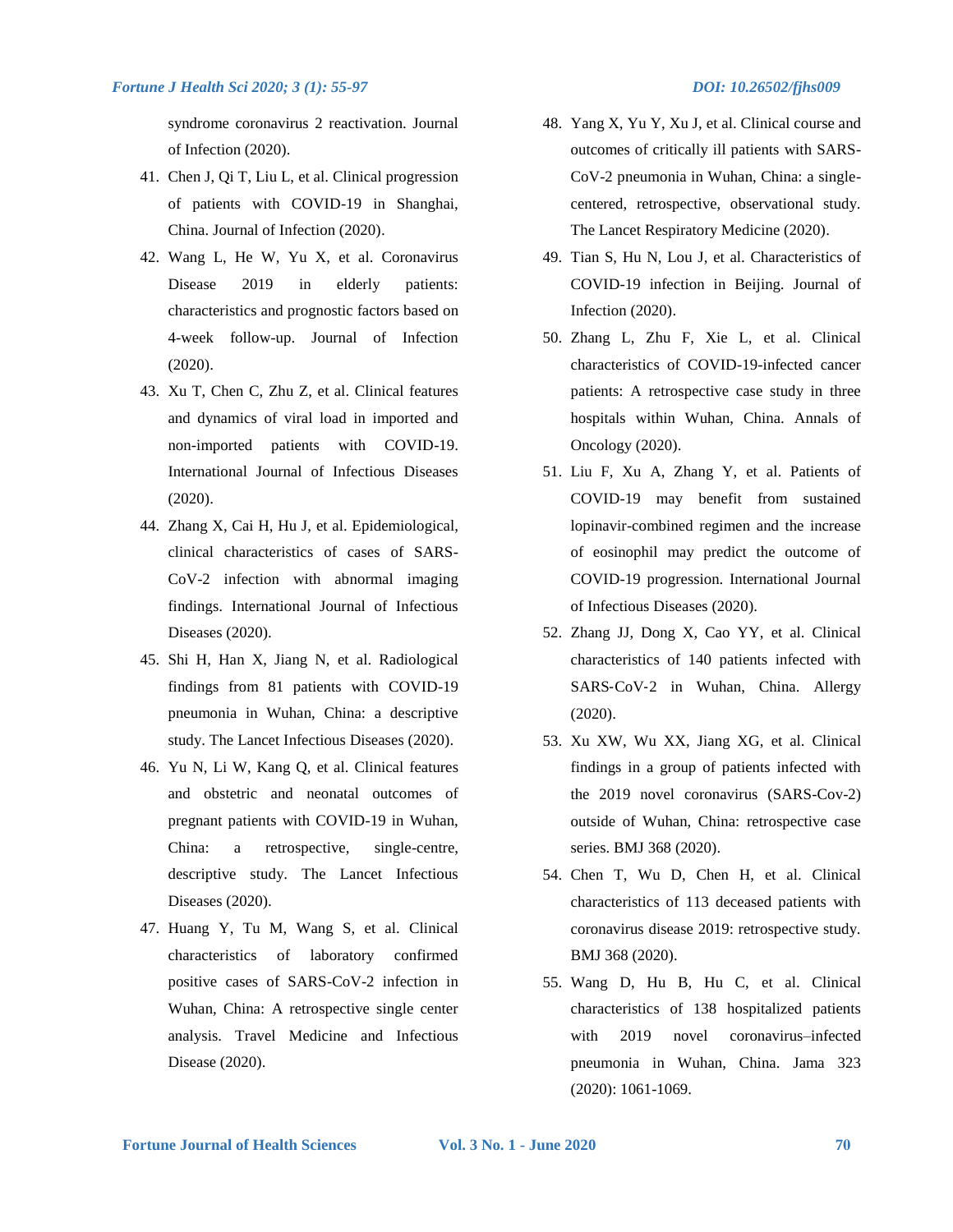- 56. Shi S, Qin M, Shen B, et al. Association of cardiac injury with mortality in hospitalized patients with COVID-19 in Wuhan, China. JAMA cardiology (2020).
- 57. Han R, Huang L, Jiang H, et al. Early clinical and CT manifestations of coronavirus disease 2019 (COVID-19) pneumonia. American Journal of Roentgenology (2020): 1-6.
- 58. Wu J, Wu X, Zeng W, et al. Chest CT findings in patients with coronavirus disease 2019 and its relationship with clinical features. Investigative Radiology 55 (2020): 257-261.
- 59. Guan WJ, Ni ZY, Hu Y, et al. Clinical characteristics of coronavirus disease 2019 in China. New England Journal of Medicine 382 (2020): 1708-1720.
- 60. Huang C, Wang Y, Li X, et al. Clinical features of patients infected with 2019 novel coronavirus in Wuhan, China. The Lancet 395 (2020): 497-506.
- 61. Jain V, Yuan JM. Systematic review and meta-analysis of predictive symptoms and comorbidities for severe COVID-19 infection. MedRxiv (2020).
- 62. 6 charts show the coronavirus impact on the global economy and markets so far. www.cnbc.com >  $2020/03/12$  > coronavirusimpact-on-global-econo (2020).
- 63. Emami A, Javanmardi F, Pirbonyeh N, et al. Prevalence of underlying diseases in hospitalized patients with COVID-19: a systematic review and meta-analysis. Archives of Academic Emergency Medicine 8 (2020).
- 64. Lin HT, Xiang YF, Cui TX, et al. Online learning-related visual impairment and preventive measures during the 2019 novel coronvirus outbreak. [Zhonghua yan ke za zhi] Chinese Journal of Ophthalmology 56 (2020): E004.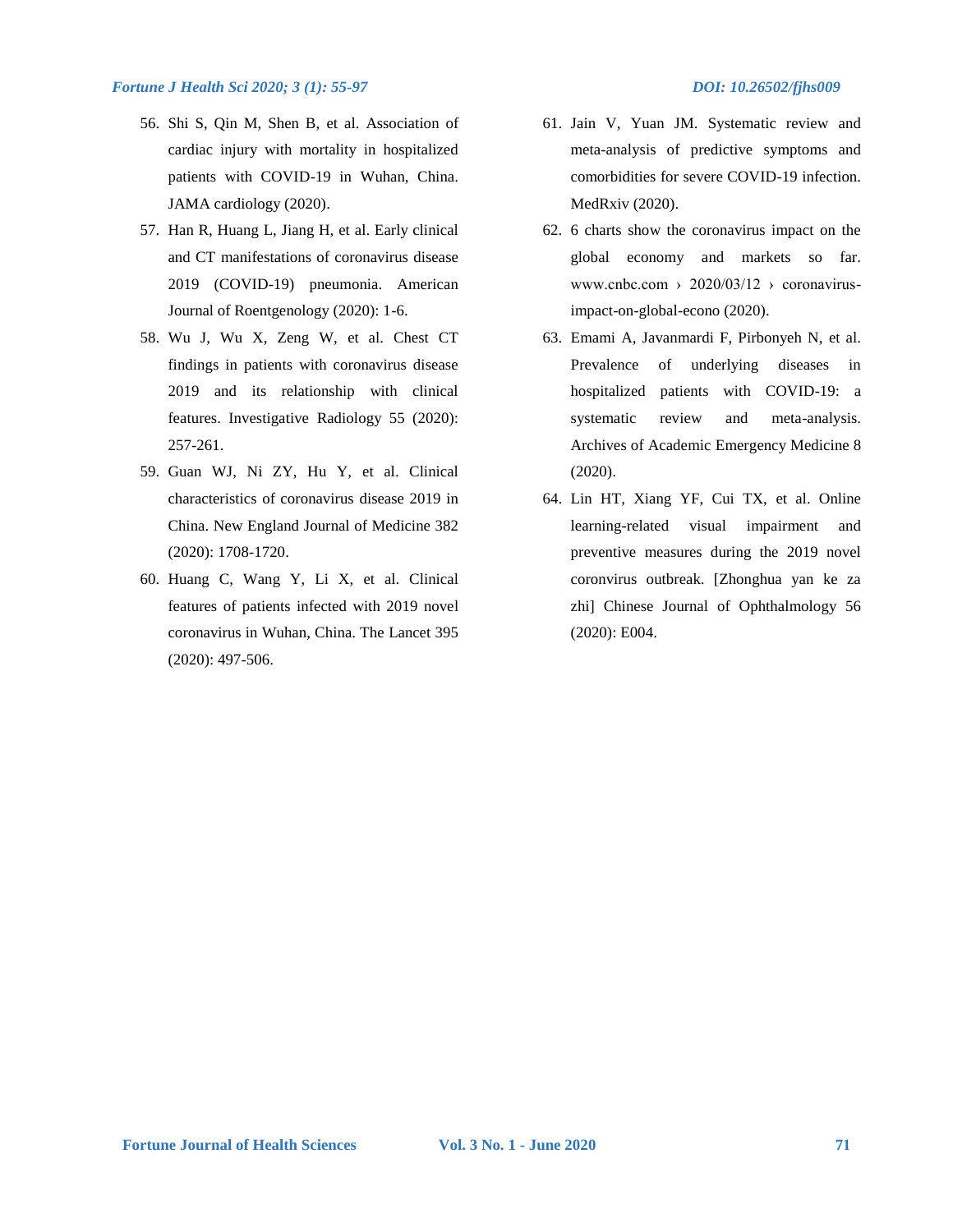## **Supplementary Information:**

## **Forest plot:**

| Author                                         | <b>Total_Patients</b> | Cough     | percentage (95% CI)   |
|------------------------------------------------|-----------------------|-----------|-----------------------|
| Xi Xu et al.                                   | 90                    | 57        | 63.33 (53.38, 73.29)  |
| Jing Yuan et al.                               | 94                    | 46        | 48.94 (38.83, 59.04)  |
| Kunwei Li et al.                               | 78                    | 36        | 46.15 (35.09, 57.22)  |
| Yang-Kai Li et al.                             | 25                    | 17        | 68.00 (49.71, 86.29)  |
| Rong Chen et al.                               | 17                    | 4         | 23.53 (3.37, 43.69)   |
| Simin Zhang et al.                             | 17                    | 9         | 52.94 (29.21, 76.67)  |
| Lei Wang et al.                                | 18                    | 10        | 55.56 (32.60, 78.51)  |
| Shuyi Yang et al.                              | 44                    | 6         | 13.64 (3.50, 23.78)   |
| Wei-Jie Guan et al.                            | 1590                  | 1116      | 70.19 (67.94, 72.44)  |
| Gianfranco Spiteri et al.                      | 38                    | 14        | 36.84 (21.50, 52.18)  |
| lek Long Lo et al.                             | 10                    | 5         | 50.00 (19.01, 80.99)  |
| Mingli Yuan et al.                             | 27                    | 16        | 59.26 (40.73, 77.79)  |
| Kai-Cai Liu et al.                             | 73                    | 60        | 82.19 (73.42, 90.97)  |
| K. Wang et al.                                 | 114                   | 91        | 79.82 (72.46, 87.19)  |
| Zuhua Chen et al.                              | 98                    | 64        | 65.31 (55.88, 74.73)  |
| X. Zhao et al.                                 | 80                    | 40        | 50.00 (39.04, 60.96)  |
| Zili Zhou et al.                               | 254                   | 98        | 38.58 (32.60, 44.57)  |
| Fei Zhou et al.                                | 191                   | 151       | 79.06 (73.29, 84.83)  |
| Wenjie Yang et al.                             | 149                   | 87        | 58.39 (50.47, 66.30)  |
| Yu-Huan Xu et al.                              | 50                    | 20        | 40.00 (26.42, 53.58)  |
| Guangming Ye et al.                            | 5                     | 1         | 20.00 (-15.06, 55.06) |
| Jun Chen et al.                                | 249                   | 91        | 36.55 (30.56, 42.53)  |
| Lang Wang et al.                               | 339                   | 179       | 52.80 (47.49, 58.12)  |
| Tianmin Xu et al.                              | 51                    | 23        | 45.10 (31.44, 58.75)  |
| Xioli Zhang et al.                             | 645                   | 525       | 81.40 (78.39, 84.40)  |
| Hesui Shi et al.                               | 81                    | 48        | 59.26 (48.56, 69.96)  |
| Nan Yu et al.                                  | $\overline{7}$        | 1         | 14.29 (-11.64, 40.21) |
| Kelvin Kai-Wang To et al.                      | 23                    | 5         |                       |
| Yihui Huang et al.                             | 34                    | 17        | 21.74 (4.88, 38.60)   |
| Xiobo Yang et al.                              | 52                    | 40        | 50.00 (33.19, 66.81)  |
|                                                |                       |           | 76.92 (65.47, 88.37)  |
| Sijia Tian et al.                              | 262<br>28             | 120<br>22 | 45.80 (39.77, 51.83)  |
| L. Zhang et al.                                |                       |           | 78.57 (63.37, 93.77)  |
| Fang Liu et al.                                | 10                    | 8         | 80.00 (55.21, 104.79) |
| Jin-Jin Zhang et al.                           | 140                   | 110       | 78.57 (71.77, 85.37)  |
| Xiao-Wei Xu et al.                             | 62                    | 50        | 80.65 (70.81, 90.48)  |
| Tao Chem et al.                                | 274                   | 185       | 67.52 (61.97, 73.06)  |
| Dawei Wang, MD et al.                          | 138                   | 82        | 59.42 (51.23, 67.61)  |
| Shaobo Shi, MD et al.                          | 416                   | 144       | 34.62 (30.04, 39.19)  |
| Rui Han et al.                                 | 108                   | 65        | 60.19 (50.95, 69.42)  |
| Jiong Wu et al.                                | 80                    | 58        | 72.50 (62.72, 82.28)  |
| W. Guan et al.                                 | 1099                  | 745       | 67.79 (65.03, 70.55)  |
| Overall (I-squared = $95.3\%$ , $p = 0.000$ )  |                       |           | 56.39 (51.06, 61.73)  |
| NOTE: Weights are from random effects analysis |                       |           |                       |
|                                                |                       | 0         | 100<br>50             |

**S1 Figure:** Forest Plot for the prevalence of variable cough.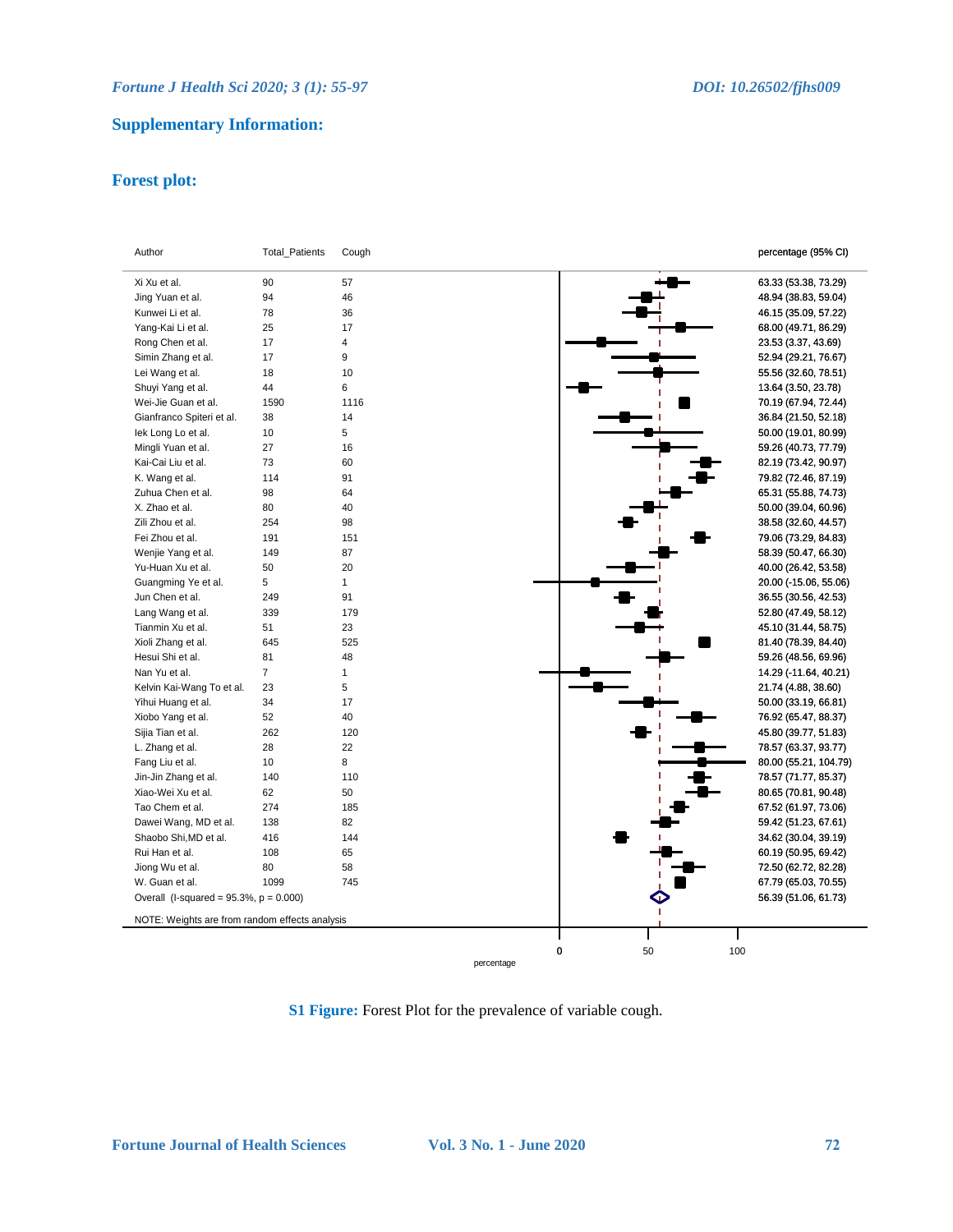

**S2 Figure:** Forest Plot for the prevalence of variable fatigue.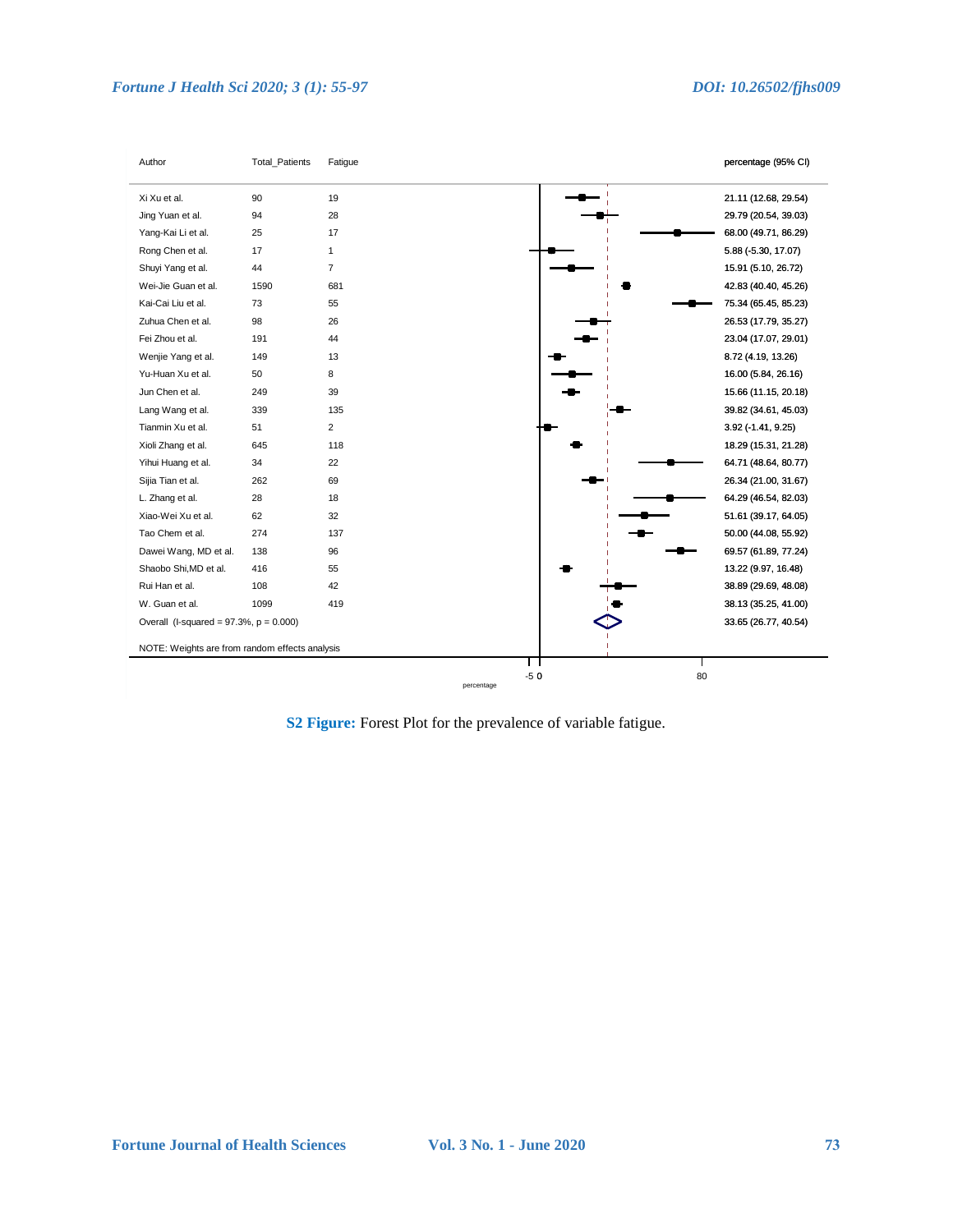| Author                                         | Total_Patients | Diarrhoea      |                     |    | percentage (95% CI)   |
|------------------------------------------------|----------------|----------------|---------------------|----|-----------------------|
| Xi Xu et al.                                   | 90             | 5              |                     |    | 5.56 (0.82, 10.29)    |
| Jing Yuan et al.                               | 94             | 8              |                     |    | 8.51 (2.87, 14.15)    |
| Yang-Kai Li et al.                             | 25             | 5              |                     |    | 20.00 (4.32, 35.68)   |
| Rong Chen et al.                               | 17             | 1              |                     |    | 5.88 (-5.30, 17.07)   |
| Lei Wang et al.                                | 18             | 3              |                     |    | 16.67 (-0.55, 33.88)  |
| Wei-Jie Guan et al.                            | 1590           | 57             |                     |    | 3.58 (2.67, 4.50)     |
| lek Long Lo et al.                             | 10             | 8              |                     |    | 80.00 (55.21, 104.79) |
| K. Wang et al.                                 | 114            | 3              |                     |    | 2.63 (-0.31, 5.57)    |
| Huijun Chen et al.                             | 9              | $\mathbf{1}$   |                     |    | 11.11 (-9.42, 31.64)  |
| Fei Zhou et al.                                | 191            | 9              |                     |    | 4.71 (1.71, 7.72)     |
| Wenjie Yang et al.                             | 149            | 11             |                     |    | 7.38 (3.18, 11.58)    |
| Jun Chen et al.                                | 249            | 8              |                     |    | 3.21 (1.02, 5.40)     |
| Lang Wang et al.                               | 339            | 43             |                     |    | 12.68 (9.14, 16.23)   |
| Tianmin Xu et al.                              | 51             | 5              |                     |    | 9.80 (1.64, 17.97)    |
| Xioli Zhang et al.                             | 645            | 53             |                     |    | 8.22 (6.10, 10.34)    |
| Hesui Shi et al.                               | 81             | 3              |                     |    | 3.70 (-0.41, 7.82)    |
| Nan Yu et al.                                  | $\overline{7}$ | $\mathbf{1}$   |                     |    | 14.29 (-11.64, 40.21) |
| Kelvin Kai-Wang To et al.                      | 23             | $\overline{2}$ |                     |    | 8.70 (-2.82, 20.21)   |
| Yihui Huang et al.                             | 34             | 5              |                     |    | 14.71 (2.80, 26.61)   |
| L. Zhang et al.                                | 28             | 3              |                     |    | 10.71 (-0.74, 22.17)  |
| Jin-Jin Zhang et al.                           | 140            | 18             |                     |    | 12.86 (7.31, 18.40)   |
| Xiao-Wei Xu et al.                             | 62             | 3              |                     |    | 4.84 (-0.50, 10.18)   |
| Tao Chem et al.                                | 274            | 77             |                     |    | 28.10 (22.78, 33.42)  |
| Dawei Wang, MD et al.                          | 138            | 14             |                     |    | 10.14 (5.11, 15.18)   |
| Shaobo Shi, MD et al.                          | 416            | 16             |                     |    | 3.85 (2.00, 5.69)     |
| Rui Han et al.                                 | 108            | 15             |                     |    | 13.89 (7.37, 20.41)   |
| Jiong Wu et al.                                | 80             | $\overline{7}$ |                     |    | 8.75 (2.56, 14.94)    |
| W. Guan et al.                                 | 1099           | 42             |                     |    | 3.82 (2.69, 4.96)     |
| Overall (I-squared = $85.7\%$ , $p = 0.000$ )  |                |                |                     |    | 8.51 (6.63, 10.39)    |
| NOTE: Weights are from random effects analysis |                |                |                     |    |                       |
|                                                |                |                |                     |    |                       |
|                                                |                |                | $-50$<br>percentage | 50 |                       |

**S3 Figure:** Forest Plot for the prevalence of variable diarrhea.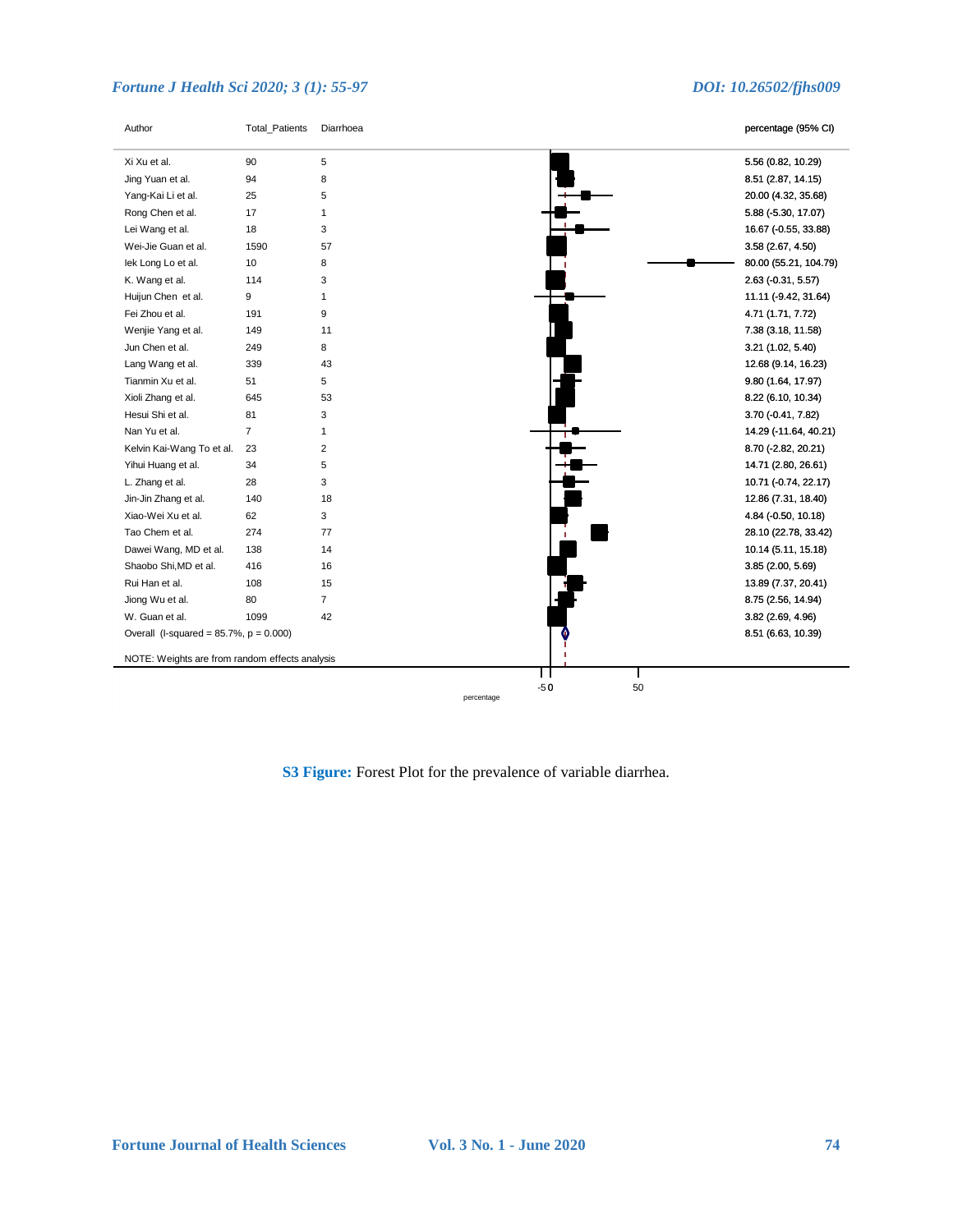| Author                                         | Total_Patients | Myalgia             |    | percentage (95% CI)  |
|------------------------------------------------|----------------|---------------------|----|----------------------|
| Xi Xu et al.                                   | 90             | 25                  |    | 27.78 (18.52, 37.03) |
| Wei-Jie Guan et al.                            | 1590           | 234                 |    | 14.72 (12.98, 16.46) |
| Mingli Yuan et al.                             | 27             | 3                   |    | 11.11 (-0.74, 22.97) |
| Huijun Chen et al.                             | 9              | 3                   |    | 33.33 (2.53, 64.13)  |
| Fei Zhou et al.                                | 191            | 29                  |    | 15.18 (10.09, 20.27) |
| Lang Wang et al.                               | 339            | 16                  |    | 4.72 (2.46, 6.98)    |
| Tianmin Xu et al.                              | 51             | 8                   |    | 15.69 (5.71, 25.67)  |
| Kelvin Kai-Wang To et al.                      | 23             | $\overline{2}$      |    | 8.70 (-2.82, 20.21)  |
| Yihui Huang et al.                             | 34             | 22                  |    | 64.71 (48.64, 80.77) |
| Xiobo Yang et al.                              | 52             | 6                   |    | 11.54 (2.85, 20.22)  |
| L. Zhang et al.                                | 28             | 4                   |    | 14.29 (1.32, 27.25)  |
| Tao Chem et al.                                | 274            | 60                  |    | 21.90 (17.00, 26.79) |
| Dawei Wang, MD et al.                          | 138            | 48                  |    | 34.78 (26.84, 42.73) |
| Shaobo Shi, MD et al.                          | 416            | 19                  |    | 4.57 (2.56, 6.57)    |
| Rui Han et al.                                 | 108            | 12                  |    | 11.11 (5.18, 17.04)  |
| Jiong Wu et al.                                | 80             | 13                  |    | 16.25 (8.17, 24.33)  |
| W. Guan et al.                                 | 1099           | 164                 |    | 14.92 (12.82, 17.03) |
| Kunwei Li et al.                               | 78             | 9                   |    | 11.54 (4.45, 18.63)  |
| Simin Zhang et al.                             | 17             | $\overline{7}$      |    | 41.18 (17.78, 64.57) |
| Lei Wang et al.                                | 18             | $\overline{2}$      |    | 11.11 (-3.41, 25.63) |
| Yu-Huan Xu et al.                              | 50             | 8                   |    | 16.00 (5.84, 26.16)  |
| Xioli Zhang et al.                             | 645            | 71                  |    | 11.01 (8.59, 13.42)  |
| Overall (I-squared = $90.5\%$ , $p = 0.000$ )  |                |                     |    | 16.26 (12.93, 19.59) |
| NOTE: Weights are from random effects analysis |                |                     |    |                      |
|                                                |                | $-50$<br>percentage | 80 |                      |

**S4 Figure:** Forest Plot for the prevalence of variable myalgia.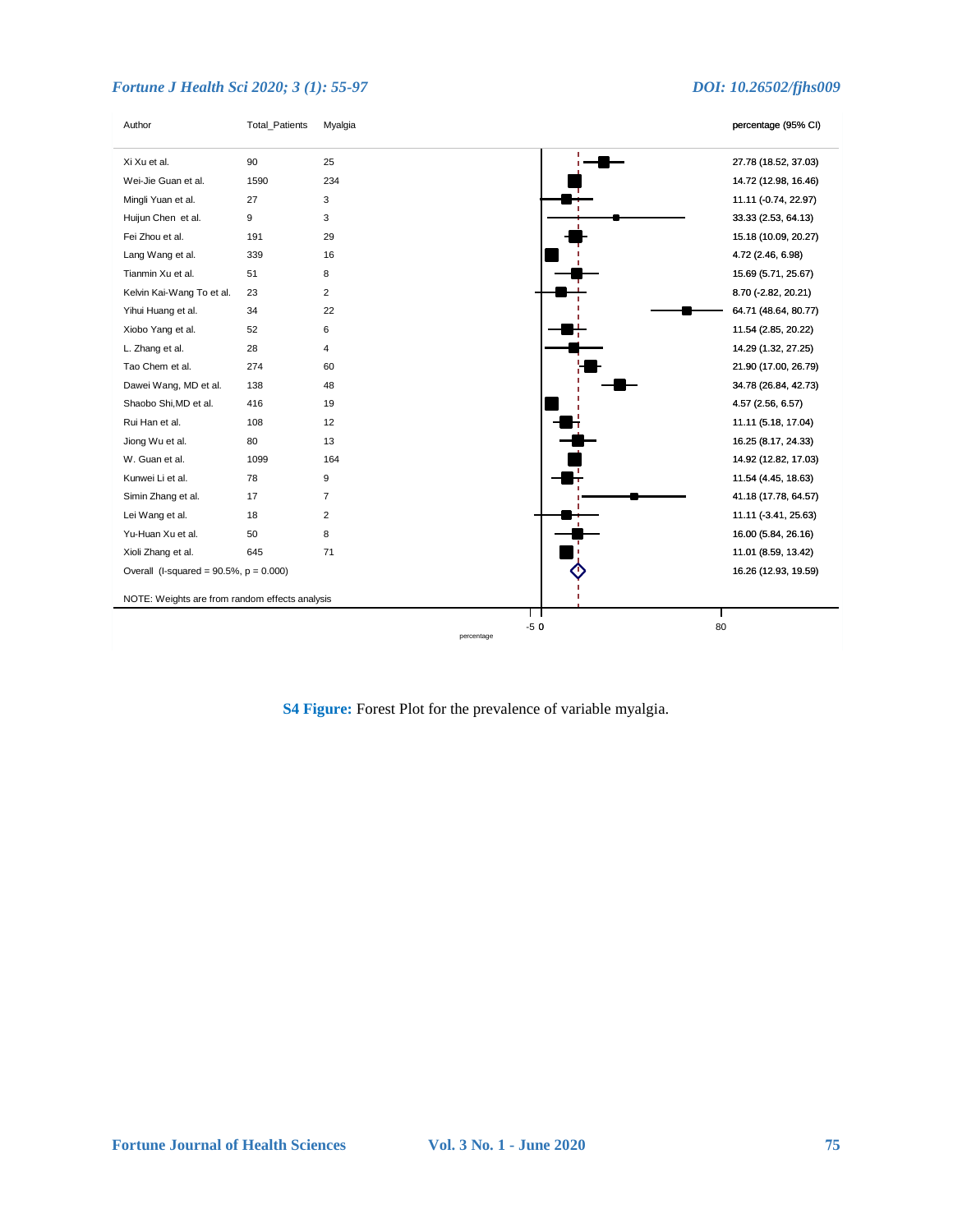

**S5 Figure:** Forest Plot for the prevalence of variable headache.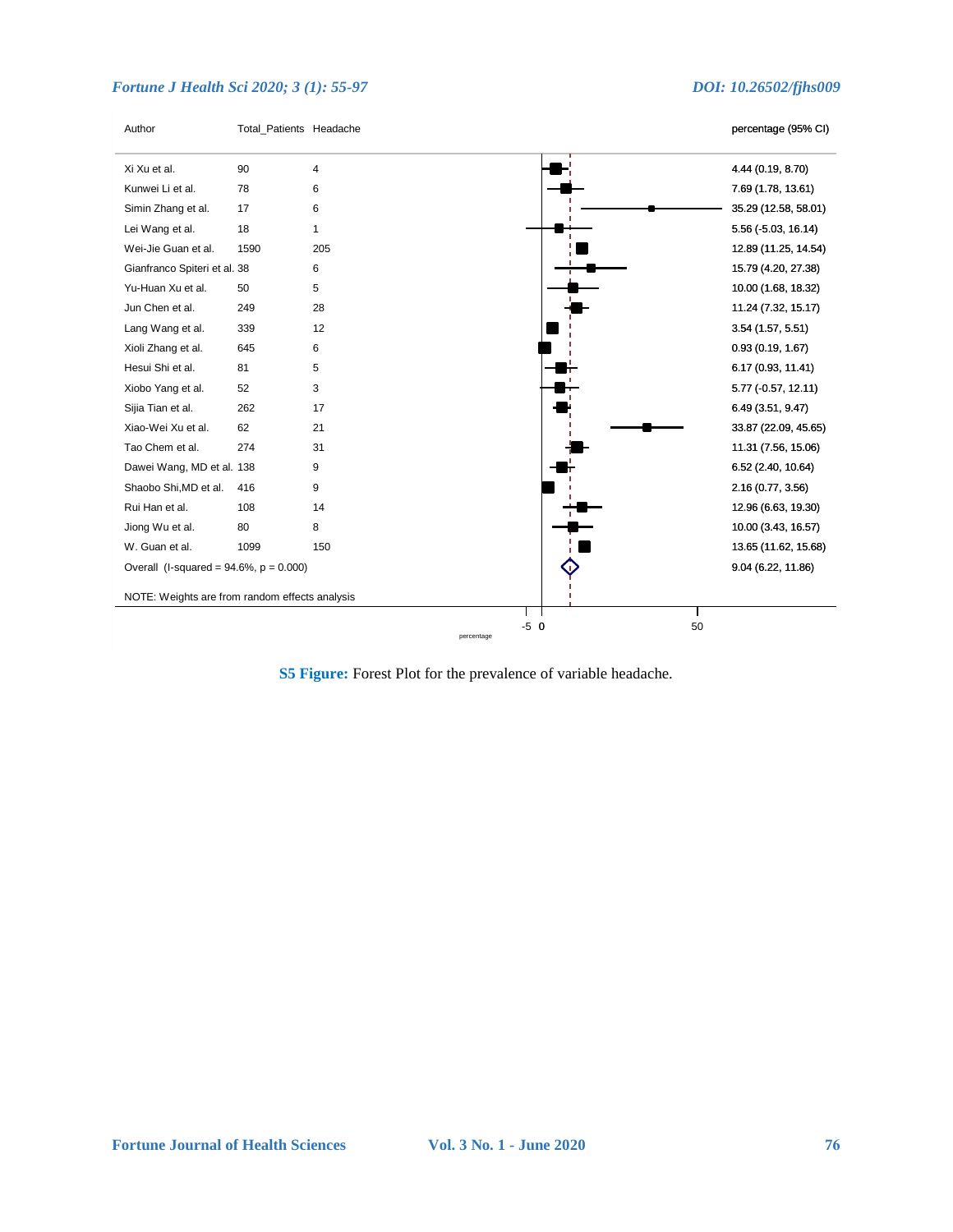

**S6 Figure:** Forest Plot for the prevalence of variable chest pain.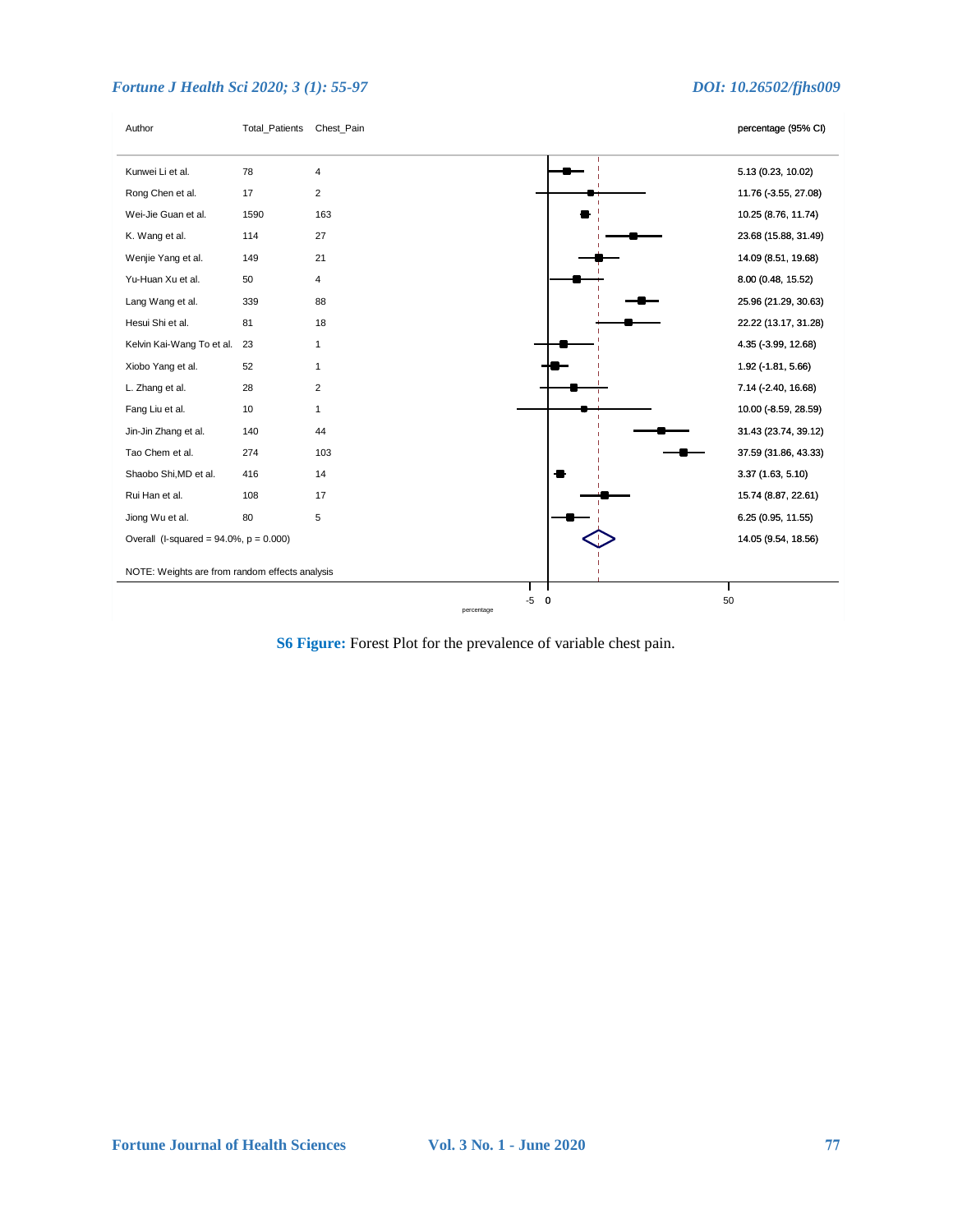| Author                                         |      | <b>Total_Patients Vomiting</b> |         | percentage (95% CI)  |
|------------------------------------------------|------|--------------------------------|---------|----------------------|
| Xi Xu et al.                                   | 90   | $\overline{7}$                 |         | 7.78 (2.24, 13.31)   |
| Kunwei Li et al.                               | 78   | 2                              |         | 2.56 (-0.94, 6.07)   |
| Lei Wang et al.                                | 18   | 1                              |         | 5.56 (-5.03, 16.14)  |
| Wei-Jie Guan et al.                            | 1590 | 80                             |         | 5.03(3.96, 6.11)     |
| lek Long Lo et al.                             | 10   | 5                              |         | 50.00 (19.01, 80.99) |
| Mingli Yuan et al.                             | 27   | 11                             |         | 40.74 (22.21, 59.27) |
| Fei Zhou et al.                                | 191  | $\overline{7}$                 |         | 3.66 (1.00, 6.33)    |
| Wenjie Yang et al.                             | 149  | $\overline{2}$                 |         | 1.34 (-0.51, 3.19)   |
| Lang Wang et al.                               | 339  | 13                             |         | 3.83(1.79, 5.88)     |
| Xioli Zhang et al.                             | 645  | 22                             |         | 3.41 (2.01, 4.81)    |
| Hesui Shi et al.                               | 81   | 4                              |         | 4.94 (0.22, 9.66)    |
| Kelvin Kai-Wang To et a23                      |      | 1                              |         | 4.35 (-3.99, 12.68)  |
| Xiobo Yang et al.                              | 52   | $\overline{2}$                 |         | 3.85 (-1.38, 9.07)   |
| Fang Liu et al.                                | 10   | 3                              |         | 30.00 (1.60, 58.40)  |
| Tao Chem et al.                                | 274  | 16                             |         | 5.84 (3.06, 8.62)    |
| Dawei Wang, MD et al. 138                      |      | 5                              |         | 3.62 (0.51, 6.74)    |
| W. Guan et al.                                 | 1099 | 55                             |         | 5.00 (3.72, 6.29)    |
| Overall (I-squared = $64.5\%$ , $p = 0.000$ )  |      |                                |         | 4.35 (3.13, 5.57)    |
|                                                |      |                                |         |                      |
| NOTE: Weights are from random effects analysis |      |                                |         |                      |
|                                                |      |                                | 50<br>0 | 100                  |

**S7 Figure:** Forest Plot for the prevalence of variable vomiting.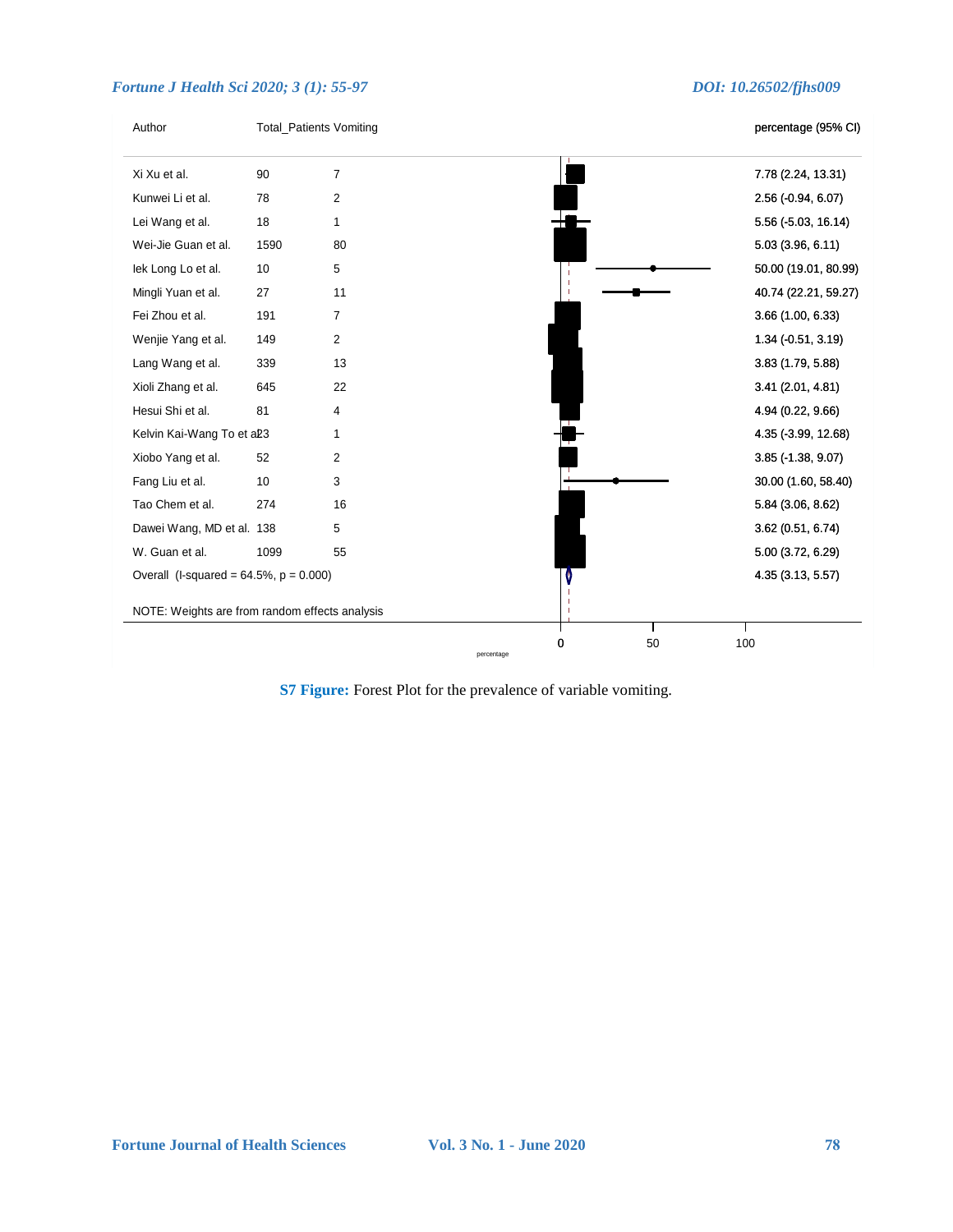| Author                                         | Total_Patients | Dyspnoea       |         | percentage (95% CI)   |
|------------------------------------------------|----------------|----------------|---------|-----------------------|
| Rong Chen et al.                               | 17             | $\mathbf{1}$   |         | 5.88 (-5.30, 17.07)   |
| lek Long Lo et al.                             | 10             | 5              |         | 50.00 (19.01, 80.99)  |
| K. Wang et al.                                 | 114            | 27             |         | 23.68 (15.88, 31.49)  |
| Zuhua Chen et al.                              | 98             | 3              |         | $3.06$ (-0.35, 6.47)  |
| Huijun Chen et al.                             | 9              | 1              |         | 11.11 (-9.42, 31.64)  |
| Wenjie Yang et al.                             | 149            | $\overline{2}$ |         | 1.34 (-0.51, 3.19)    |
| Lang Wang et al.                               | 339            | 138            |         | 40.71 (35.48, 45.94)  |
| Tianmin Xu et al.                              | 51             | 4              |         | 7.84 (0.46, 15.22)    |
| Hesui Shi et al.                               | 81             | 34             |         | 41.98 (31.23, 52.72)  |
| Kelvin Kai-Wang To et al.                      | 23             | 4              |         | 17.39 (1.90, 32.88)   |
| Yihui Huang et al.                             | 34             | 5              |         | 14.71 (2.80, 26.61)   |
| Xiobo Yang et al.                              | 52             | 33             |         | 63.46 (50.37, 76.55)  |
| Sijia Tian et al.                              | 262            | 18             |         | 6.87 (3.81, 9.93)     |
| L. Zhang et al.                                | 28             | 14             |         | 50.00 (31.48, 68.52)  |
| Tao Chem et al.                                | 274            | 120            |         | 43.80 (37.92, 49.67)  |
| Dawei Wang, MD et al.                          | 138            | 43             |         | 31.16 (23.43, 38.89)  |
| Jiong Wu et al.                                | 80             | $\overline{7}$ |         | 8.75 (2.56, 14.94)    |
| Kunwei Li et al.                               | 78             | $\overline{4}$ |         | 5.13 (0.23, 10.02)    |
| Yang-Kai Li et al.                             | 25             | 20             |         | 80.00 (64.32, 95.68)  |
| Lei Wang et al.                                | 18             | $\overline{4}$ |         | 22.22 (3.02, 41.43)   |
| Wei-Jie Guan et al.                            | 1590           | 331            |         | 20.82 (18.82, 22.81)  |
| Jun Chen et al.                                | 249            | 19             |         | 7.63 (4.33, 10.93)    |
| Xioli Zhang et al.                             | 645            | 26             |         | 4.03 (2.51, 5.55)     |
| Nan Yu et al.                                  | $\overline{7}$ | $\mathbf{1}$   |         | 14.29 (-11.64, 40.21) |
| Shaobo Shi, MD et al.                          | 416            | 117            |         | 28.13 (23.80, 32.45)  |
| W. Guan et al.                                 | 1099           | 205            |         | 18.65 (16.35, 20.96)  |
| Overall (I-squared = $97.2\%$ , $p = 0.000$ )  |                |                |         | 22.34 (17.18, 27.50)  |
| NOTE: Weights are from random effects analysis |                |                |         |                       |
|                                                |                |                |         |                       |
|                                                |                | percentage     | 0<br>50 | 100                   |

## **S8 Figure:** Forest Plot for the prevalence of variable dyspnea.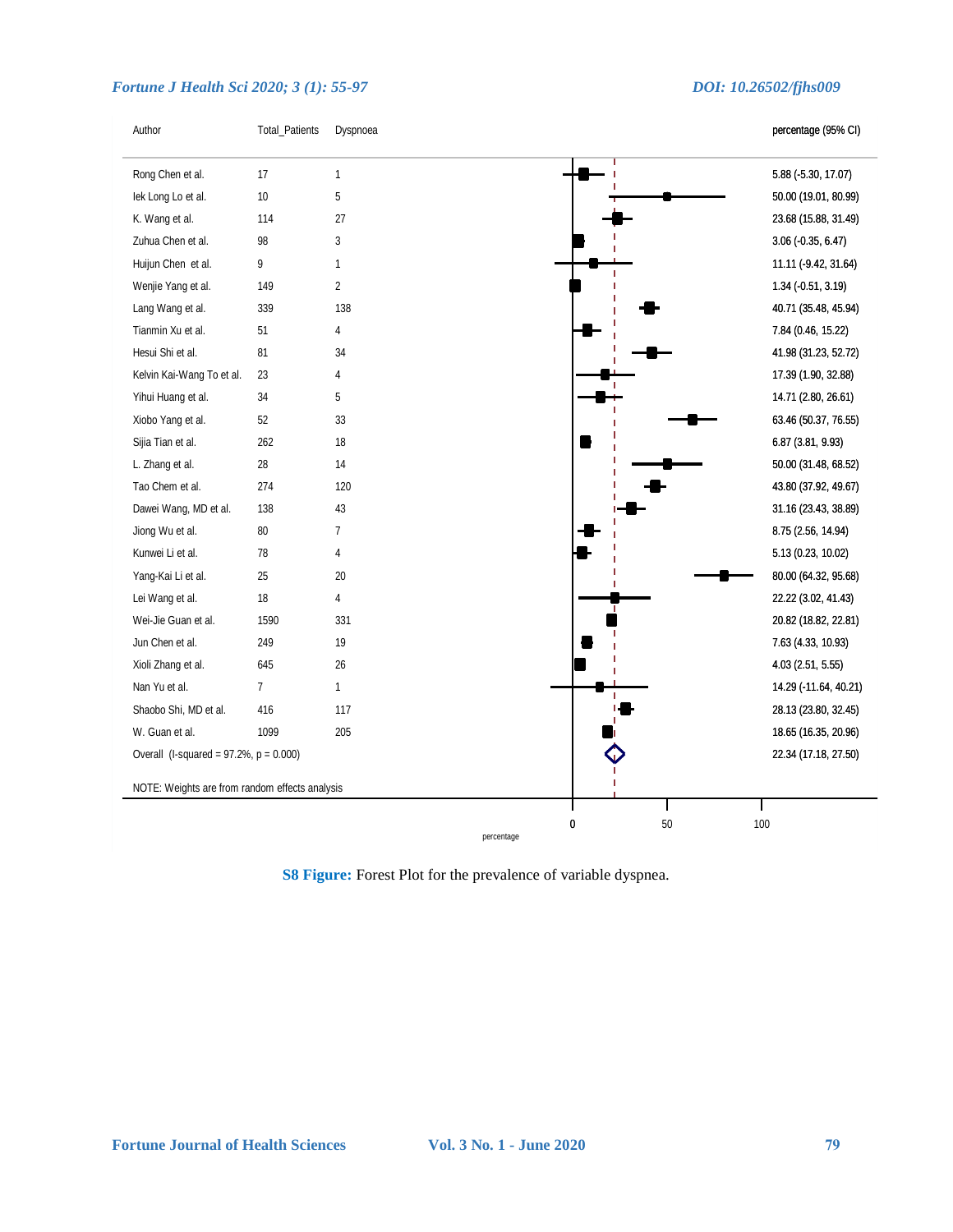

**S9 Figure:** Forest Plot for the prevalence of variable sore throat.



**S10 Figure:** Forest Plot for the prevalence of variable sputum production.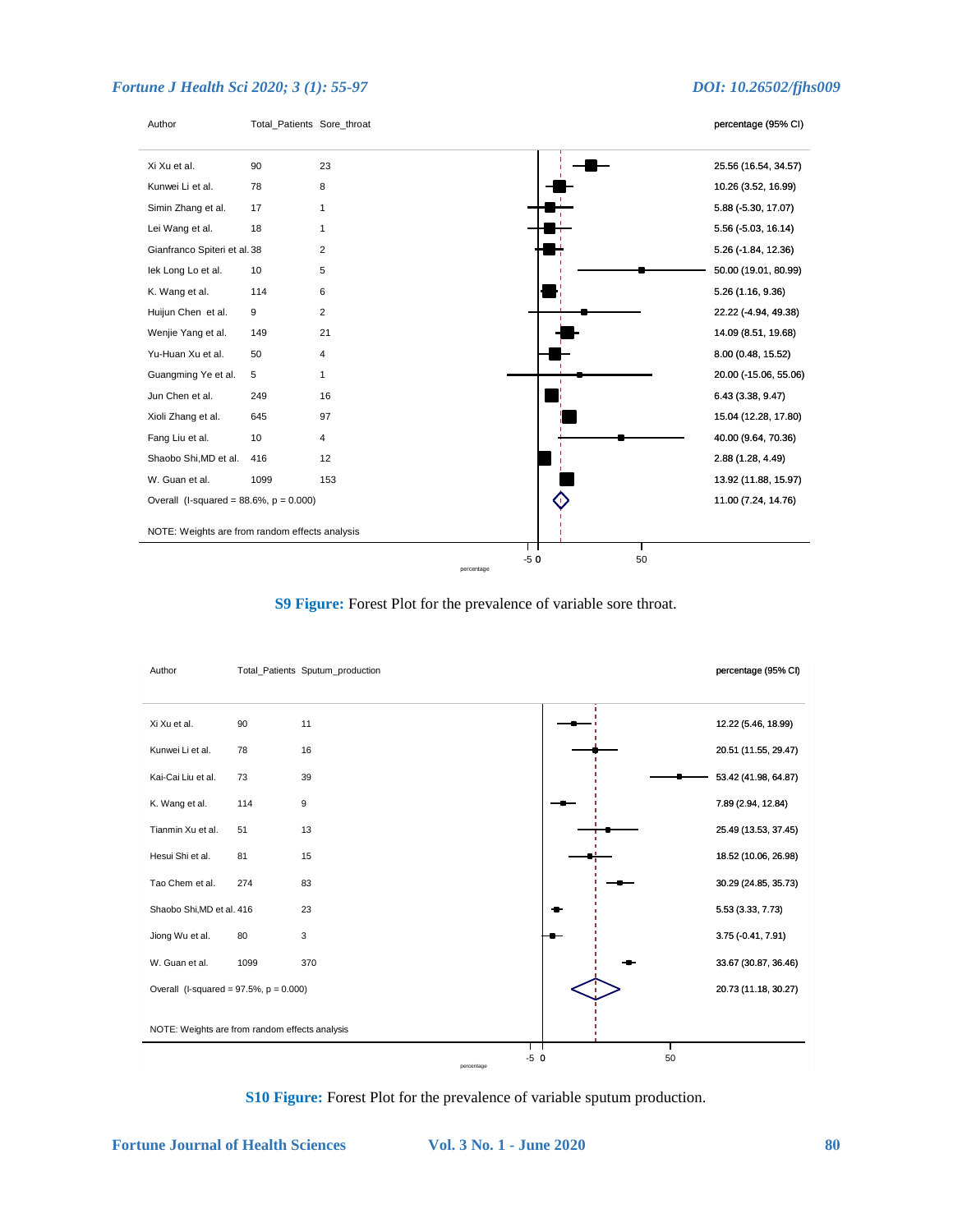

**S11 Figure:** Forest Plot for the prevalence of variable poor appetite.



**S12 Figure:** Forest Plot for the prevalence of variable chills.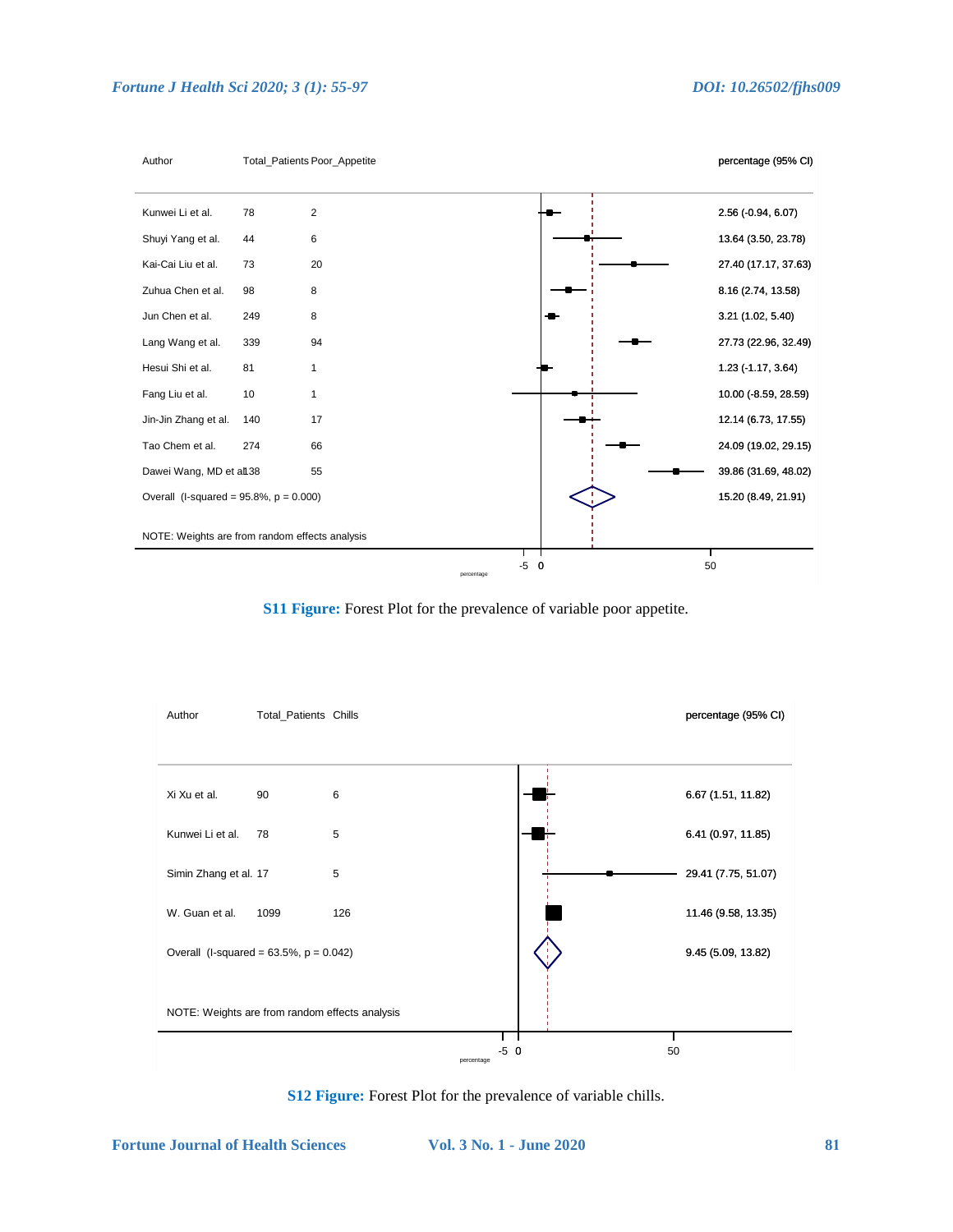| Author                                         | Total_Patients | Hypertension   | percentage (95% CI)   |
|------------------------------------------------|----------------|----------------|-----------------------|
| Xi Xu et al.                                   | 90             | 17             | 18.89 (10.80, 26.98)  |
| Jing Yuan et al.                               | 94             | 9              | 9.57 (3.63, 15.52)    |
| Kunwei Li et al.                               | 78             | 10             | 12.82 (5.40, 20.24)   |
| Yang-Kai Li et al.                             | 25             | $\overline{2}$ | $8.00$ (-2.63, 18.63) |
| Rong Chen et al.                               | 17             | $\mathbf{1}$   | 5.88 (-5.30, 17.07)   |
| Yu Shi et al.                                  | 487            | 99             | 20.33 (16.75, 23.90)  |
| Ke Wang et al.                                 | 17             | 3              | 17.65 (-0.47, 35.77)  |
| Simin Zhang et al.                             | 17             | $\overline{2}$ | 11.76 (-3.55, 27.08)  |
| Lei Wang et al.                                | 18             | 5              | 27.78 (7.09, 48.47)   |
| Wei-Jie Guan et al.                            | 1590           | 269            | 16.92 (15.08, 18.76)  |
| lek Long Lo et al.                             | 10             | 3              | 30.00 (1.60, 58.40)   |
| Mingli Yuan et al.                             | 27             | 5              | 18.52 (3.87, 33.17)   |
| K. Wang et al.                                 | 114            | 33             | 28.95 (20.62, 37.27)  |
| Fei Zhou et al.                                | 191            | 58             | 30.37 (23.85, 36.89)  |
| Lang Wang et al.                               | 339            | 138            | 40.71 (35.48, 45.94)  |
| Xioli Zhang et al.                             | 645            | 100            | 15.50 (12.71, 18.30)  |
| Hesui Shi et al.                               | 81             | 12             | 14.81 (7.08, 22.55)   |
| Kelvin Kai-Wang To et al.                      | 23             | 6              | 26.09 (8.14, 44.03)   |
| Yihui Huang et al.                             | 34             | 8              | 23.53 (9.27, 37.79)   |
| Fang Liu et al.                                | 10             | $\mathbf{1}$   | 10.00 (-8.59, 28.59)  |
| Jin-Jin Zhang et al.                           | 140            | 42             | 30.00 (22.41, 37.59)  |
| Xiao-Wei Xu et al.                             | 62             | 5              | 8.06 (1.29, 14.84)    |
| Tao Chem et al.                                | 274            | 93             | 33.94 (28.33, 39.55)  |
| Dawei Wang, MD et al.                          | 138            | 43             | 31.16 (23.43, 38.89)  |
| Shaobo Shi, MD et al.                          | 416            | 127            | 30.53 (26.10, 34.95)  |
| Jiong Wu et al.                                | 80             | $\overline{4}$ | 5.00 (0.22, 9.78)     |
| W. Guan et al.                                 | 1099           | 165            | 15.01 (12.90, 17.13)  |
| Overall (I-squared = $89.5\%$ , $p = 0.000$ )  |                |                | 20.00 (16.54, 23.46)  |
| NOTE: Weights are from random effects analysis |                |                |                       |
|                                                |                | $-5$ 0         |                       |

**S13 Figure:** Forest Plot for the prevalence of variable hypertension.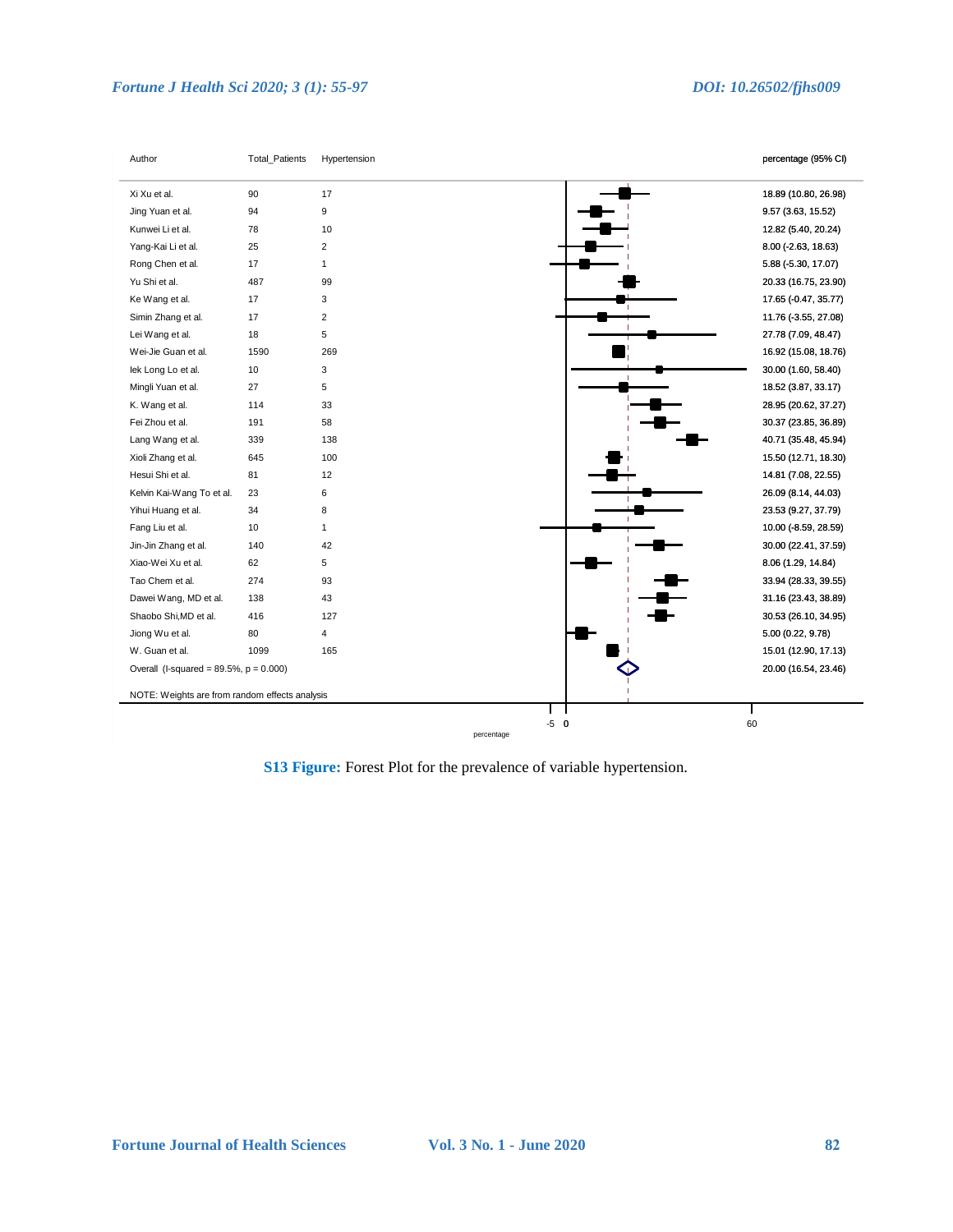Total\_Patients Cardiovascular\_disease

Author

percentage (95% CI)

| Xi Xu et al.<br>Jing Yuan et al.<br>Kunwei Li et al.<br>Yang-Kai Li et al.<br>Yu Shi et al.<br>Ke Wang et al.<br>Simin Zhang et al. | $\sqrt{3}$<br>90<br>94<br>6<br>$\overline{2}$<br>78<br>25<br>4<br>487<br>11<br>17<br>3<br>17<br>$\mathbf{1}$<br>18<br>$\mathbf{3}$<br>1590<br>854<br>3 |                      | 3.33 (0.38, 7.04)<br>6.38 (1.44, 11.32)<br>2.56 (-0.94, 6.07)<br>16.00 (1.63, 30.37)<br>2.26 (0.94, 3.58)<br>17.65 (-0.47, 35.77)<br>5.88 (-5.30, 17.07)<br>16.67 (0.55, 33.88) |
|-------------------------------------------------------------------------------------------------------------------------------------|--------------------------------------------------------------------------------------------------------------------------------------------------------|----------------------|---------------------------------------------------------------------------------------------------------------------------------------------------------------------------------|
|                                                                                                                                     |                                                                                                                                                        |                      |                                                                                                                                                                                 |
|                                                                                                                                     |                                                                                                                                                        |                      |                                                                                                                                                                                 |
|                                                                                                                                     |                                                                                                                                                        |                      |                                                                                                                                                                                 |
|                                                                                                                                     |                                                                                                                                                        |                      |                                                                                                                                                                                 |
|                                                                                                                                     |                                                                                                                                                        |                      |                                                                                                                                                                                 |
|                                                                                                                                     |                                                                                                                                                        |                      |                                                                                                                                                                                 |
|                                                                                                                                     |                                                                                                                                                        |                      |                                                                                                                                                                                 |
| Lei Wang et al.                                                                                                                     |                                                                                                                                                        |                      |                                                                                                                                                                                 |
| Wei-Jie Guan et al.                                                                                                                 |                                                                                                                                                        |                      | 53.71 (51.26, 56.16)                                                                                                                                                            |
| Mingli Yuan et al.<br>27                                                                                                            |                                                                                                                                                        |                      | 11.11 ( 0.74, 22.97)                                                                                                                                                            |
| K. Wang et al.                                                                                                                      | $\overline{7}$<br>114                                                                                                                                  |                      | 6.14 (1.73, 10.55)                                                                                                                                                              |
| Fei Zhou et al.                                                                                                                     | 191<br>15                                                                                                                                              |                      | 7.85 (4.04, 11.67)                                                                                                                                                              |
| Wenjie Yang et al.                                                                                                                  | 28<br>149                                                                                                                                              |                      | 18.79 (12.52, 25.06)                                                                                                                                                            |
| Lang Wang et al.                                                                                                                    | 74<br>339                                                                                                                                              |                      | 21.83 (17.43, 26.23)                                                                                                                                                            |
| Tianmin Xu et al.                                                                                                                   | 51<br>5                                                                                                                                                |                      | 9.80 (1.64, 17.97)                                                                                                                                                              |
| Xioli Zhang et al.                                                                                                                  | 5<br>645                                                                                                                                               |                      | 0.78(0.10, 1.45)                                                                                                                                                                |
| Hesui Shi et al.                                                                                                                    | 81<br>14                                                                                                                                               |                      | 17.28 (9.05, 25.52)                                                                                                                                                             |
| Kelvin Kai-Wang To et al.                                                                                                           | $\overline{2}$<br>23                                                                                                                                   |                      | 8.70 (-2.82, 20.21)                                                                                                                                                             |
| Yihui Huang et al.                                                                                                                  | 34<br>6                                                                                                                                                |                      | 17.65 (4.83, 30.46)                                                                                                                                                             |
| Xiobo Yang et al.                                                                                                                   | 52<br>5                                                                                                                                                |                      | 9.62 (1.60, 17.63)                                                                                                                                                              |
| L. Zhang et al.                                                                                                                     | 28<br>4                                                                                                                                                |                      | 14.29 (1.32, 27.25)                                                                                                                                                             |
| Fang Liu et al.                                                                                                                     | 10<br>$\mathbf{1}$                                                                                                                                     |                      | 10.00 (-8.59, 28.59)                                                                                                                                                            |
| Jin-Jin Zhang et al.                                                                                                                | $\overline{7}$<br>140                                                                                                                                  |                      | 5.00(1.39, 8.61)                                                                                                                                                                |
| Tao Chem et al.                                                                                                                     | 274<br>23                                                                                                                                              |                      | 8.39 (5.11, 11.68)                                                                                                                                                              |
| Dawei Wang, MD et al.                                                                                                               | 138<br>20                                                                                                                                              |                      | 14.49 (8.62, 20.37)                                                                                                                                                             |
| Shaobo Shi, MD et al.                                                                                                               | 416<br>44                                                                                                                                              |                      | 10.58 (7.62, 13.53)                                                                                                                                                             |
| Jiong Wu et al.                                                                                                                     | 80<br>$\mathbf{1}$                                                                                                                                     |                      | 1.25 (-1.18, 3.68)                                                                                                                                                              |
| W. Guan et al.                                                                                                                      | 1099<br>27                                                                                                                                             |                      | 2.46 (1.54, 3.37)                                                                                                                                                               |
| Overall (I-squared = $98.5\%$ , $p = 0.000$ )                                                                                       |                                                                                                                                                        |                      | 11.19 (6.76, 15.62)                                                                                                                                                             |
| NOTE: Weights are from random effects analysis                                                                                      |                                                                                                                                                        |                      |                                                                                                                                                                                 |
|                                                                                                                                     |                                                                                                                                                        |                      |                                                                                                                                                                                 |
|                                                                                                                                     |                                                                                                                                                        | $-5$ 0<br>percentage | 50                                                                                                                                                                              |

**S14 Figure:** Forest Plot for the prevalence of variable cardiovascular disease.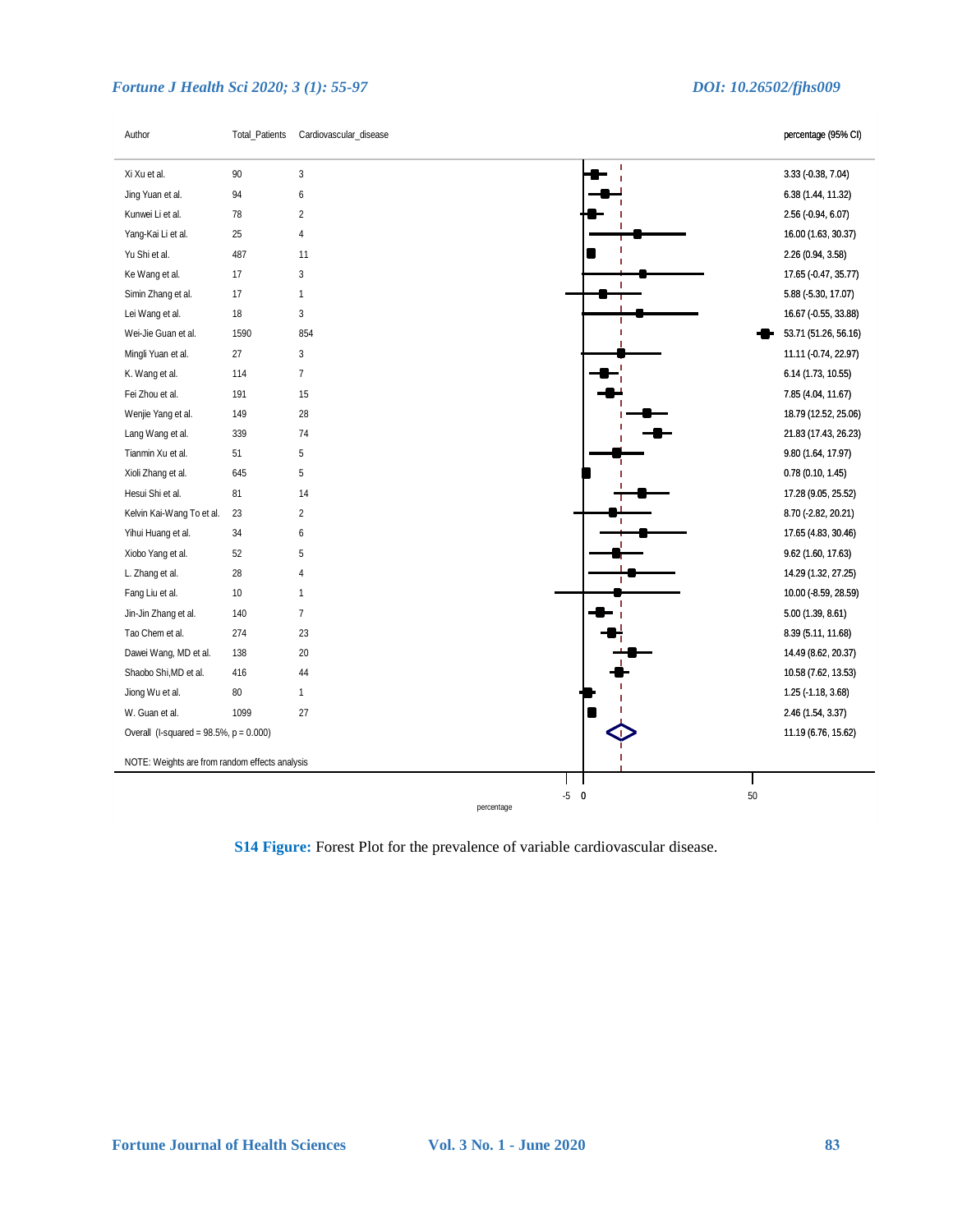| Author                                         | <b>Total_Patients</b> | <b>Diabetes</b>   | percentage (95% CI)       |
|------------------------------------------------|-----------------------|-------------------|---------------------------|
| Xi Xu et al.                                   | 90                    | 5                 | 5.56 (0.82, 10.29)        |
| Jing Yuan et al.                               | 94                    | 8                 | 8.51 (2.87, 14.15)        |
| Kunwei Li et al.                               | 78                    | 4                 | 5.13 (0.23, 10.02)        |
| Yang-Kai Li et al.                             | 25                    | 1                 | 4.00 (-3.68, 11.68)       |
| Rong Chen et al.                               | 17                    | $\overline{2}$    | 11.76 (-3.55, 27.08)      |
| Yu Shi et al.                                  | 487                   | 29                | 5.95 (3.85, 8.06)         |
| Ke Wang et al.                                 | 17                    | 3                 | 17.65 (-0.47, 35.77)<br>п |
| Lei Wang et al.                                | 18                    | 3                 | 16.67 (-0.55, 33.88)      |
| Wei-Jie Guan et al.                            | 1590                  | 130               | 8.18 (6.83, 9.52)         |
| Mingli Yuan et al.                             | 27                    | 6                 | 22.22 (6.54, 37.90)       |
| Fei Zhou et al.                                | 191                   | 36                | 18.85 (13.30, 24.39)      |
| Lang Wang et al.                               | 339                   | 54                | 15.93 (12.03, 19.82)      |
| Tianmin Xu et al.                              | 51                    | 4                 | 7.84 (0.46, 15.22)        |
| Xioli Zhang et al.                             | 645                   | 48                | 7.44 (5.42, 9.47)         |
| Hesui Shi et al.                               | 81                    | 10                | 12.35 (5.18, 19.51)       |
| Kelvin Kai-Wang To et al.                      | 23                    | 4                 | 17.39 (1.90, 32.88)       |
| Yihui Huang et al.                             | 34                    | 4                 | 11.76 (0.93, 22.59)       |
| Xiobo Yang et al.                              | 52                    | 9                 | 17.31 (7.03, 27.59)       |
| Jin-Jin Zhang et al.                           | 140                   | 17                | 12.14 (6.73, 17.55)       |
| Xiao-Wei Xu et al.                             | 62                    | $\mathbf{1}$      | 1.61 (-1.52, 4.75)        |
| Tao Chem et al.                                | 274                   | 47                | 17.15 (12.69, 21.62)      |
| Dawei Wang, MD et al.                          | 138                   | 14                | 10.14 (5.11, 15.18)       |
| Shaobo Shi, MD et al.                          | 416                   | 60                | 14.42 (11.05, 17.80)      |
| Jiong Wu et al.                                | 80                    | 4                 | 5.00 (0.22, 9.78)         |
| W. Guan et al.                                 | 1099                  | 81                | 7.37 (5.83, 8.92)         |
| Overall (I-squared = $76.0\%$ , $p = 0.000$ )  |                       |                   | 9.78 (8.02, 11.55)        |
| NOTE: Weights are from random effects analysis |                       |                   |                           |
|                                                |                       | -5<br>$\mathbf 0$ | 50                        |

**S15 Figure:** Forest Plot for the prevalence of variable diabetes.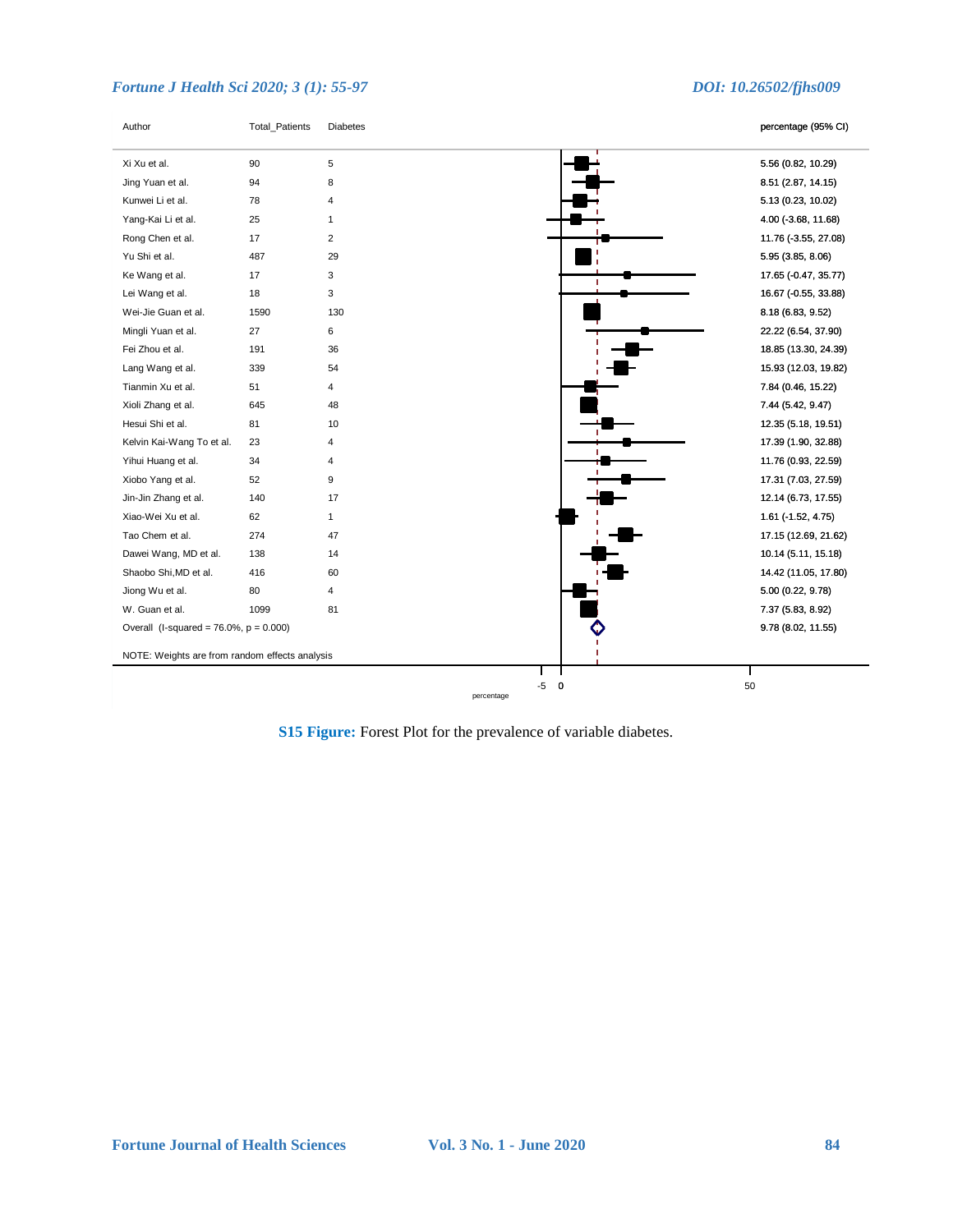

**S16 Figure:** Forest Plot for the prevalence of variable chronic kidney disease.



**S17 Figure:** Forest Plot for the prevalence of variable chronic liver disease.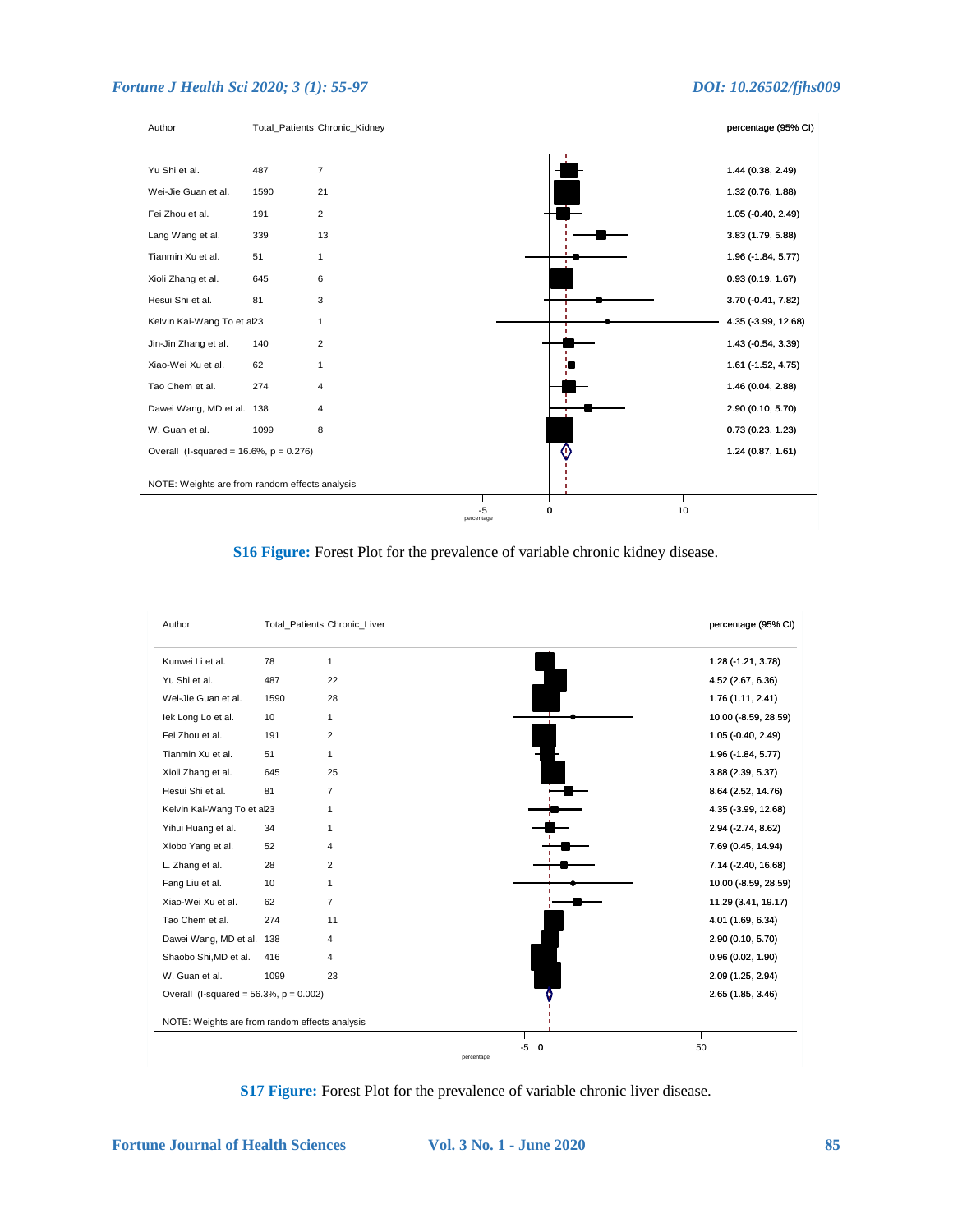

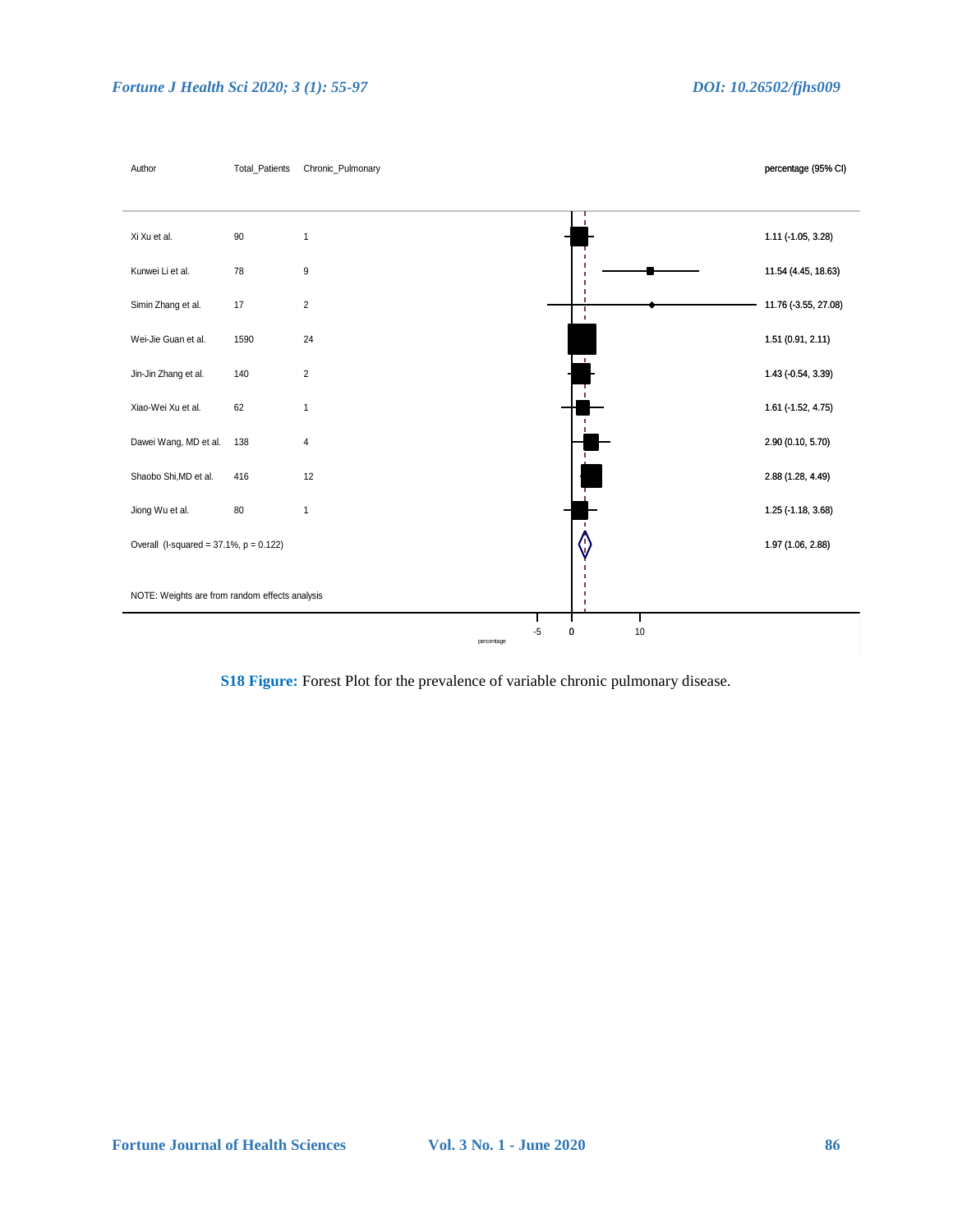

## **S19 Figure:** Forest Plot for the prevalence of variable malignancies.

| Author                                         | Total_Patients | Cerebro_Vascular |                  |                  | percentage (95% CI) |
|------------------------------------------------|----------------|------------------|------------------|------------------|---------------------|
|                                                |                |                  |                  |                  |                     |
| Xiao-Wei Xu et al.                             | 62             | $\mathbf{1}$     |                  |                  | 1.61 (-1.52, 4.75)  |
| Tao Chem et al.                                | 274            | 4                |                  |                  | 1.46 (0.04, 2.88)   |
| Dawei Wang, MD et al.                          | 138            | $\overline{7}$   |                  |                  | 5.07 (1.41, 8.73)   |
| Shaobo Shi, MD et al.                          | 416            | 22               |                  |                  | 5.29 (3.14, 7.44)   |
| W. Guan et al.                                 | 1099           | 15               |                  |                  | 1.36 (0.68, 2.05)   |
| Overall (I-squared = $73.2\%$ , $p = 0.005$ )  |                |                  |                  |                  | 2.63 (1.06, 4.19)   |
| NOTE: Weights are from random effects analysis |                |                  |                  |                  |                     |
|                                                |                |                  | -5<br>percentage | l l<br>0.5<br>10 |                     |

### **S20 Figure:** Forest Plot for the prevalence of variable cerebrovascular disease.

**Fortune Journal of Health Sciences Vol. 3 No. 1 - June 2020 87**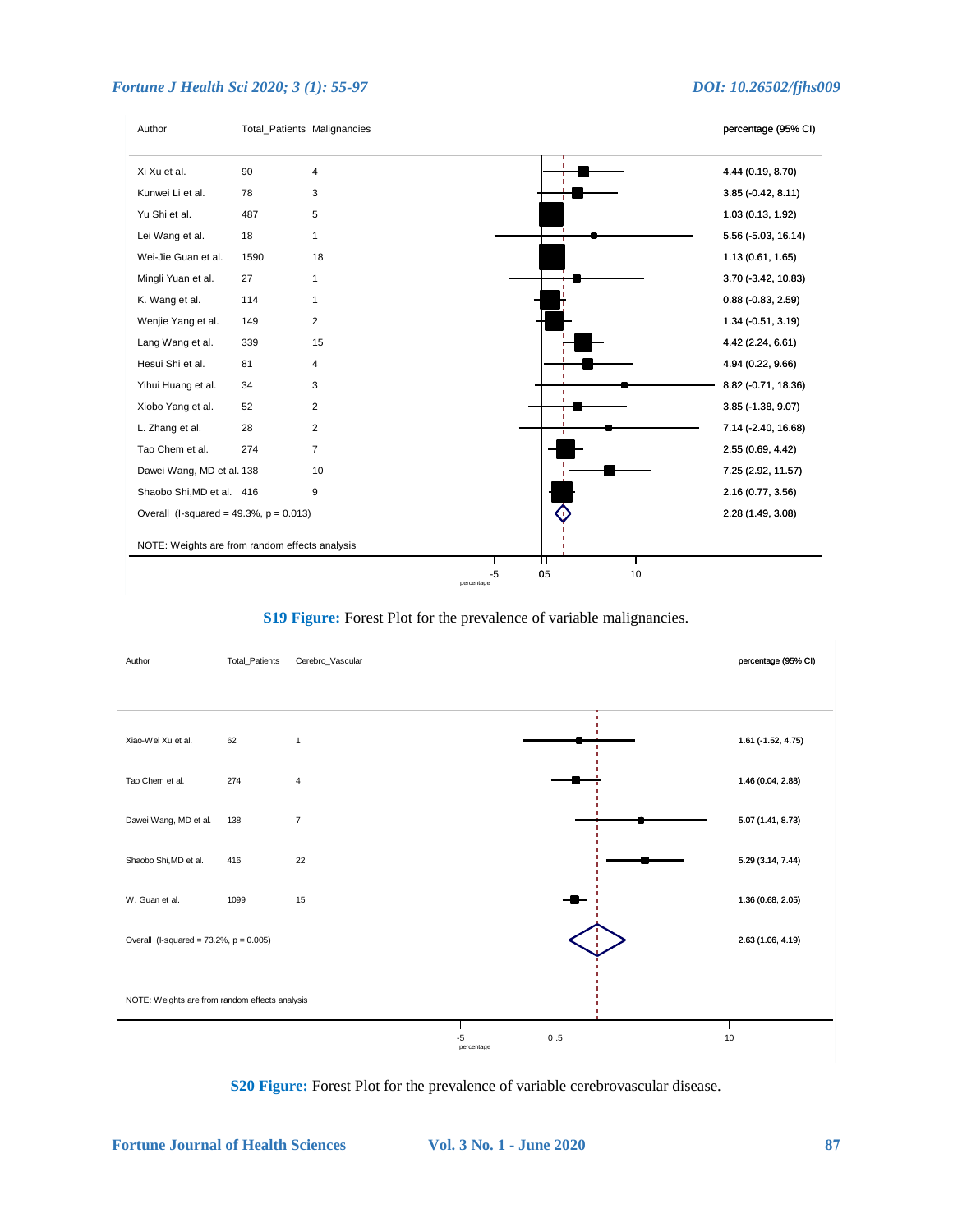## **Funnel Plot:**



**S21 Figure:** Funnel Plot for detecting publication bias of variable cough.



**S22 Figure:** Funnel Plot for detecting publication bias of variable fatigue.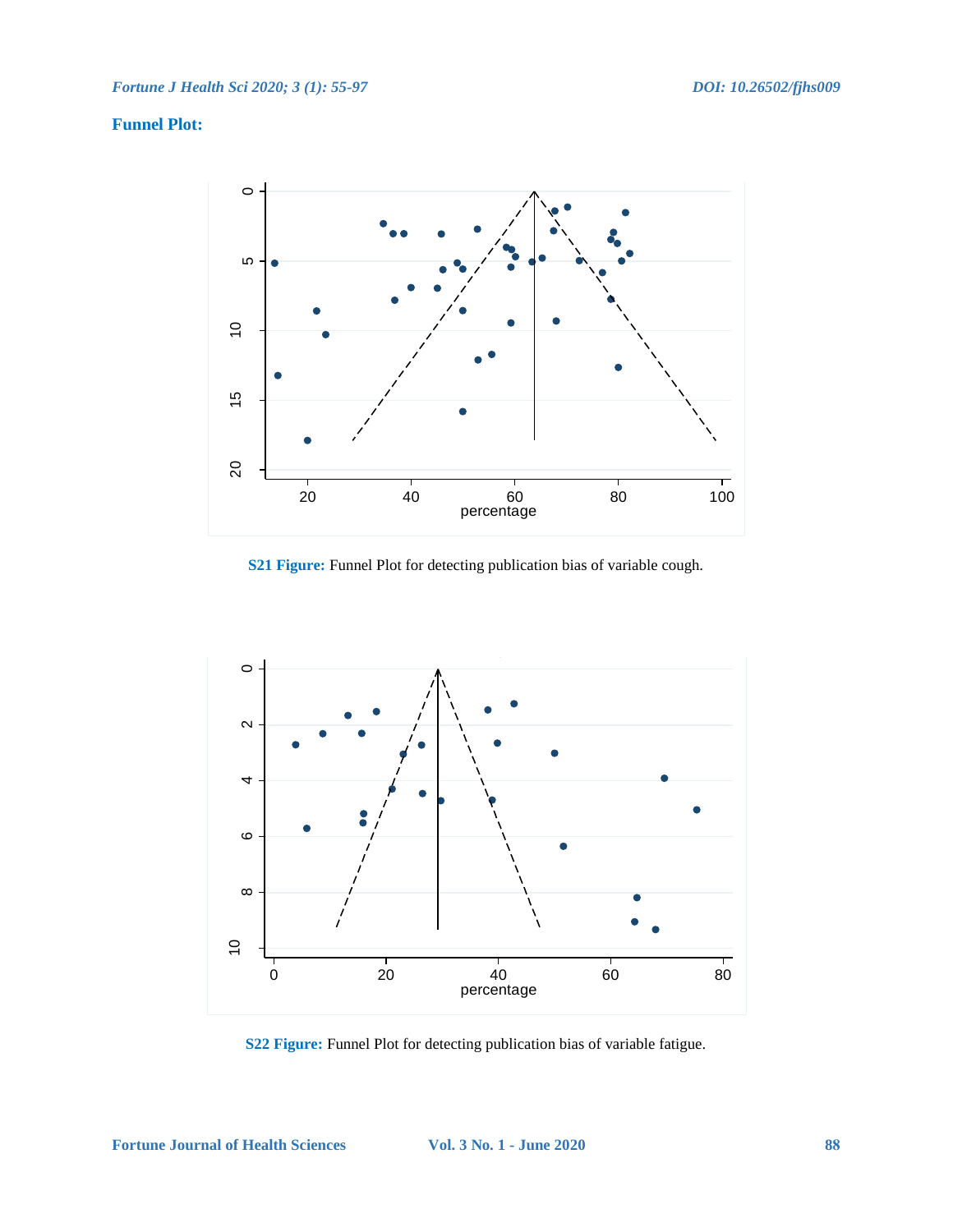

**S23 Figure:** Funnel Plot for detecting publication bias of variable diarrhea.



**S24 Figure:** Funnel Plot for detecting publication bias of variable myalgia.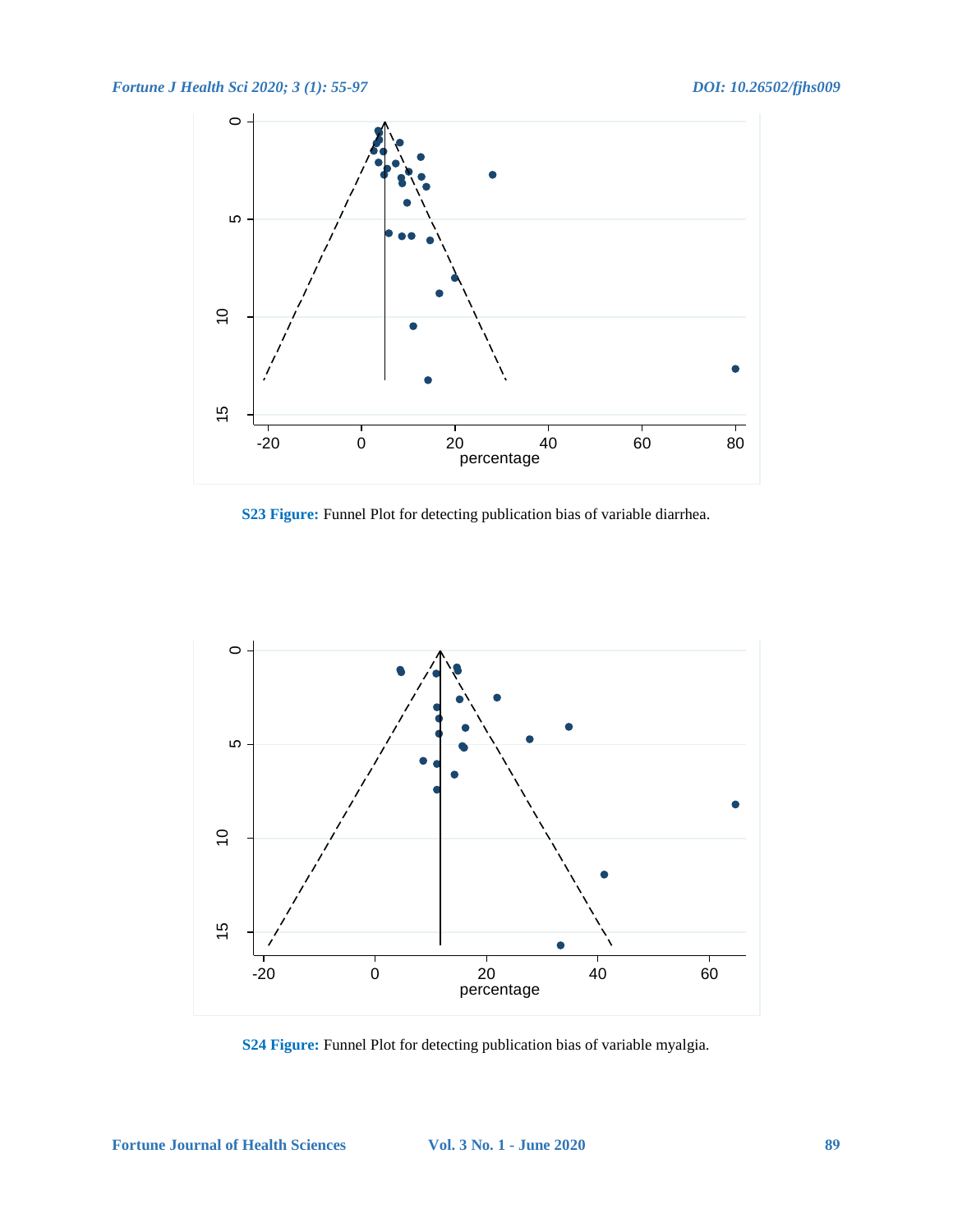

**S25 Figure:** Funnel Plot for detecting publication bias of variable headache.



**S26 Figure:** Funnel Plot for detecting publication bias of variable chest pain.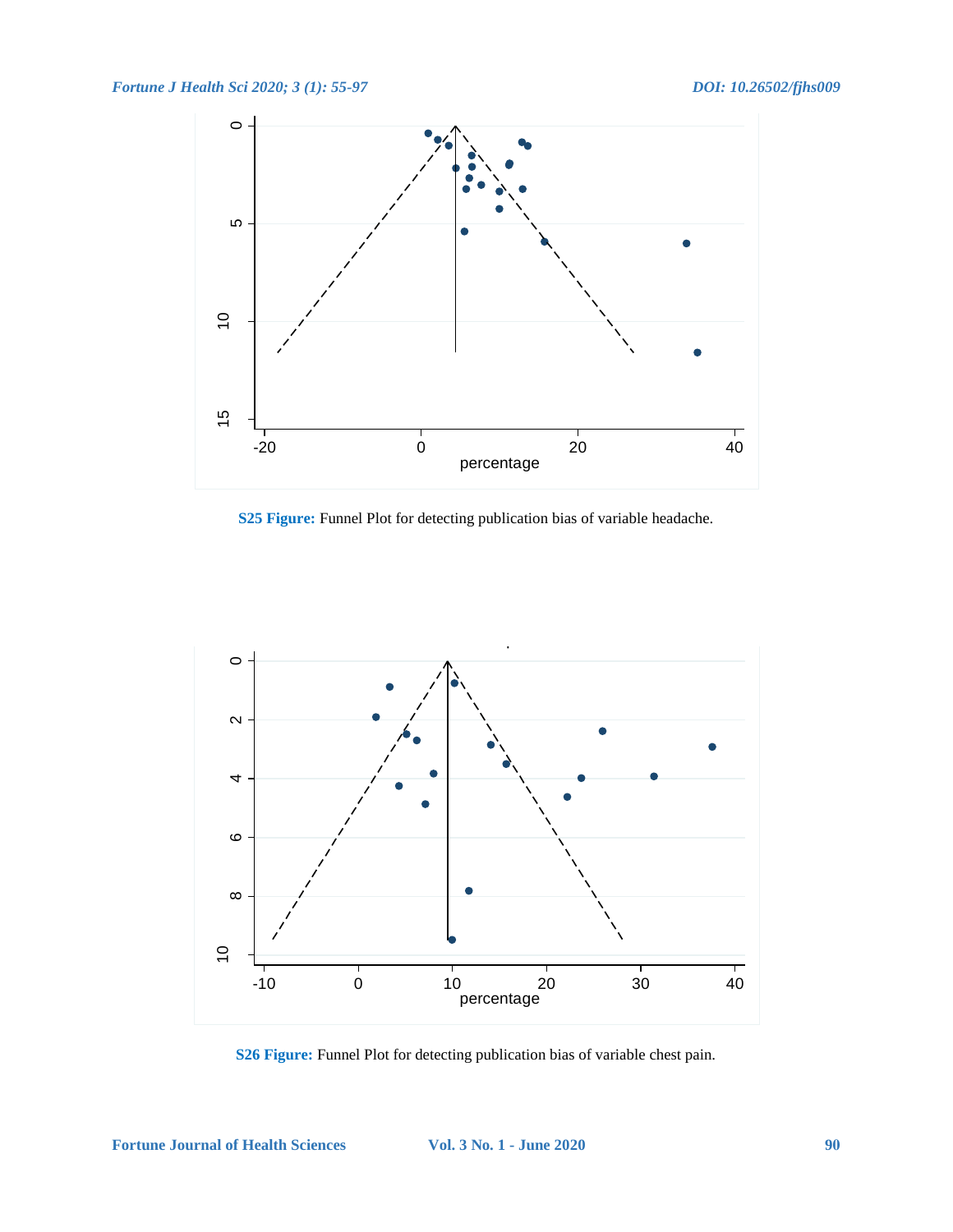

**S27 Figure:** Funnel Plot for detecting publication bias of variable vomiting.



**S28 Figure:** Funnel Plot for detecting publication bias of variable dyspnea.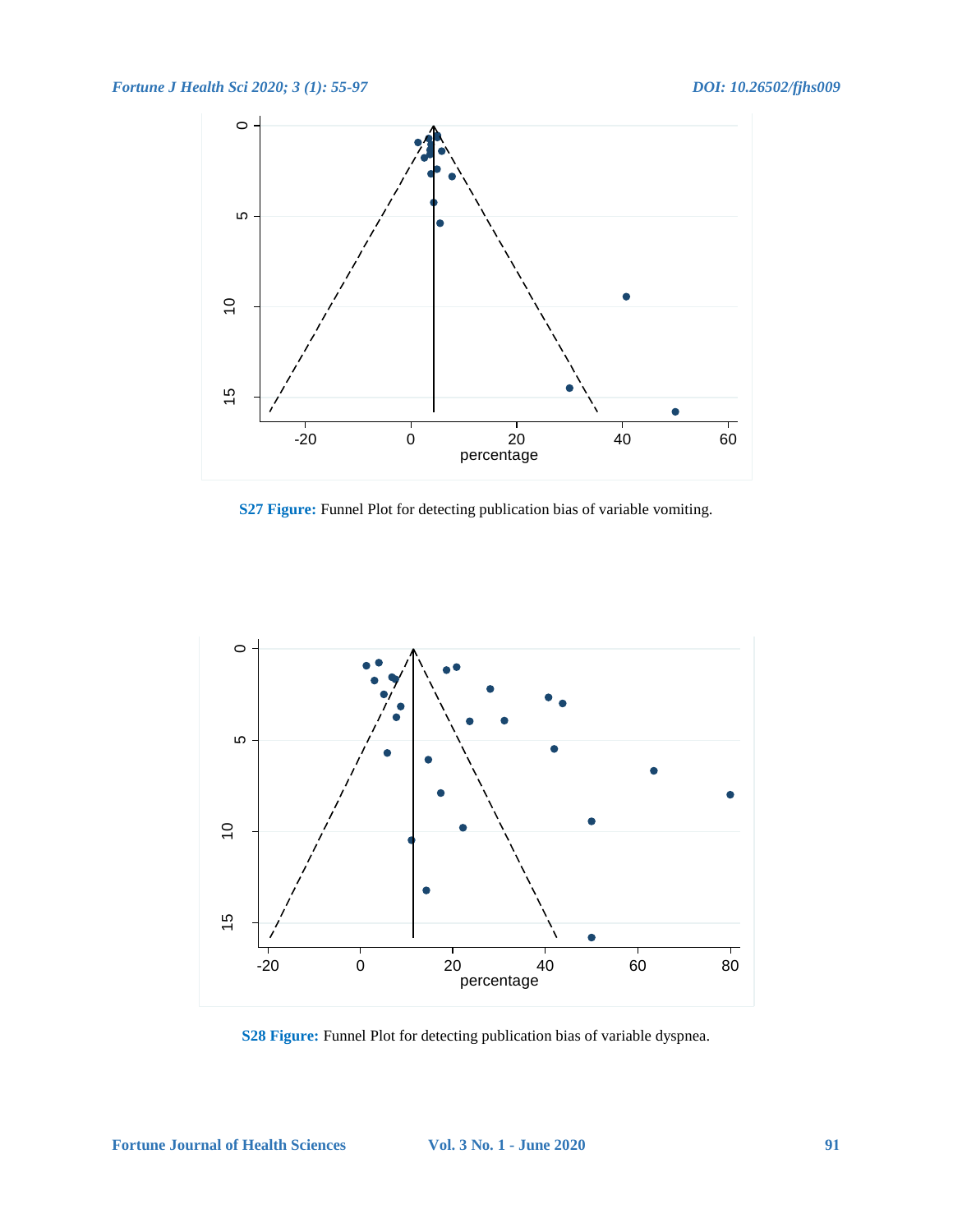

**S29 Figure:** Funnel Plot for detecting publication bias of variable sore throat.



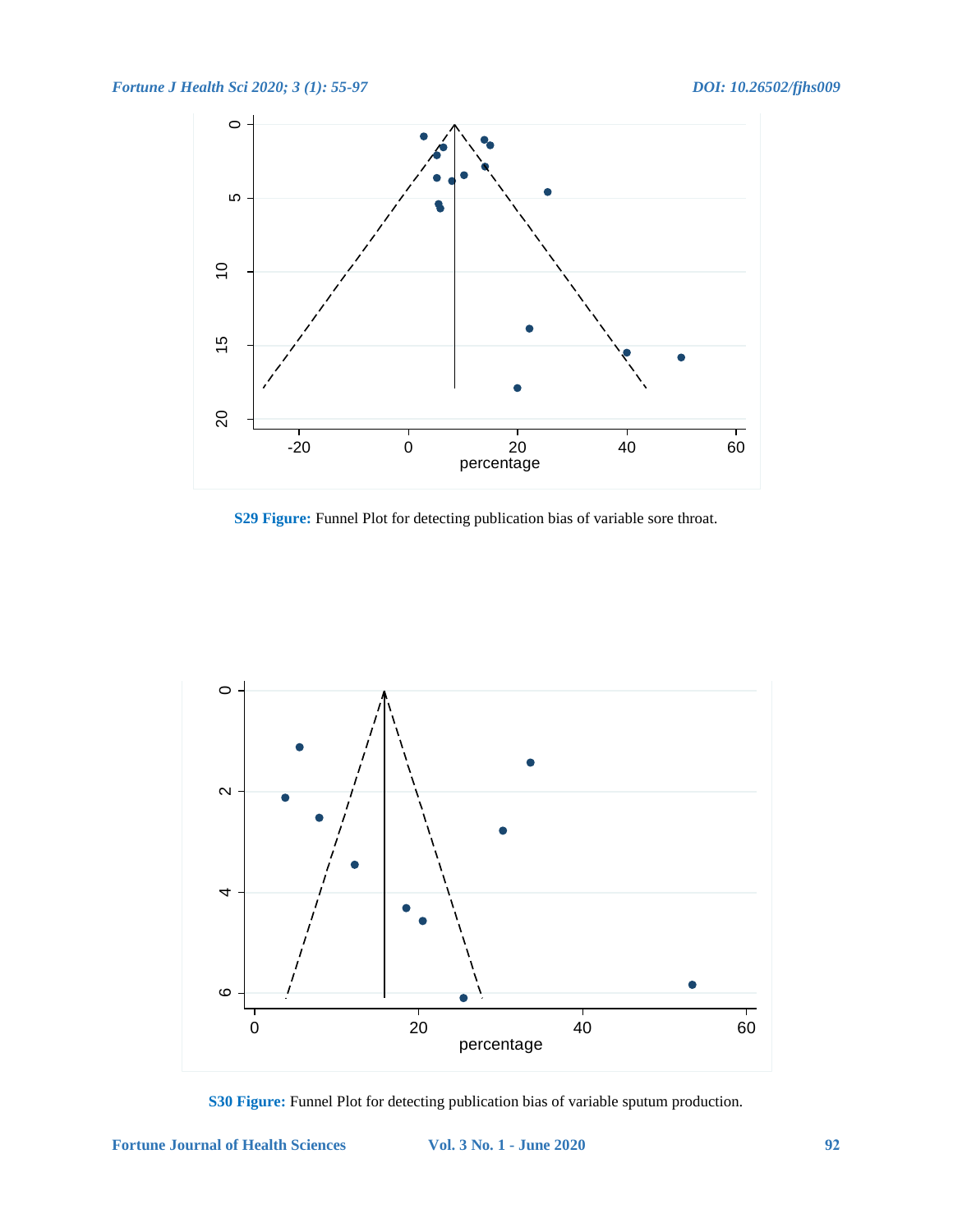

**S31 Figure:** Funnel Plot for detecting publication bias of variable poor appetite.



**S32 Figure:** Funnel Plot for detecting publication bias of variable chills.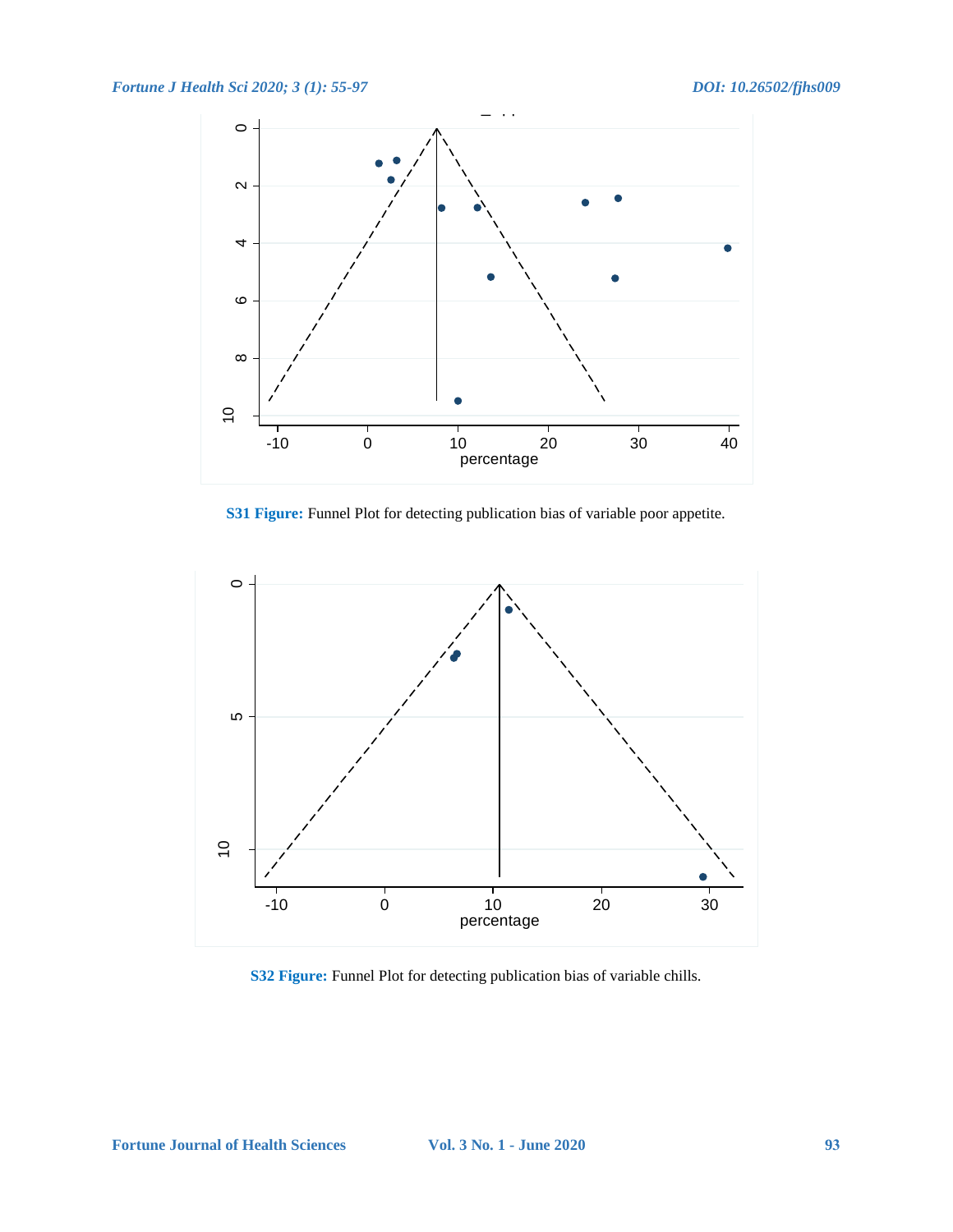

**S33 Figure:** Funnel Plot for detecting publication bias of variable hypertension.



**S34 Figure:** Funnel Plot for detecting publication bias of variable cardiovascular disease.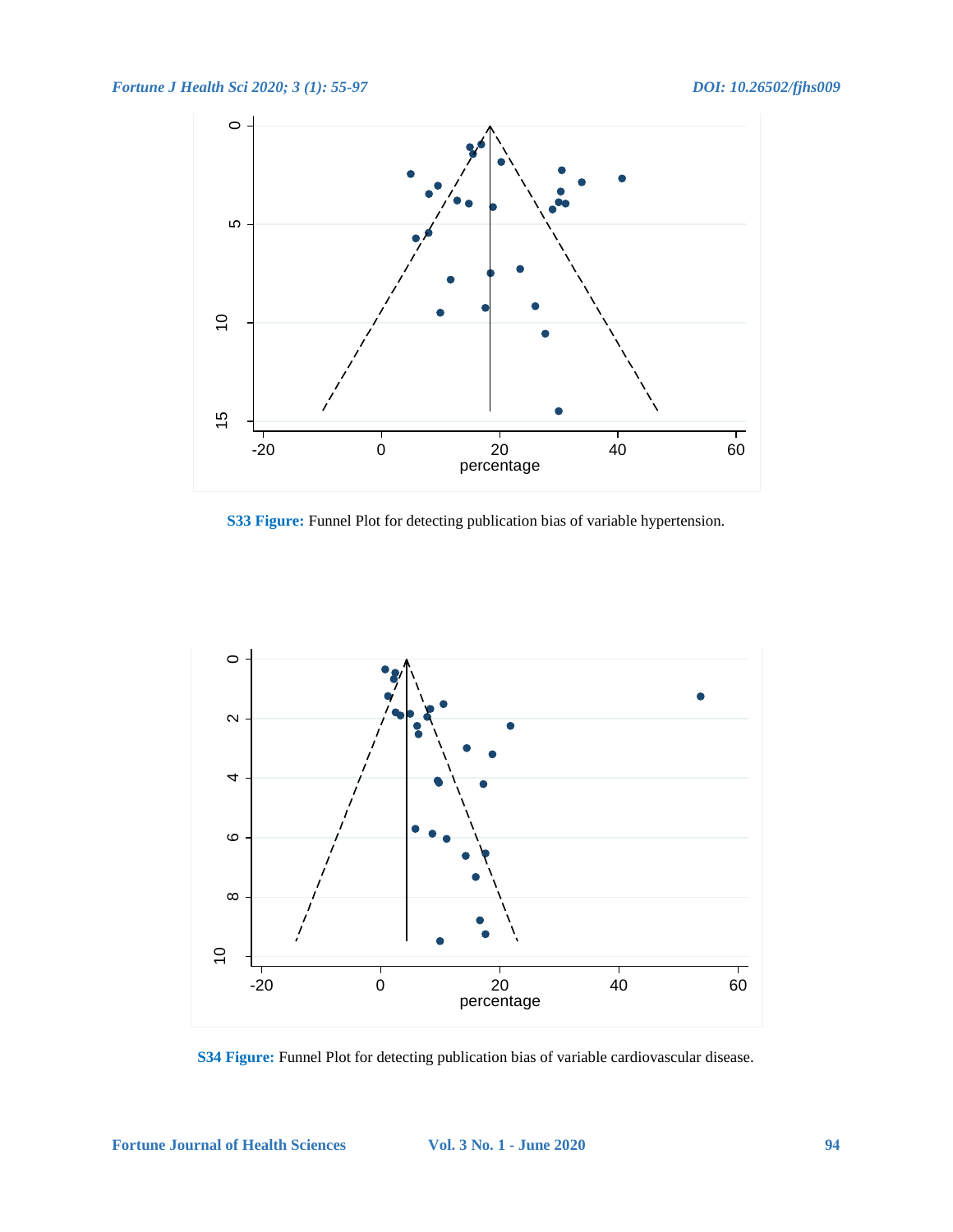

**S35 Figure:** Funnel Plot for detecting publication bias of variable diabetes.



**S36 Figure:** Funnel Plot for detecting publication bias of variable chronic kidney disease.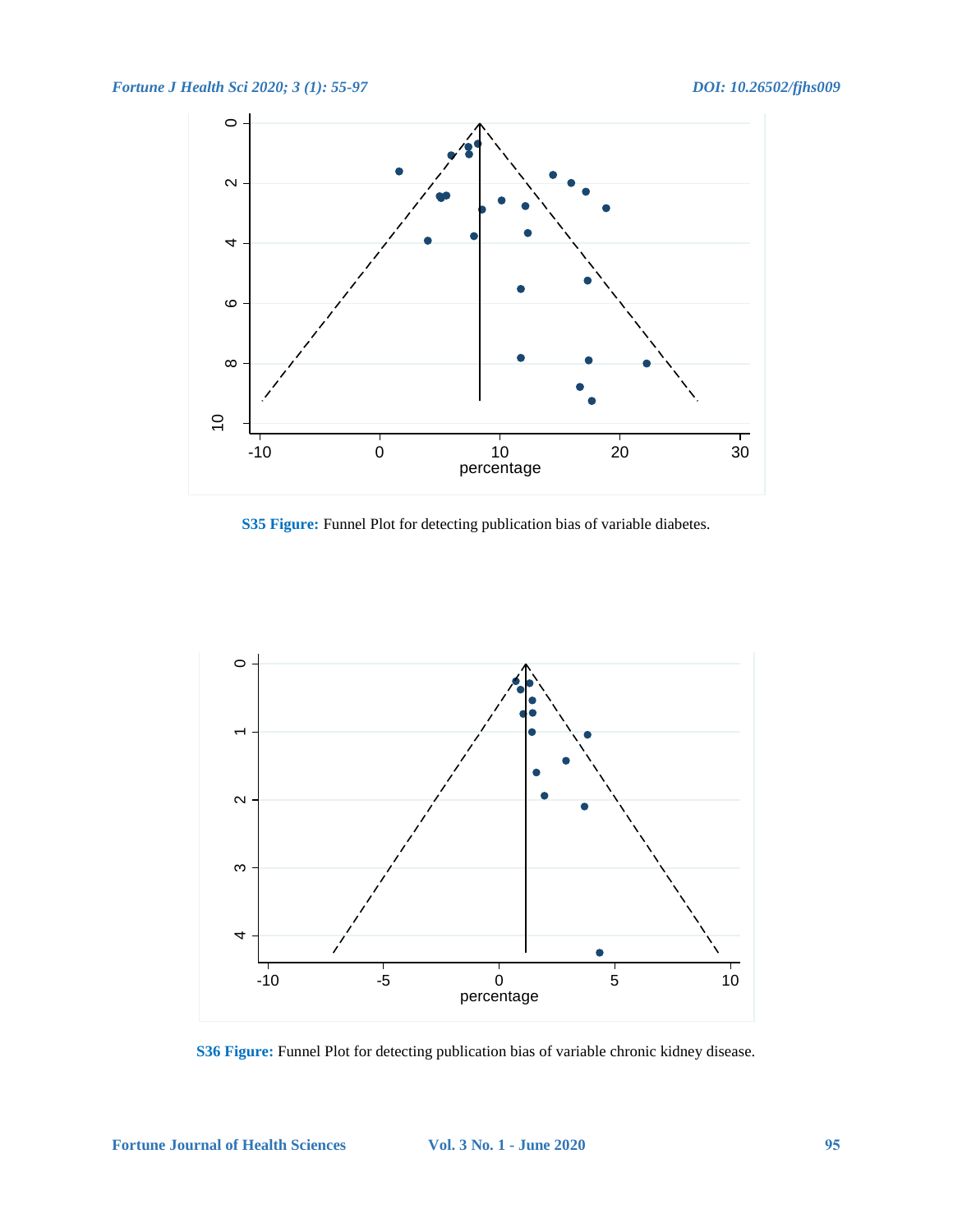

**S37 Figure:** Funnel Plot for detecting publication bias of variable chronic liver disease.



**S38 Figure:** Funnel Plot for detecting publication bias of variable chronic pulmonary disease.